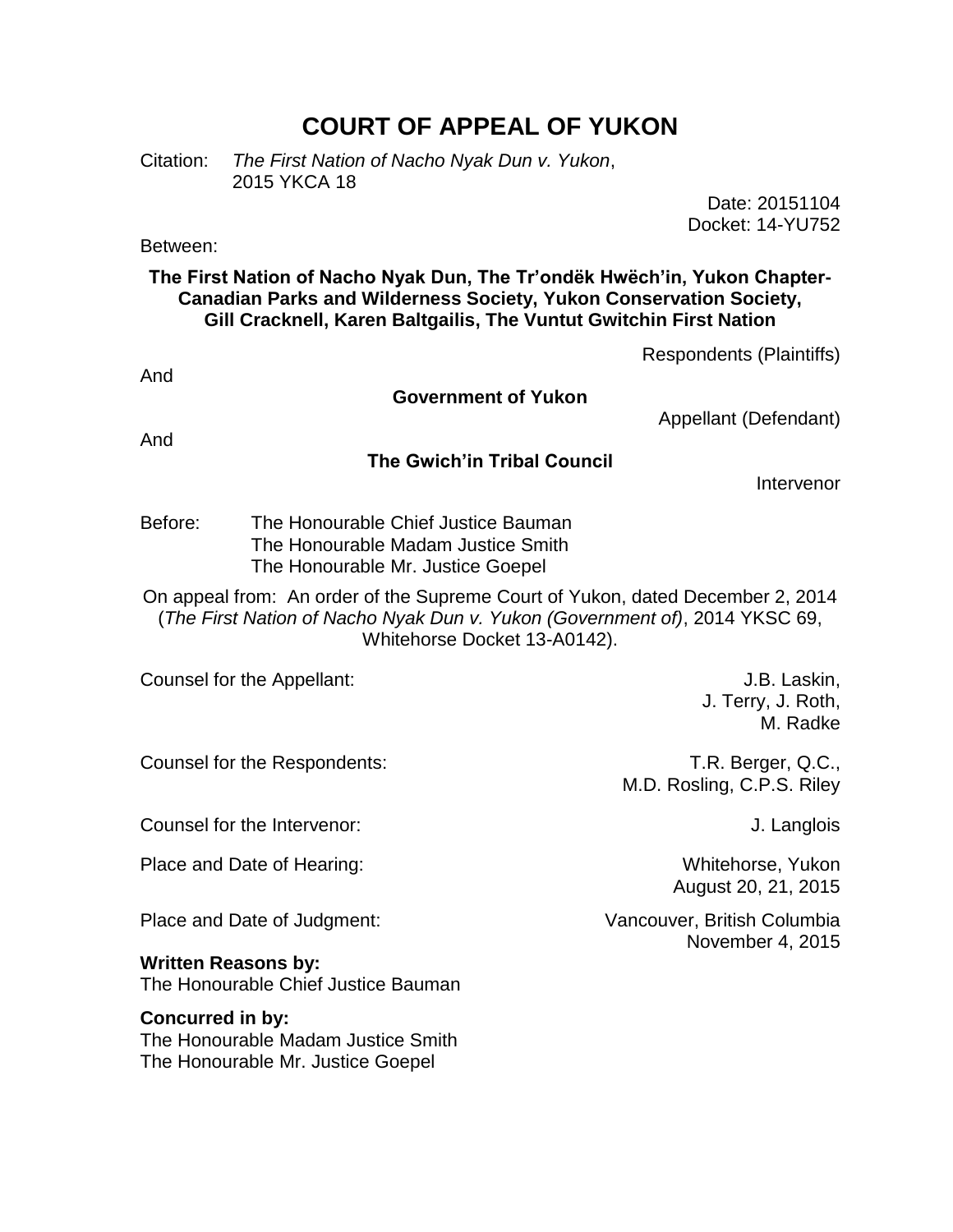# **Table of Contents**

| L    |                                                                        |
|------|------------------------------------------------------------------------|
| Н.   |                                                                        |
|      |                                                                        |
|      |                                                                        |
|      |                                                                        |
|      |                                                                        |
|      |                                                                        |
|      |                                                                        |
|      | Consultation and Response to Recommended Plan (ss. 11.6.2, 11.6.3)  14 |
|      | Consultation and Response to Final Recommended Plan (s. 11.6.3.2)  19  |
|      |                                                                        |
| Ш.   |                                                                        |
|      |                                                                        |
|      |                                                                        |
|      |                                                                        |
| IV.  |                                                                        |
| V.   |                                                                        |
|      |                                                                        |
|      |                                                                        |
|      |                                                                        |
| VI.  |                                                                        |
|      |                                                                        |
|      |                                                                        |
|      |                                                                        |
|      |                                                                        |
|      |                                                                        |
|      |                                                                        |
|      |                                                                        |
| VII. | 50                                                                     |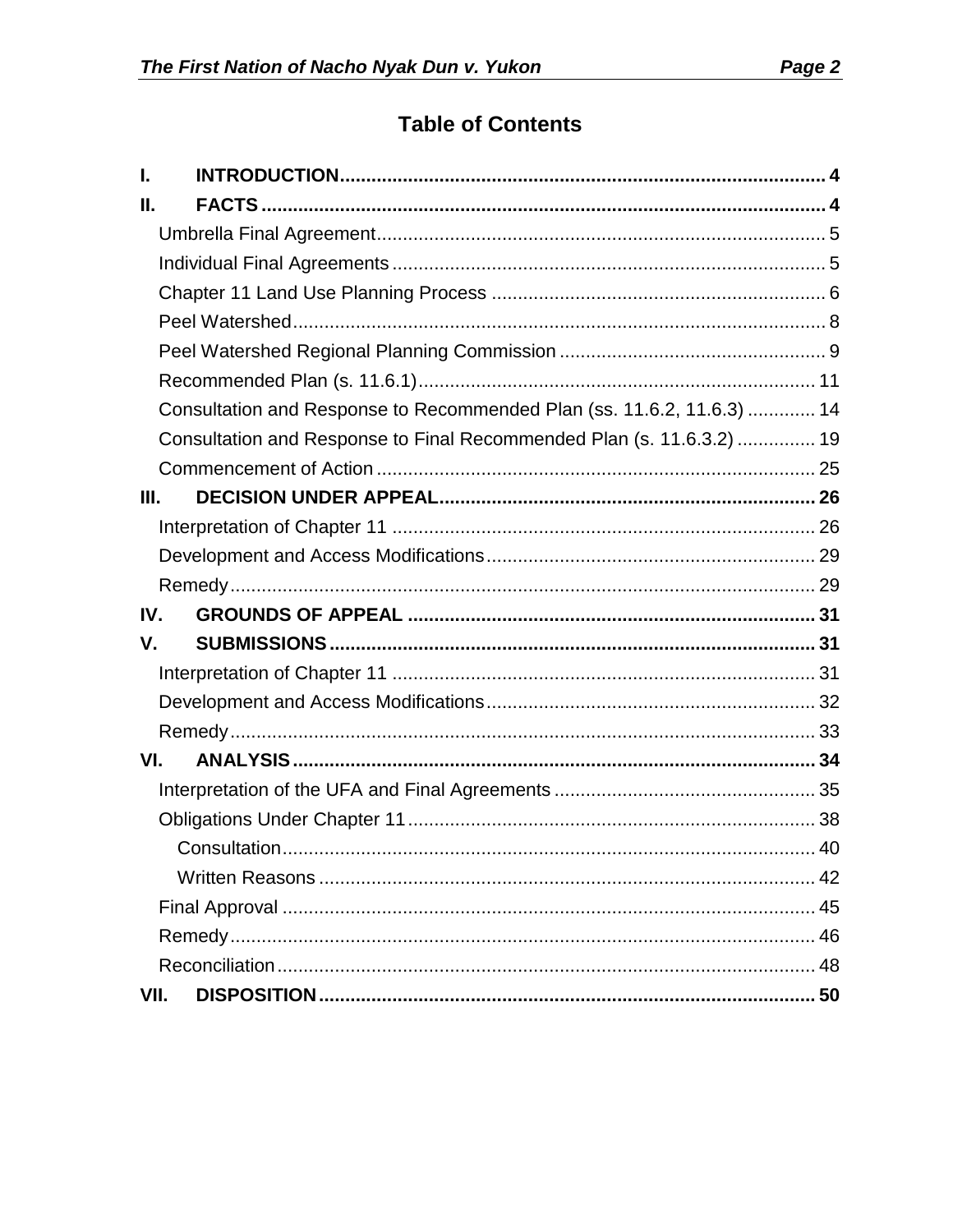## *Summary:*

*The Government of Yukon appeals the declaration, and related orders, that it failed to act in conformity with its treaty obligations under the land use planning process for the Peel Watershed. Canada and Yukon entered into an Umbrella Final Agreement with the Yukon First Nations, the terms of which were adopted in Final Agreements with the Nacho Nyak Dun, Tr'ondëk Hwëch'in and Vuntut Gwitchin First Nations. These terms established a consultative and collaborative process for the development of land use plans in various regions, including the Peel Watershed. The process required an independent planning Commission to create an initial Recommended Plan, and Yukon to consult on that plan before approving, rejecting, or proposing modifications to it (s. 11.6.2). The Commission was then required to reconsider the plan and propose a Final Recommended Plan, followed by another obligation on Yukon to consult on that plan before final approval, rejection, or modification of it (s. 11.6.3.2).*

*Yukon provided very general suggestions at the 11.6.2 stage, and then proposed its own plan at the s. 11.6.3.2 stage. The trial judge concluded that Yukon usurped the Commission's role by introducing new and substantive modifications that were neither consulted on nor put to the Commission for consideration. The judge quashed Yukon's plan and remitted the process to the s. 11.6.3.2 stage for consultation on the Commission's Final Recommended Plan.*

*Held: Appeal allowed in part. The Final Agreements are treaty rights for the purposes of s. 35 of the Constitution Act, 1982, and the standard of review is correctness. Yukon failed to honour the letter and spirt of its treaty obligations. At the s. 11.6.2 stage, Yukon failed to reveal its extensive plan modifications, and failed to provide the requisite details or reasons in support of its general comments. This undermined the dialogue and left the Commission ill-equipped to advance the process. At the s. 11.6.3.2 stage, Yukon proposed a new plan disconnected from its earlier comments. This effectively denied the Commission performance of its treaty role to develop a land use plan for the Peel Watershed. The appropriate remedy for Yukon's failure to honour the treaty process is to return the parties to the point at which the failure began. That point is the s. 11.6.2 stage. It was there that Yukon derailed the dialogue essential to reconciliation as envisioned in the Final Agreements.*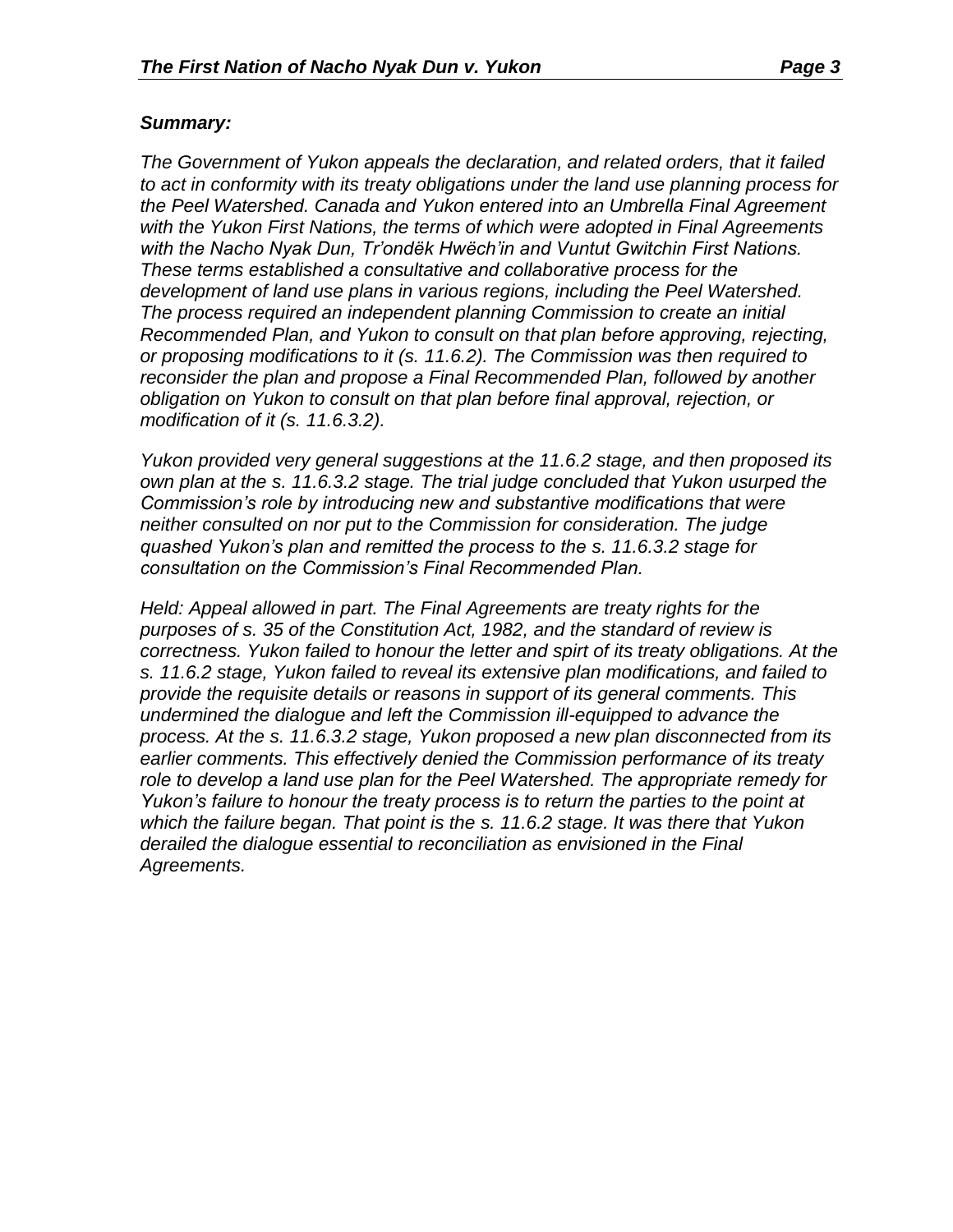## **Reasons for Judgment of the Honourable Chief Justice Bauman:**

## **I. Introduction**

<span id="page-3-0"></span>[1] The Nacho Nyak Dun, Tr'ondëk Hwëch'in and Vuntut Gwitchin are among the First Nations who have lived on this land for thousands of years before Europeans arrived and Canada was founded. They have traditional territory in the Peel Watershed, which covers approximately 68,000 square kilometers representing 14% of the Yukon.

[2] On 29 May 1993, Canada, Yukon and the Yukon First Nations, represented by the Council for Yukon Indians, entered into an Umbrella Final Agreement ("UFA"). Its terms were incorporated into the Final Agreements of Canada and Yukon with various First Nations including Nacho Nyak Dun, Tr'ondëk Hwëch'in, and Vuntut Gwitchin.

[3] The Final Agreements set out a consultative and collaborative process for the development of land use plans. That process began for the Peel Watershed in 2004 and led to the creation of a draft plan in late 2009. The process broke down in 2012 when Yukon changed the plan over the objections of the First Nations, who took the position that Yukon did not have the authority under the Final Agreements to make the changes it had made.

[4] The Nacho Nyak Dun, Tr'ondëk Hwëch'in and others commenced an action against Yukon. The trial judge, Mr. Justice Veale of the Supreme Court of Yukon, agreed with the plaintiffs that Yukon had breached the Final Agreements when it changed the land use plan for the Peel Watershed.

[5] Yukon now appeals. For the following reasons, I would allow the appeal in part.

# **II. Facts**

<span id="page-3-1"></span>[6] The facts, none of which are in dispute, were canvased extensively by the trial judge (at paras. 13-111).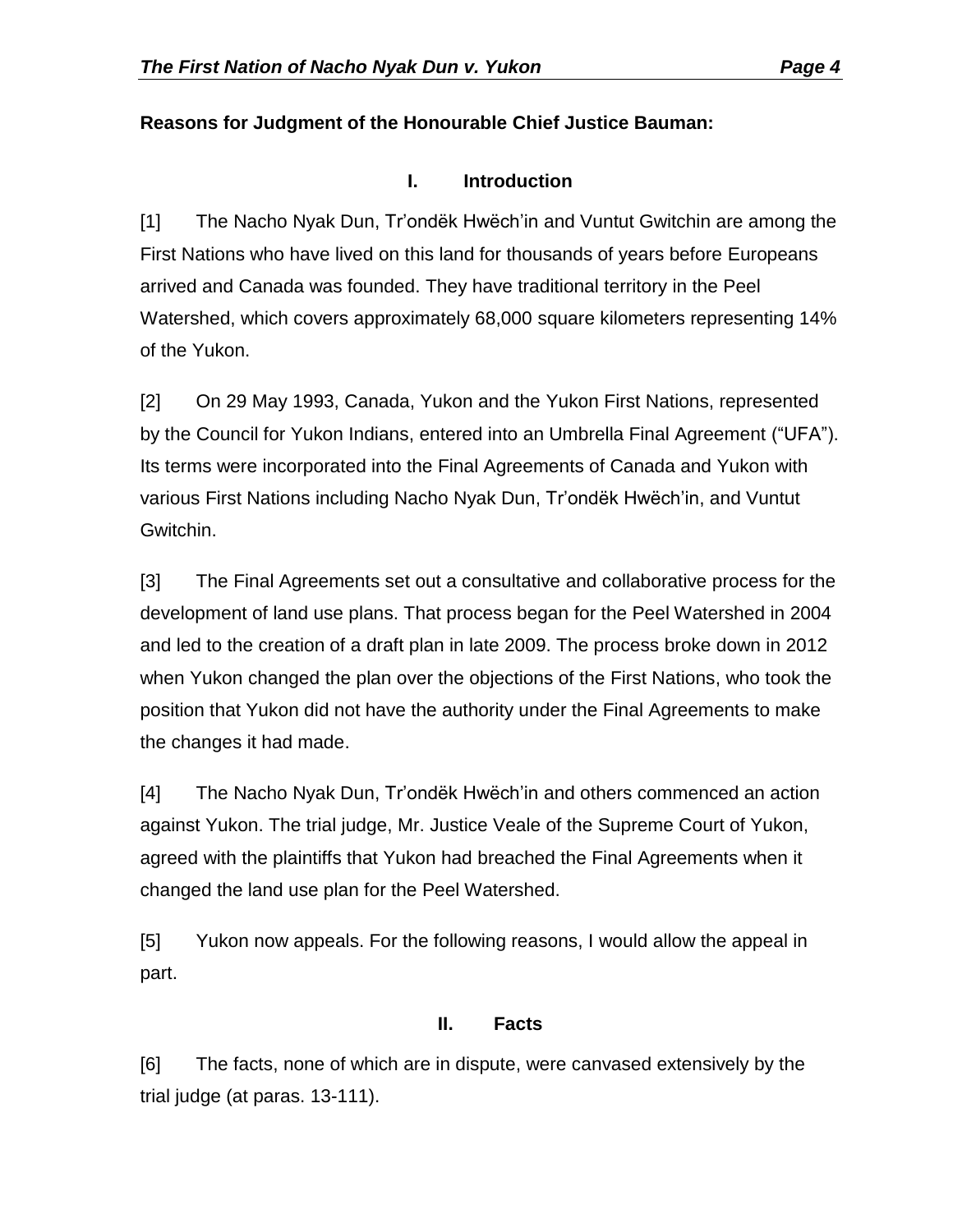## **Umbrella Final Agreement**

<span id="page-4-0"></span>[7] The UFA among Canada, Yukon and the Council for Yukon Indians was the product of two decades of negotiations. The UFA is not itself legally binding. It provides a framework for individual Final Agreements with each First Nation. Whenever a First Nation signs a Final Agreement, the provisions of the UFA are incorporated into that Final Agreement (with any agreed modifications) along with additional provisions specific to that First Nation.

# **Individual Final Agreements**

<span id="page-4-1"></span>[8] The First Nations of Nacho Nyak Dun, Tr'ondëk Hwëch'in, and Vuntut Gwitchin have each entered into a Final Agreement with Canada and Yukon. Each of these Final Agreements is a "land claims agreement" within the meaning of s. 35(3) of the *Constitution Act, 1982*, being Schedule B to the *Canada Act 1982* (U.K.), 1982, c. 11. As such, all rights held by these First Nations under the Final Agreements are treaty rights with constitutional protection (s. 35(1); *Little Salmon v. Little Salmon/Carmacks First Nation*, 2010 SCC 53 at para. 2). In the Yukon, any law that is inconsistent with a Final Agreement is void to the extent of the inconsistency (*Yukon First Nations Land Claims Settlement Act*, S.C. 1994, c. 34, s. 13(2)).

[9] Mr. Justice Binnie explained the essential bargain of the Final Agreements in *Little Salmon* (at para. 9):

Under the Yukon treaties, the Yukon First Nations surrendered their [undefined] Aboriginal rights in almost 484,000 square kilometres, roughly the size of Spain, in exchange for defined treaty rights in respect of land tenure and a quantum of settlement land (41,595 square kilometres), access to Crown lands, fish and wildlife harvesting, heritage resources, financial compensation, and participation in the management of public resources.

[10] At issue in this appeal is the First Nations' treaty right to "participat[e] in the management of public resources."

[11] A number of concepts in the Final Agreements are important in the present appeal. As the judge explained, "Traditional Territory" "consists of the large area that the First Nation traditionally used before colonization" (at para. 126).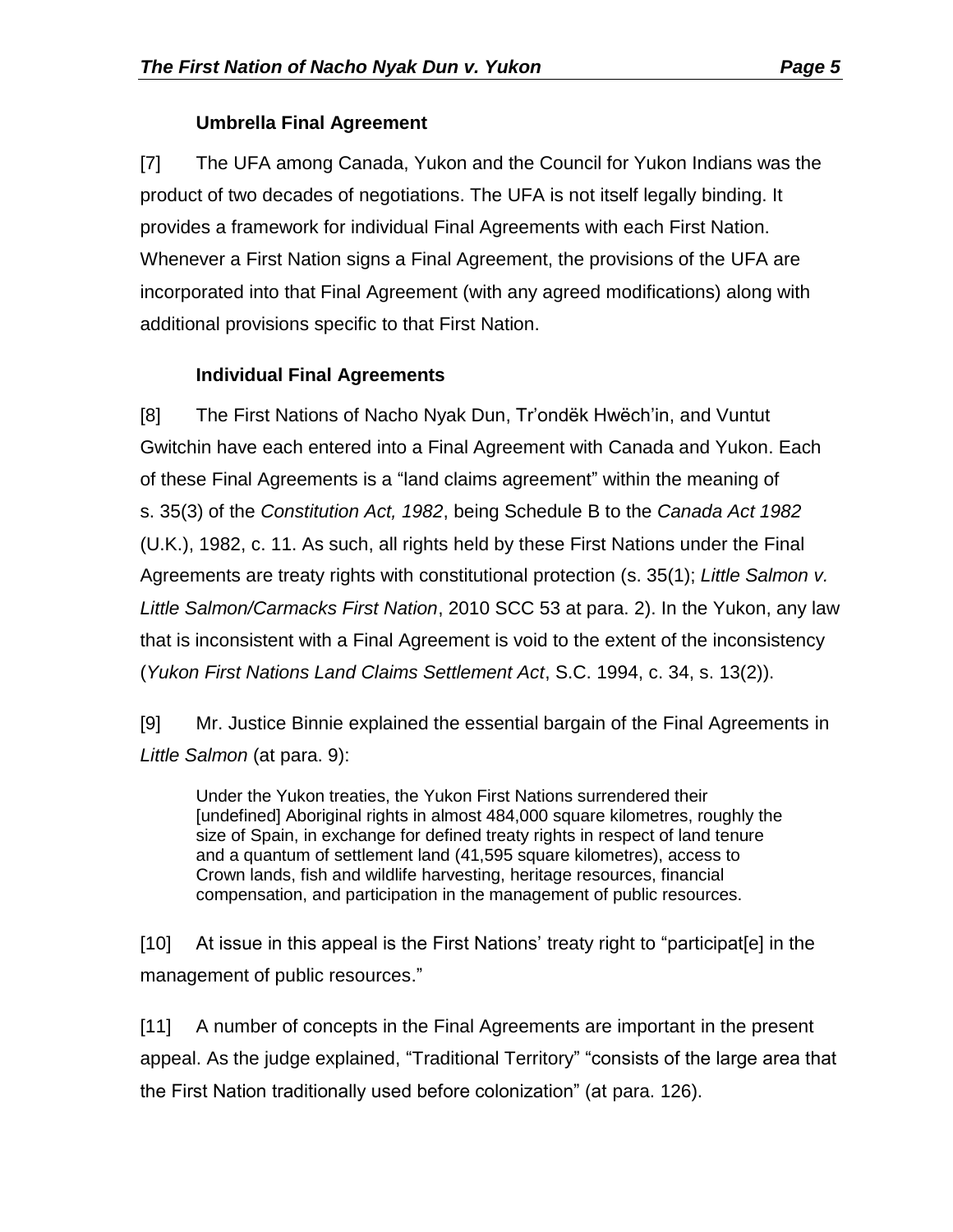[12] Traditional Territory is subcategorized into "Settlement Land" and "Non-Settlement Land", with different provisions of the Final Agreement applying to each type of land. At a very high level of generality, it can be said that First Nations have primary authority over Settlement Land while Yukon has primary authority over Non-Settlement Land. The present dispute involves Non-Settlement Land.

[13] Finally, the concept of a "Special Management Area" was created "to maintain important features of the Yukon's natural or cultural environment for the benefit of Yukon residents and all Canadians while respecting the rights of Yukon Indian People and Yukon First Nations" (s. 10.1.1).

# **Chapter 11 Land Use Planning Process**

<span id="page-5-0"></span>[14] The Final Agreements at issue in this appeal incorporate without modification Chapter 11 of the UFA. That chapter sets out a process for developing land use plans.

[15] As noted by the judge (at para. 21), Chapter 11 lists the objectives of land use planning, including the following:

- 11.1.1.1 to encourage the development of a common Yukon land use planning process outside community boundaries;
- 11.1.1.2 to minimize actual or potential land use conflicts both within Settlement Land and Non-Settlement Land and between Settlement Land and Non-Settlement Land; …
- 11.1.1.6 to ensure that social, cultural, economic and environmental policies are applied to the management, protection and use of land, water and resources in an integrated and coordinated manner so as to ensure Sustainable Development.
- [16] "Sustainable Development" is defined in Chapter 1:

beneficial socio-economic change that does not undermine the ecological and social systems upon which communities and societies are dependent.

[17] First Nations and Yukon may establish Regional Land Use Planning Commissions to develop regional land use plans (s. 11.4.1). In developing a regional land use plan, a Regional Land Use Planning Commission: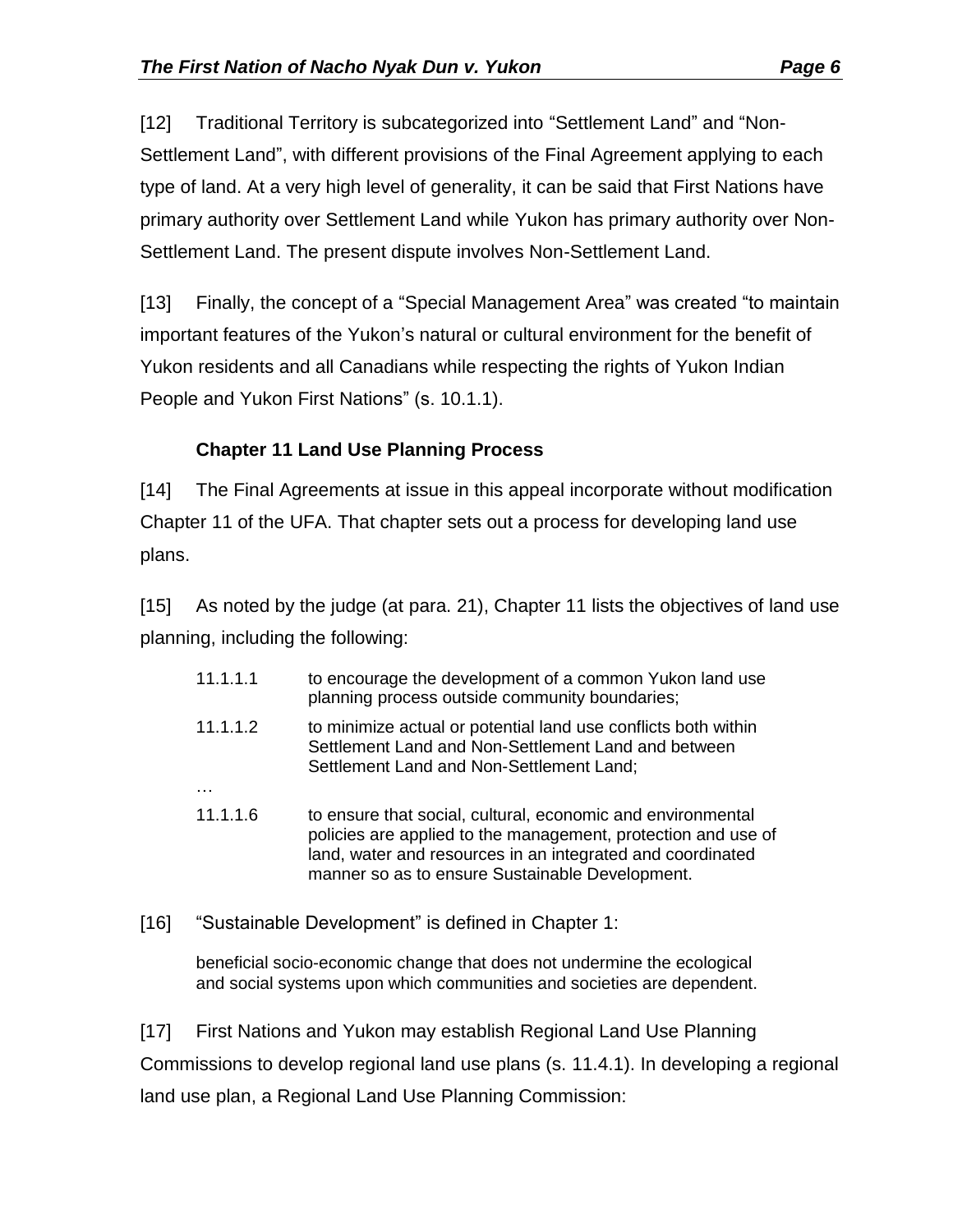| 11.4.5.1  | within its approved budget, may engage and contract technical<br>or special experts for assistance and may establish a<br>secretariat to assist it in carrying out its functions under this<br>chapter;                                                                                                           |
|-----------|-------------------------------------------------------------------------------------------------------------------------------------------------------------------------------------------------------------------------------------------------------------------------------------------------------------------|
| 11.4.5.2  | may provide precise terms of reference and detailed<br>instructions necessary for identifying regional land use<br>planning issues, for conducting data collection, for performing<br>analyses, for the production of maps and other materials, and<br>for preparing the draft and final land use plan documents; |
| 11.4.5.3  | shall ensure adequate opportunity for public participation;                                                                                                                                                                                                                                                       |
| 11.4.5.4  | shall recommend measures to minimize actual and potential<br>land use conflicts throughout the planning region;                                                                                                                                                                                                   |
| 11.4.5.5  | shall use the knowledge and traditional experience of Yukon<br>Indian People, and the knowledge and experience of other<br>residents of the planning region;                                                                                                                                                      |
| 11.4.5.6  | shall take into account oral forms of communication and<br>traditional land management practices of Yukon Indian People;                                                                                                                                                                                          |
| 11.4.5.7  | shall promote the well-being of Yukon Indian People, other<br>residents of the planning region, the communities, and the<br>Yukon as a whole, while having regard to the interests of other<br>Canadians;                                                                                                         |
| 11.4.5.8  | shall take into account that the management of land, water<br>and resources, including Fish, Wildlife and their habitats, is to<br>be integrated;                                                                                                                                                                 |
| 11.4.5.9  | shall promote Sustainable Development; and                                                                                                                                                                                                                                                                        |
| 11.4.5.10 | may monitor the implementation of the approved regional land<br>use plan, in order to monitor compliance with the plan and to<br>assess the need for amendment of the plan.                                                                                                                                       |

[18] A regional land use plan is subject to a detailed approval process. First, the Regional Land Use Planning Commission submits a recommended plan to Yukon and to each affected First Nation (s. 11.6.1). Sections 11.6.2 to 11.6.3 set out Yukon's power to approve, reject or modify the recommended plan as it applies to Non-Settlement Land:

- 11.6.2 Government, after Consultation with any affected Yukon First Nation and any affected Yukon community, shall approve, reject or propose modifications to that part of the recommended regional land use plan applying on Non-Settlement Land.
- 11.6.3 If Government rejects or proposes modifications to the recommended plan, it shall forward either the proposed modifications with written reasons, or written reasons for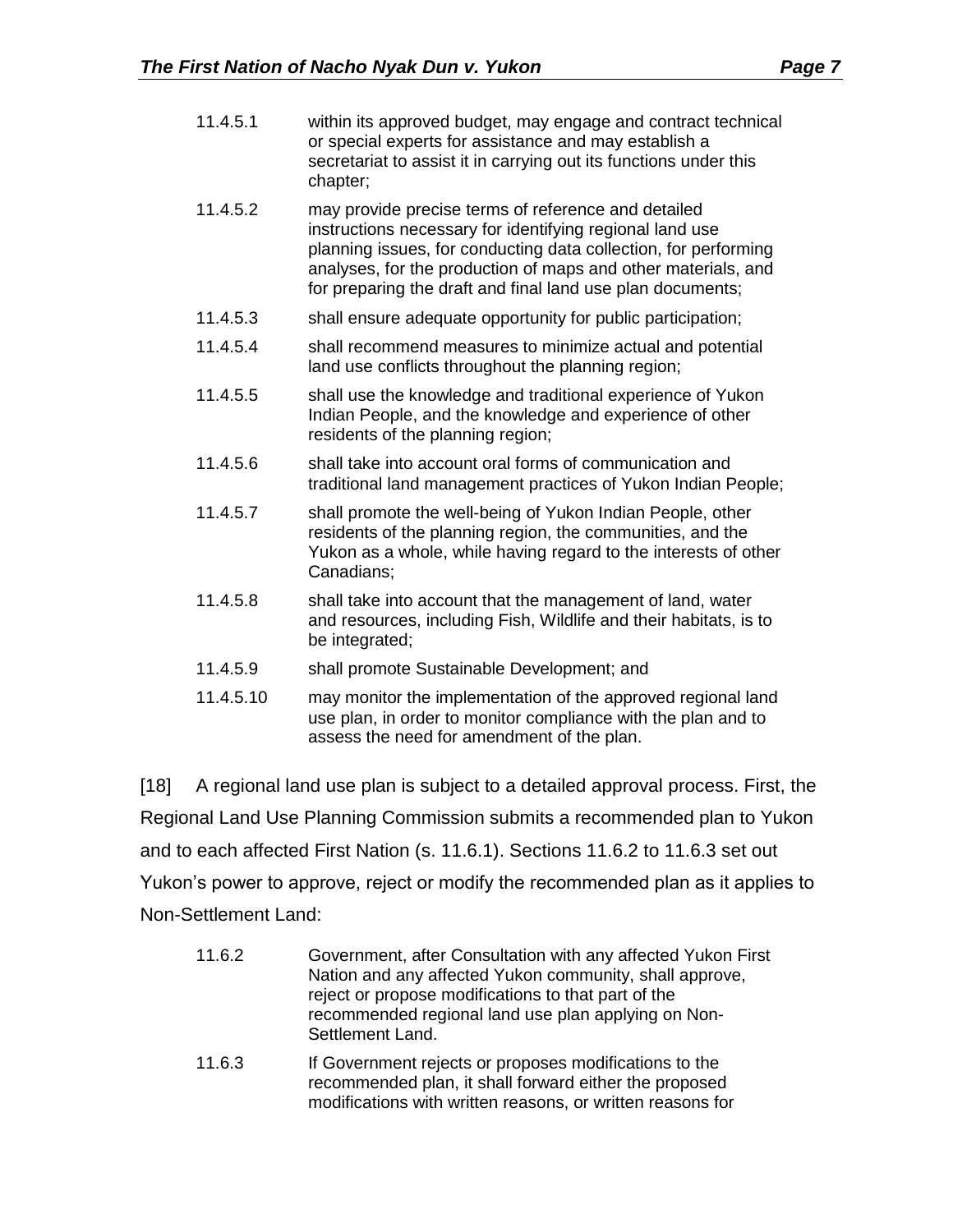rejecting the recommended plan to the Regional Land Use Planning Commission, and thereupon:

- 11.6.3.1 The Regional Land Use Planning Commission shall reconsider the plan and make a final recommendation for a regional land use plan to Government, with written reasons; and
- 11.6.3.2 Government shall then approve, reject or modify that part of the plan recommended under 11.6.3.1 applying on Non-Settlement Land, after Consultation with any affected Yukon First Nation and any affected Yukon community.

[19] Sections 11.6.4 to 11.6.5.2 are mirroring provisions which set out the First Nations' power to modify the recommended plan in respect of Settlement Land.

- [20] "Consultation" is defined in Chapter 1 as providing:
	- (a) to the party to be consulted, notice of a matter to be decided in sufficient form and detail to allow that party to prepare its views on the matter;
	- (b) a reasonable period of time in which the party to be consulted may prepare its views on the matter, and an opportunity to present such views to the party obliged to consult; and
	- (c) full and fair consideration by the party obliged to consult of any views presented.

[21] Once a regional land use plan is finalized (as it applies to Non-Settlement Land) by Yukon under s. 11.6.3.2, Yukon must "exercise any discretion it has in granting an interest in, or authorizing the use of, land, water or other resources in conformity with" the plan (s. 11.7.1). In some circumstances, projects that do not conform to a regional land use plan may proceed nonetheless (see *Yukon Environmental and Socio-Economic Assessment Act*, S.C. 2003, c. 7, s. 44).

# **Peel Watershed**

<span id="page-7-0"></span>[22] The Peel Watershed covers approximately 14% of northeast Yukon and a small portion of the Northwest Territories. Six major river systems—the Ogilvie, the Blackstone, the Hart, the Wind, the Bonnet Plume and the Snake, as they are known in English―drain north into the Peel River, which in turn drains into the Mackenzie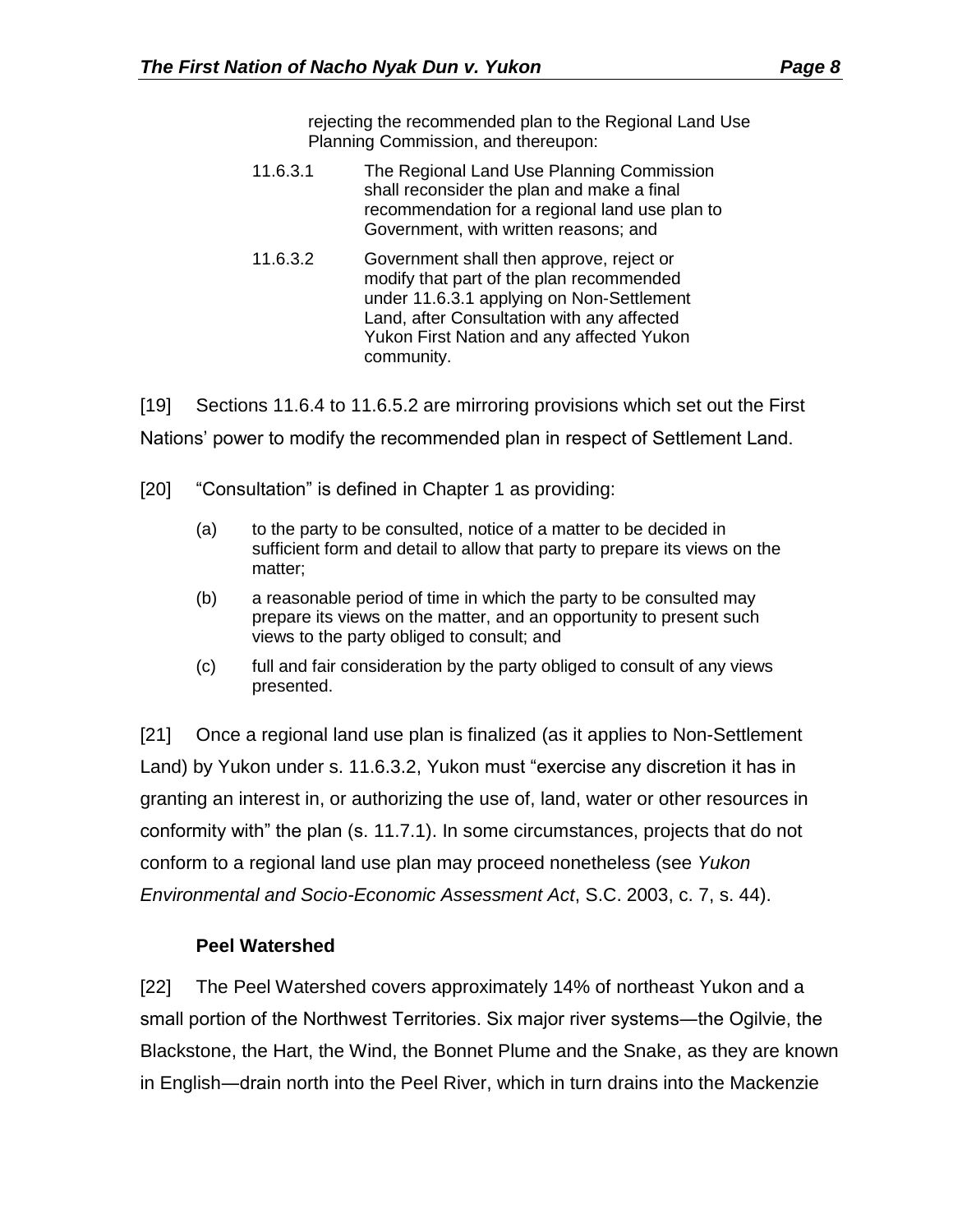River and ultimately the Beaufort Sea and Arctic Ocean. The landscape is wild and diverse, ranging from high and rugged mountains to low and flat taiga forests.

[23] There are no settlements within the Peel Watershed. Keno and Mayo lie to the south and Dawson City to the southwest, with Fort McPherson and Tsiigehtchic to the north (in the Northwest Territories).

[24] The Peel Watershed hosts subsistence harvesting, trapping, big game outfitting and recreational tourism. There is only one significant road: a gravel highway in the west. There are no mines, though there is considerable interest in mineral development. There are thousands of active quartz claims and at least two significant mineral deposits: the Crest iron deposit and the Bonnet Plume coal deposit. Oil and gas resources are unexplored but potentially significant.

[25] Under the Final Agreements, 97.3% of the Peel Watershed is Non-Settlement Land under primary authority of Yukon. The remaining 2.7% is Settlement Land under primary authority of First Nations.

# **Peel Watershed Regional Planning Commission**

<span id="page-8-0"></span>[26] The Peel Watershed Regional Planning Commission (the "Commission") was created in 2004 to develop a regional land use plan for the Peel Watershed (excluding the small portion in the Northwest Territories). The Commission consists of six members: a Nacho Nyak Dun nominee, a Gwich'in Tribal Council nominee, a joint Yukon and Vuntut Gwitchin nominee, a joint Yukon and Tr'ondëk Hwëch'in nominee and two Yukon nominees.

[27] A Technical Working Group was constituted to provide technical information and support to the Commission. Its members include nominees of the First Nations, Yukon and the Commission itself.

[28] A Senior Liaison Committee was constituted to provide input and advice to the Commission. Its members include senior representatives from the First Nations and Yukon.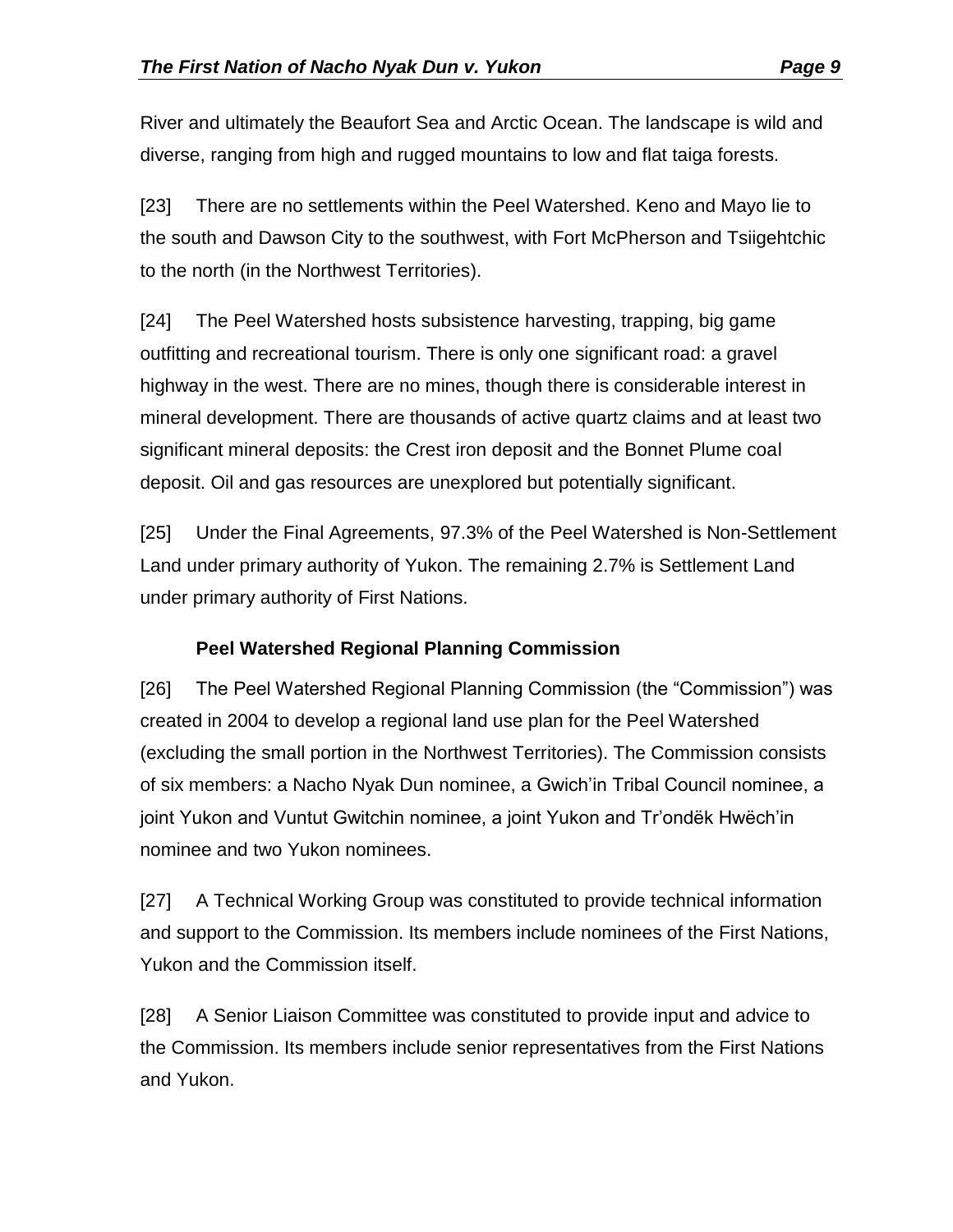[29] Pursuant to s. 11.4.5.2, the Commission developed terms of reference which included the following passage (A.B., vol. 10, p. 2010):

It is recognized that the planning process can only succeed with the full participation of [Yukon and the First Nations] based upon a process involving consultation and consensus, and that there must be clear support for the plan by those involved in its development and affected by it.

[30] In 2005, the Commission issued a statement of intent (quoted in the Recommended Plan at 1-4; A.B., vol. 14, p. 2687):

The goal of the Peel Watershed Regional Land Use Plan is to ensure wilderness characteristics, wildlife and their habitats, cultural resources, and waters are maintained over time while managing resource use. These uses include, but are not limited to, traditional use, trapping, recreation, outfitting, wilderness tourism, subsistence harvesting, and the exploration and development of non-renewable resources. Achieving this goal requires managing development at a pace and scale that maintains ecological integrity. The long-term objective is to return all lands to their natural state.

[31] The judge noted that all parties accepted this statement of intent "without reservation" (at para. 43).

[32] The Commission established three major goals to achieve the components of its Terms of Reference, its Statement of Intent, its Principles and Plan Framework, and the Umbrella Final Agreement (Recommended Plan at 1-7; A.B., vol. 14,

p. 2690):

- Enable stewardship of Peel region ecosystems including aquatic, fish, wildlife, plant, and terrain resources.
- \* Provide for the social well-being of affected First Nations and other Yukoners through consideration of heritage, culture, employment, and quality of life objectives.
- \* Realize sustainable development opportunities while maintaining traditional First Nation livelihoods.

[33] In support of these goals, the Commission articulated six guiding principles that underlie its development of a plan and recommendations: "Independence and Impartiality", "Sustainable Development", "First Nations Traditional and Community Resource Use", "Conservation", "Adaptive Management", and the "Precautionary Principle" (Recommended Plan at 1-7 - 1-8; A.B., vol. 14, pp. 2690-2691).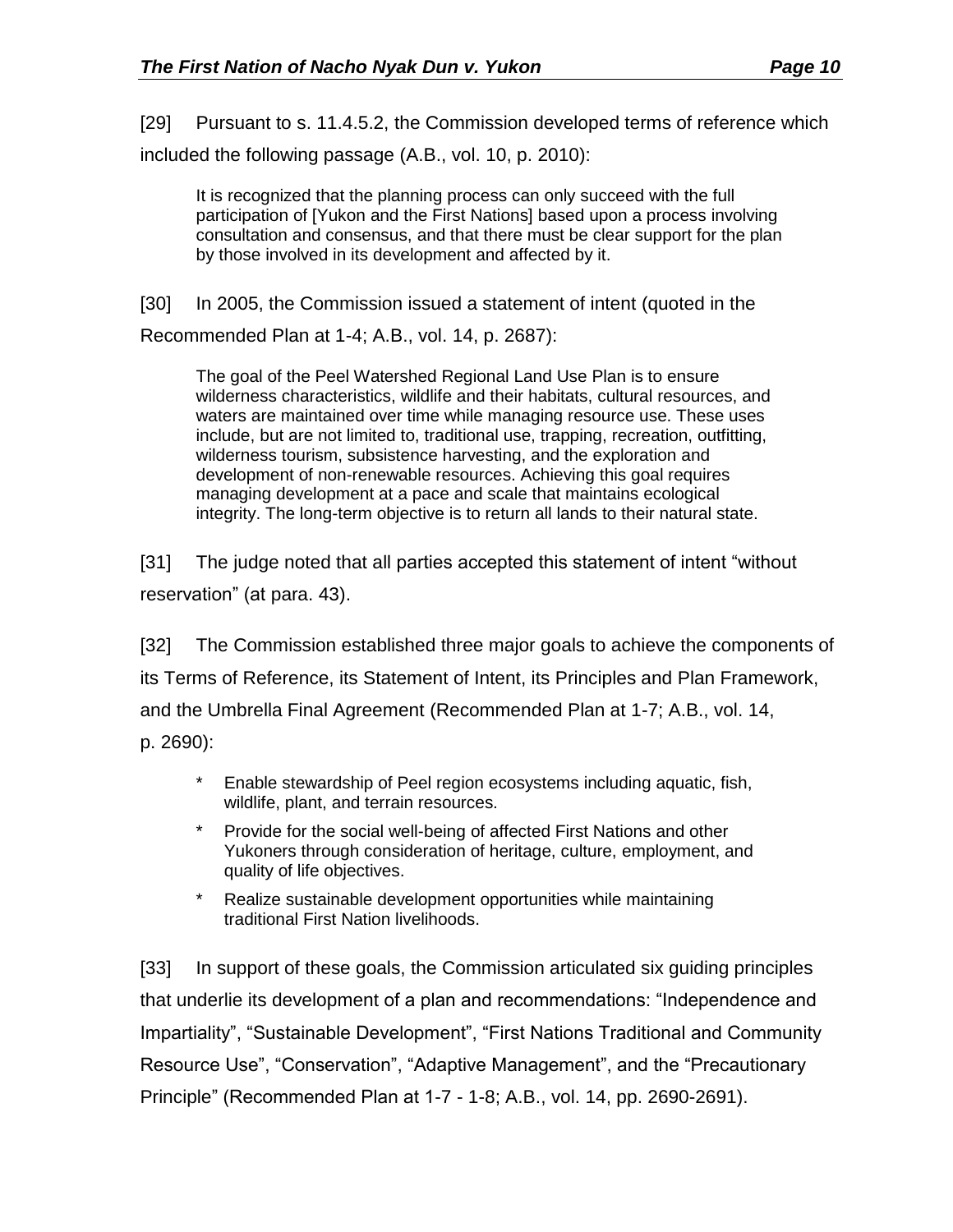[34] From May to November 2005, the Commission held a number of public Consultations. In December 2005, it published an *Issues and Interests Report* with input from five different branches of the Yukon government, various departments of the affected First Nations, non-governmental organizations and lobby groups.

[35] Yukon responded to the Issues and Interests Report in May 2006. The Deputy Minister of Energy, Mines and Resources largely concurred with the "overall direction of the planning process" but sought a "highly balanced plan that deals with the diversity of needs and issues in the region" (A.B., vol. 10, p. 2050).

[36] In September 2006, Yukon published a report: *Strategic Overview of Possible Mineral Development Scenarios ― Phase 1 Peel River Watershed Planning Region*. The report offered the following conclusion (A.B., vol. 11, p. 2092):

As the Peel River planning region is remote, exploration has been limited and the geology and minerals are not well understood. The area is known to contain significant mineral resources, particularly for iron, copper, lead, zinc and gold. For example, the Crest iron deposit is one of the largest in North America and the Bonnet Plume coal deposits contain 85% of Yukon's known coal reserves. The planning region also contains areas with potential for further discoveries in the future.

There are four different kinds of mining operations that could be proposed in the area in the future: iron ore; coal; iron-oxide copper gold; and a lead-zinc mining operation.

[37] Between April and September 2008, the Commission published more reports including a *Water Resources Assessment for the Peel Watershed*, a *Resource Assessment Report* and a *Conservation Priorities Assessment Report*.

# **Recommended Plan (s. 11.6.1)**

<span id="page-10-0"></span>[38] As contemplated by s. 11.6.1, the Commission submitted a Recommended Plan on 2 December 2009 (revised in minor detail in January 2010).

[39] The judge introduced the Recommended Plan as follows (at para. 52):

The Recommended Plan was unanimous and represented the culmination of over four years of research and consultation with the parties, the public and affected communities. Consultation formed an integral part of the process of developing the Recommended Plan.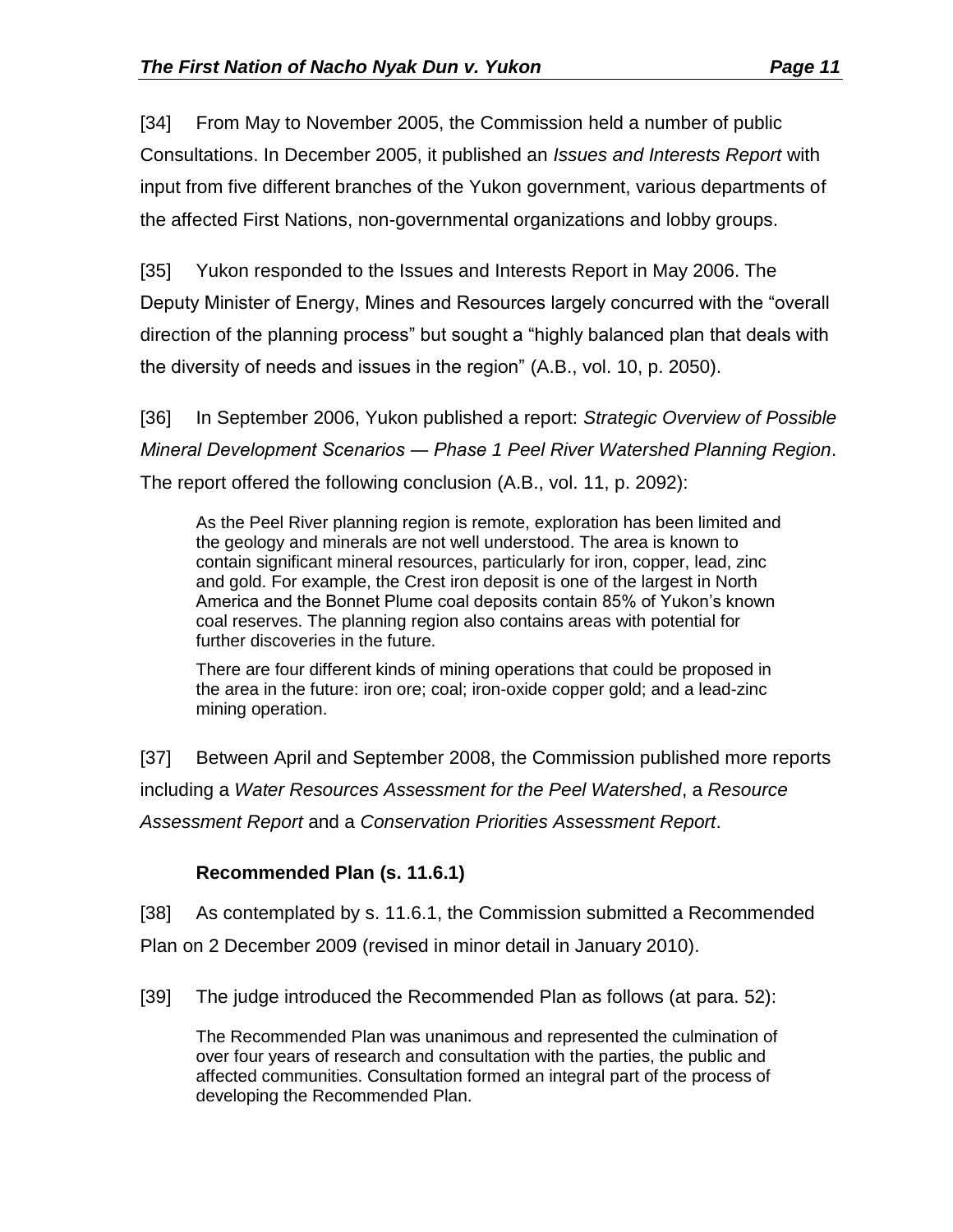[40] The introduction of the Recommended Plan refers to an earlier Draft Plan of April 2009. The Draft Plan attempted to create "an integrated land-use management plan" (at 1-4; A.B., vol. 14, p. 2687). The Commission understood this to be a compromise approach (A.B., vol. 16, p. 3091):

We offered the *Draft Plan* as a compromise, a balance between development and conservation. It would have involved additional expenses and new ways of operating for industry. It would also have required acceptance and reduced expectations from First Nations, wilderness tourism, the "environmental community", and from much of the public. They would have to be patient as impacted sites and roadbeds recovered over time through state-of-the-art restoration. [Emphasis added.]

[41] But it was not well received (see the Final Recommended Plan at ix.-x; A.B., vol. 16, p. 3091):

No one wanted this. Not industry, not the First Nations, not wilderness businesses, not environmentalists, and apparently, not the Yukon public. Society was clearly divided on the matter of landscape preservation and resource development. The Commission faced a dilemma, since "managed and restored development" pleased no one. The Parties disagreed on their objectives and Yukon society was polarized. [Emphasis added.]

[42] In response to what it saw as polarization, the Commission decided to take an approach that would preserve options (see the Final Recommended Plan at ix.-x; A.B., vol. 16, pp. 3091-3092):

The Commission decided that when society is divided, the responsible approach to take is the one that best preserves options. Since development and access in wilderness is largely a one-way gate (barring a commitment to fully restoring land to its natural state), the Commission determined to take a cautious, conservative approach. Its next plan [*i.e.*, the Recommended Plan] recommended preserving much of the Peel landscape with the understanding that society could always choose to develop in the future if there was agreement on this. [Emphasis added.]

[43] This idea ― "when society is divided, the responsible approach to take is the one that best preserves options" ― may be understood as a variant of the "precautionary approach" which was emphasized in the Recommended Plan (A.B., vol. 14, p. 2696). The Commission focused on an "ecosystem-based and compatible land use" approach (at 1-6; A.B., vol. 14, p. 2689). This drew on the UFA's definition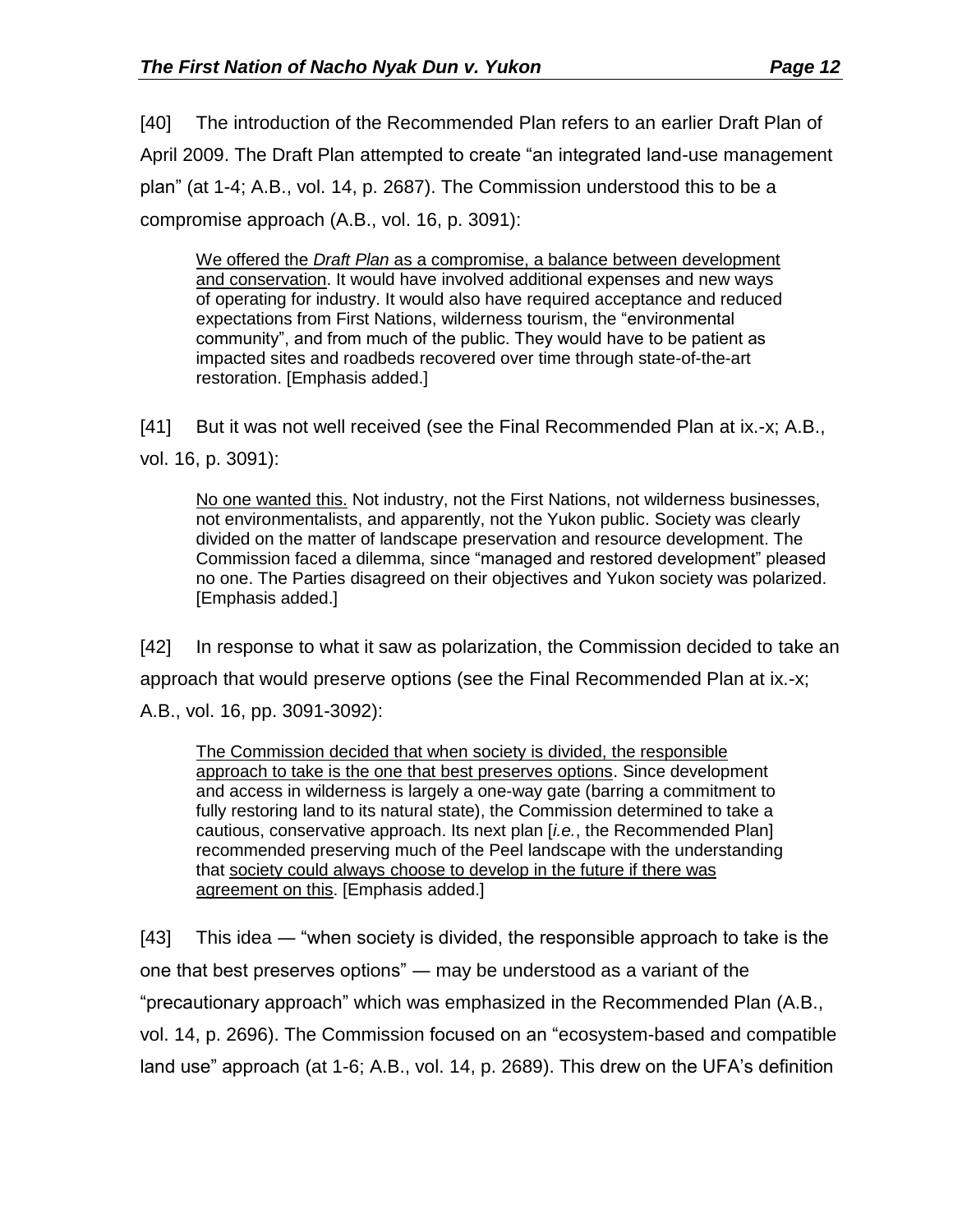of sustainable development in setting out a hierarchy of uses (at 1-6; A.B., vol. 14,

p. 2689):

**Sustain ecosystem integrity first.** Conserving land, its living things, and its processes is the fundamental priority: lose this and all else crumbles. Ecosystem integrity involves maintaining a state of harmony between people and the land.

**Sustain communities and cultures next.** Preserving communities and cultures relies on achieving success with the first priority. Sustainable communities and sustainable ecosystems are intertwined.

**Foster sustainable economic activities third.** There are two kinds of sustainability here: activities that do not degrade the land or undermine communities and can be sustained indefinitely; and activities that deplete resources, but from which the land can recover. Not all economic activities fit in this region.

[44] The Recommended Plan divided the Peel Watershed into 21 Landscape Management Units ("LMUs") based on ecological boundaries (such as landmarks, vegetation and drainage) and common characteristics (such as wildlife migration and land use).

[45] The Recommended Plan proposed that 80.6% of the Peel Watershed be designated as Special Management Areas ("SMAs"), a concept developed in the UFA and Final Agreements. The Recommended Plan provided a breakdown: "Heritage Management (2.1%), Fish and Wildlife Management (19.6%), Watershed Management (27.7%), and General Environmental Protection (31.2%)" (at v; A.B., vol. 14, p. 2674).

[46] The Recommended Plan explained that SMAs would be given a high degree of protection. Existing tenures would continue as non-conforming uses, but new surface access would be prohibited (at 3-8; A.B., vol. 14, p. 2731):

Management direction for land use in all SMAs is intended to reduce longterm resource-use conflict by limiting the surface footprint to a minimum acceptable level. Existing land-use tenures (i.e. mineral claims, oil and gas dispositions, and related activities) will be allowed to continue as nonconforming use, but will be subject to specific management conditions. Landuse management conditions may be similar in all SMAs regardless of management emphasis, but may differ for any given LMU based upon areaspecific rationales.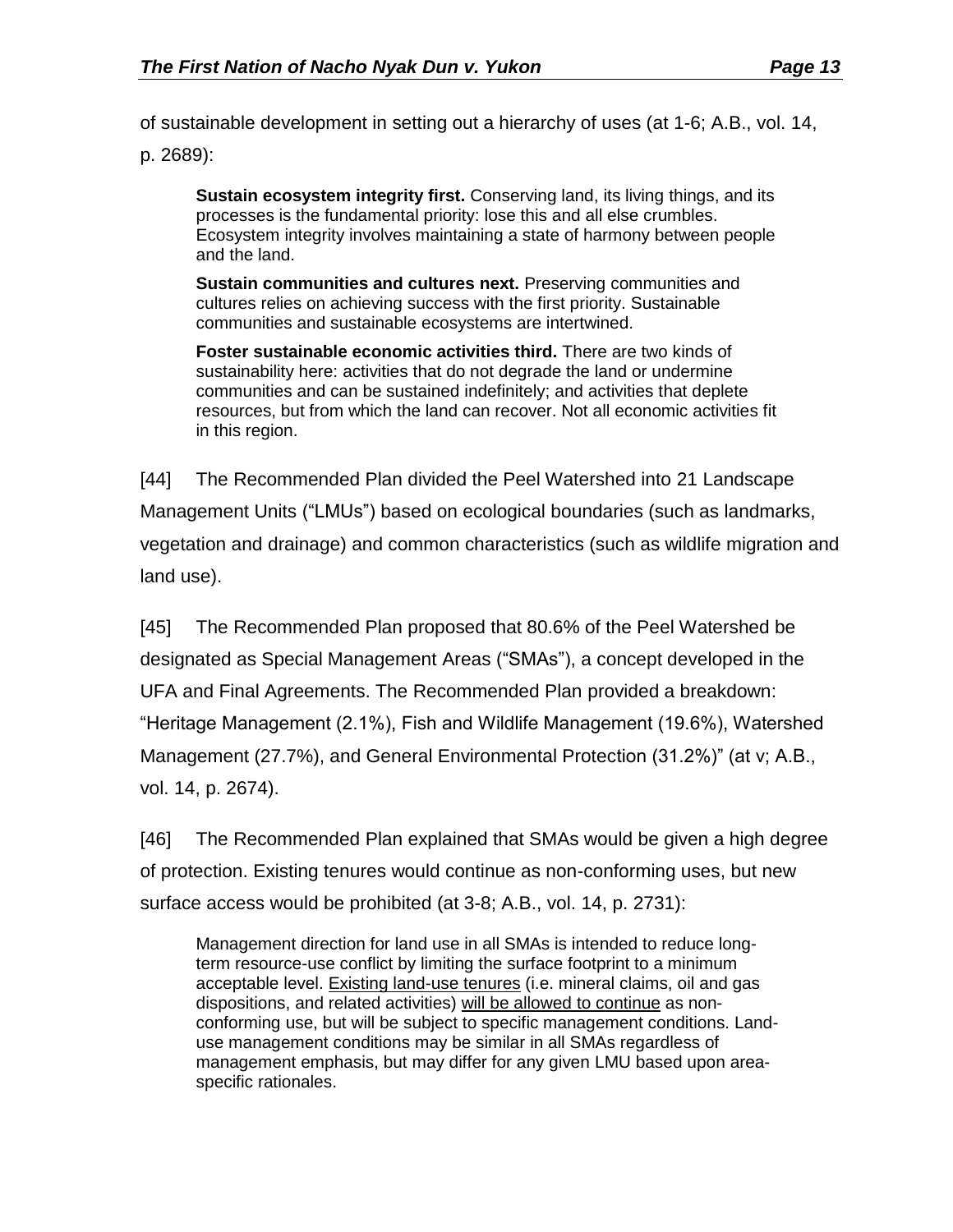In all SMAs, new surface access (all-season or winter road, rail, etc.) is prohibited even where a mineral claim, coal license, or oil and gas disposition already exists. No new industrial (surface or subsurface) uses or tenures (including infrastructure, facilities and waste disposal operations) will be permitted in an SMA. A formal Plan amendment would be required to change any of these core Plan recommendations. [Emphasis added.]

[47] The remaining 19.4% of the Watershed would be designated Integrated Management Areas ("IMAs") and open to mineral and oil and gas development, subject to parameters set out in the Recommended Plan including that there generally be no winter or all-season surface (road) access (at 3-11; A.B., vol. 14, p. 2734):

This designation permits existing and future surface uses and subsurface resource extraction while limiting land-use conflicts and maintaining long-term ecosystem function. IMAs still have very high ecological and heritage/cultural values within sensitive biophysical settings. However, the Commission believes these zones can accommodate industrial resource development in a working landscape. The overarching "no winter or all-season road access" condition will remain for all IMAs. However, the Plan provides an amendment process if industrial development can meet the environmental and socioeconomic goals of the Plan[.] [Emphasis added.]

## **Consultation and Response to Recommended Plan (ss. 11.6.2, 11.6.3)**

<span id="page-13-0"></span>[48] As contemplated by s. 11.6.2, Yukon entered into Consultation regarding the Recommended Plan with the First Nations and other affected local communities.

[49] On 25 January 2010, Yukon and the First Nations signed a Joint Letter of Understanding on Peel Watershed Regional Land Use Planning Process (the "2010 LOU"). The 2010 LOU sets out the parties' intentions, including "to endeavour to achieve consensus on a coordinated response to the Peel Watershed Commission on the Recommended Plan, and to be guided by the objectives of the Final Agreements in crafting that response" (A.B., vol. 15, pp. 3009-3010). The parties would each conduct an individual internal review, which would be followed by a collaborative review with input from the Technical Working Group and Senior Liaison Committee.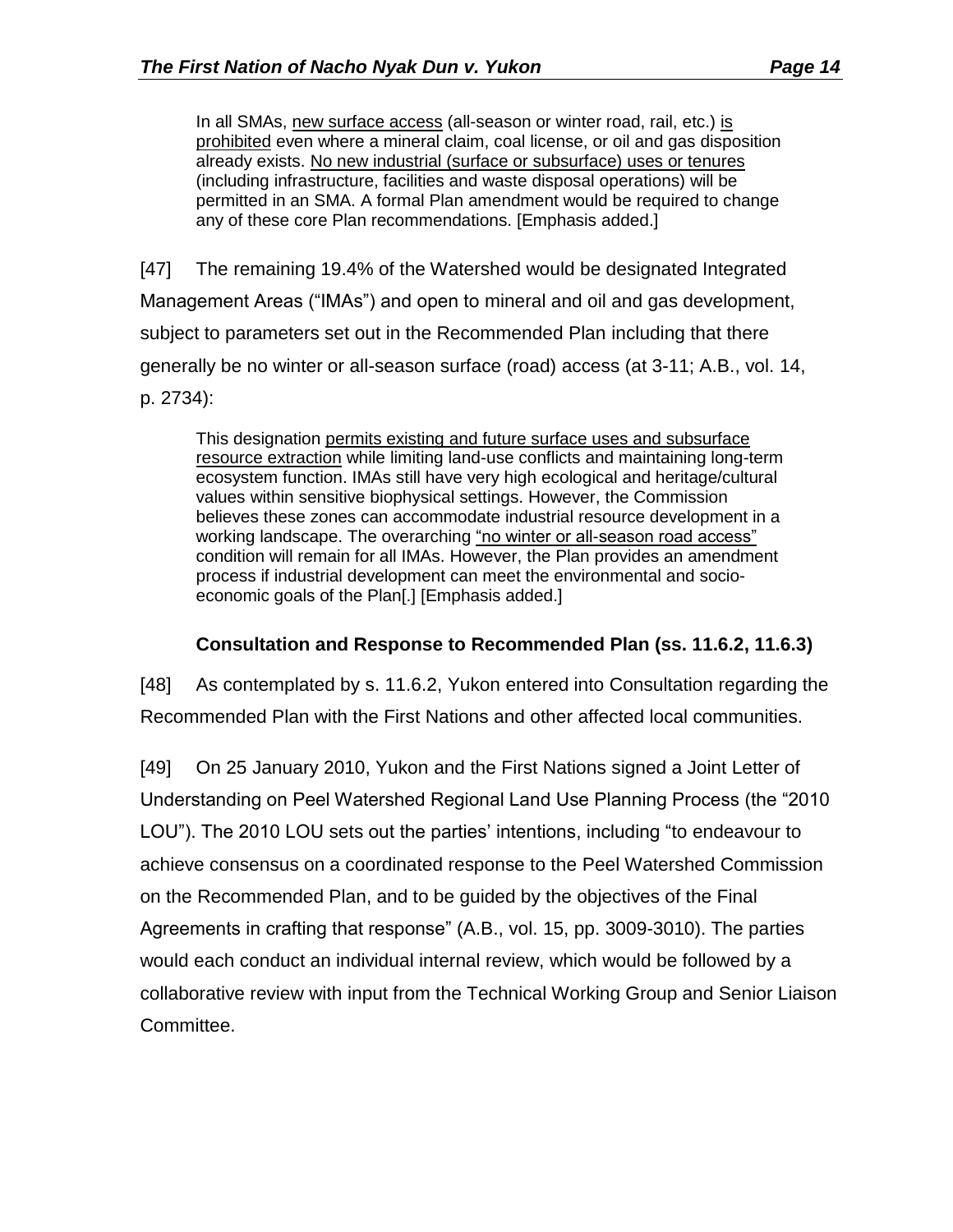[50] The Chair of the Senior Liaison Committee wrote a letter to the Commission dated 18 February 2011 setting out the parties' joint response (the "Joint Response"). It included the following passage (A.B., vol. 15, p. 3056):

All Parties participating in this regional land use planning process agree that the Peel watershed is a unique area that encompasses many areas of cultural and environmental significance; and that, given the values and the largely pristine state of the region; selected areas will be excluded from development and afforded high levels of protection.

In addition to this joint response, each Party will send supplementary comments that are specific to their interests and responsibilities.

[51] The Joint Response rejected the Recommended Plan's proposal that the Commission remain active after the planning process to review requests for variances and amendments, and expressed a desire for a plan that provides guidance over the long-term. It suggested that the plan be simplified and the number of LMUs be reduced.

[52] The First Nations' supplementary responses called for complete protection of the entire area, with the exception of the existing gravel highway (the "First Nations' Responses"). The First Nations' Responses included detail and provided specific reasons, often grounded in traditional knowledge, for specific LMUs to be protected. The following examples are indicative. The Tr'ondëk Hwëch'in explained that the area north of Tombstone Park (LMUs 5a and 6a) is of high cultural significance and, as an Elder put it, "the food cupboard" for future generations (A.B., vol. 15, p. 3036). The Teetl'in Gwich'in Council identified Daliglish Creek (LMU 4) as part of the fall migration and wintering grounds of the Porcupine caribou (A.B., vol. 15, p. 3040). The Nacho Nyak Dun described Blackstone River (LMU 3) as "extremely sensitive" and urged protection (A.B., vol. 15, p. 3051):

LMU 3 is zoned as IMA in the Recommended Plan. This is not acceptable as it has the potential of cutting off caribou migration and/or movements and habitat within the Hart River and Porcupine caribou ranges. This LMU also has peregrine falcon nesting sites … [and] critical fish spawning and overwintering areas[.]

[53] Yukon's supplementary response took the form of a four-page letter from the Minister of Energy, Mines and Resources with a 16-page appendix ("Yukon's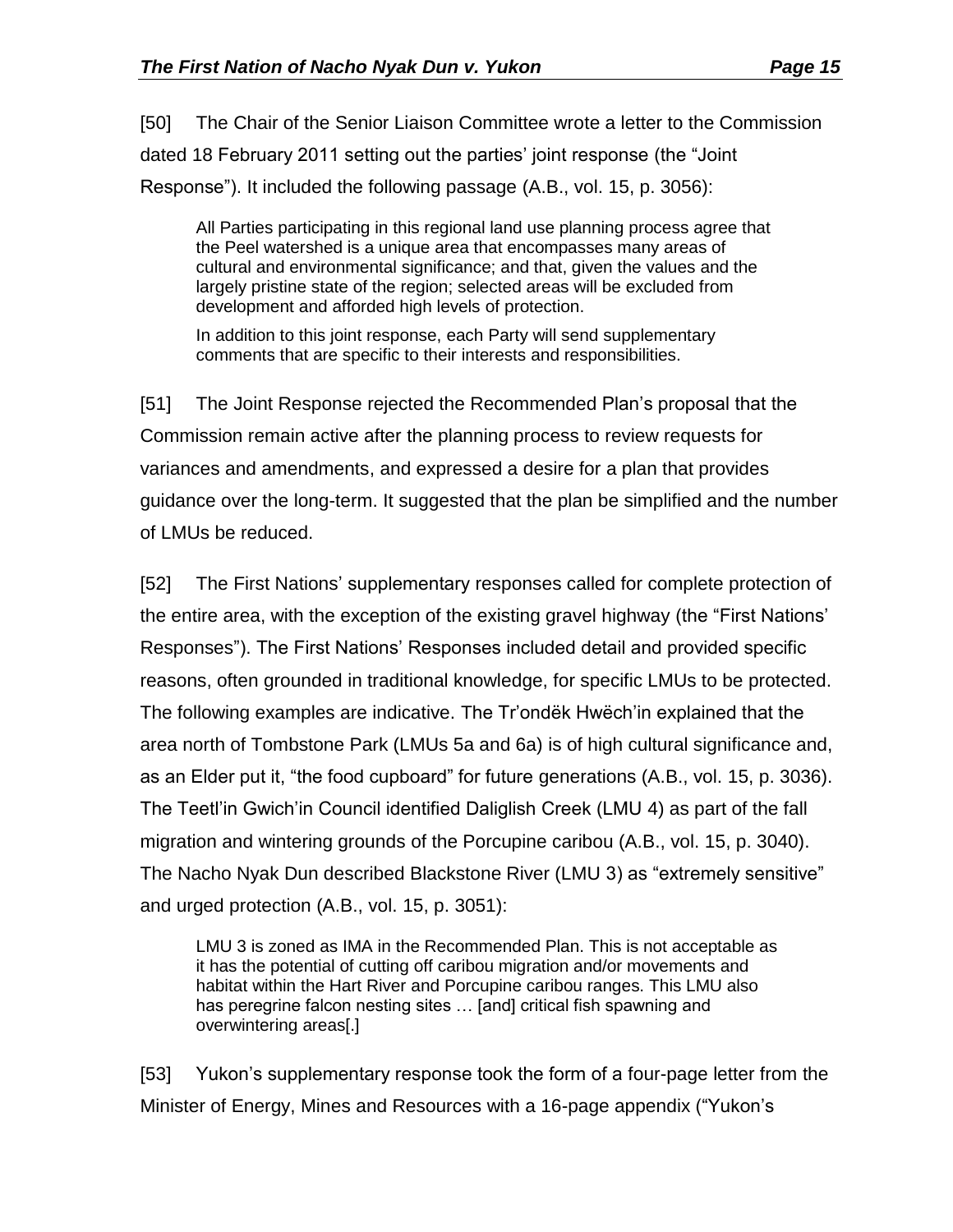Response"). The letter included a summary of Yukon's five proposed modifications (A.B., vol. 15, p. 3062):

- 1. Re-examine conservation values, non-consumptive resource use and resource development to achieve a more balanced plan.
- 2. Develop options for access that reflect the varying conservation, tourism and resource values throughout the region.
- 3. Simplify the proposed land management regime by re-evaluating the number of zones, consolidating some of the land management units and removing the need for future additional sub-regional planning exercises.
- 4. Revise the plan to reflect that the Parties are responsible for implementing the plan on their land and will determine the need for plan review and amendment.
- 5. Generally, develop a clear, high level and streamlined document that focuses on providing long term guidance for land and resource management.

We understand that the Parties' responses to the plan will require significant deliberation by the Commission in considering its work ahead. Modifying the plan will take time and resources, and we look forward to working with the Commission in developing a reasonable work plan, timeline, and associated budget for completion of a Final Plan. Our Technical Working Group (TWG) member should be contacted if the Commission wishes further elaboration on any part of the response or technical references therein.

[54] Yukon's Response is of considerable significance in this appeal. I will call items 1 and 2 the "Development and Access Modifications". The parties agree that items 3 through 5 essentially duplicate the Joint Response.

[55] The letter includes the following explanation for the Development and Access

Modifications (A.B., vol. 15, pp. 3059-3060):

The Yukon government recognizes that the Peel watershed is a unique area that includes many areas of environmental and cultural significance as well as identified non-renewable resources. We are seeking a Final Recommended Plan ("the Final Plan") that recognizes, accommodates and balances society's interest in these different features of the region.

Yukon government supports the internationally recognized concept of the "precautionary principle" and the objectives outlined in Chapter 11 of the First Nation Final Agreements. Based on Principle #15 of the *Rio Declaration* and the land use planning objectives, we feel that the Commission should consider recommending some cost-effective measures for managing land uses and preventing degradation in some parts of the Peel region. The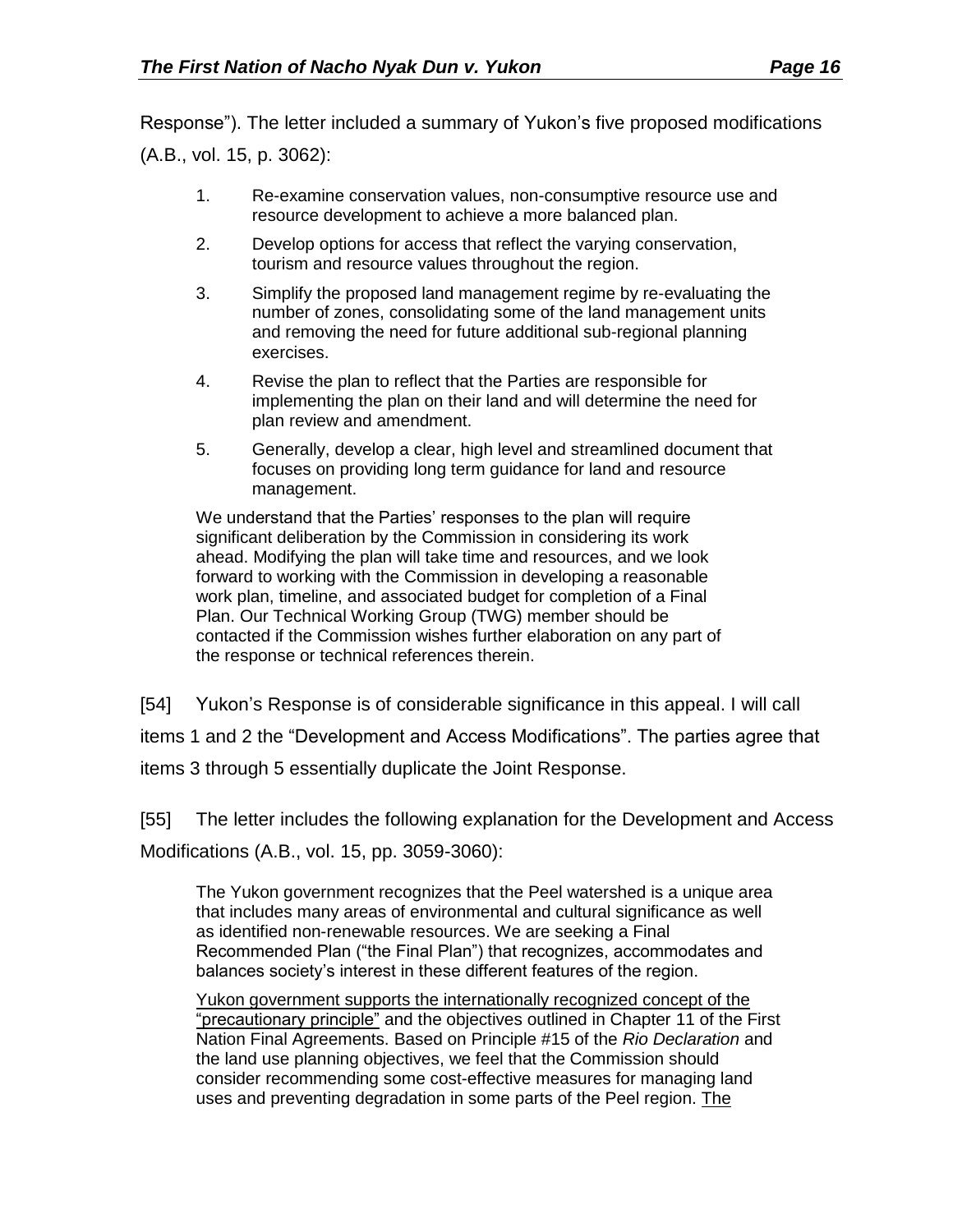planning region has a mix of values and resources. We believe that there is an ability to accommodate mixed uses that meet society's need, while erring on the side of caution on the basis of a determined level of risk.

The plan proposed that a large portion of the region be designated as Special Management Areas. While government believes there should be areas where development is excluded in the Peel, more work needs to be done by the Commission to identify and develop a rationale for these areas.

We request that the Commission re-examine the location, nature and potential extent of current and future conflicts between the values of conservation, non-consumptive resource use and resource development. During this review, Yukon's existing legislation, regulation, laws of General Application, government policies and the *Yukon Environmental and Socioeconomic Assessment Act (YESAA)* and Water Board processes should be considered as they regulate development and are important tools in conserving land and mitigating risk.

The Yukon government recognizes that managing surface access (winter and all-season roads) can be challenging but not impossible. We believe a ban on surface access is not a workable scenario in a region with existing land interests and future development potential. We would like to see a range of access options developed which consider the various conservation and resource values throughout the region and also take into account existing regulatory tools and best management practices which can be used to mitigate risk and limit other user's access. [Emphasis added.]

[56] The Development and Access modifications were, in the words of the trial judge, "bald expressions of preference not sufficiently detailed to permit the Commission to respond in a meaningful way" (at para. 196). The appendix to Yukon's letter offered specific comments that corrected references, suggested consolidating certain LMUs, stressed the environmental protections already offered by Yukon and federal legislation, and criticized the Recommended Plan for failing to "be cognizant and realistic of the cost" of some of its proposals for regulating development (A.B., vol. 15, pp. 3063-3078).

[57] Yukon's Response did not specifically propose how and why particular LMUs might be suitable for development. Yukon's position was that the Commission had to do "more work … to identify [LMUs] and develop a rationale" for restricting development in those LMUs (A.B., vol. 15, p. 3060).

[58] As contemplated by s. 11.6.3.1, the Commission reconsidered the Recommended Plan in light of the Joint Response, the First Nations' Responses and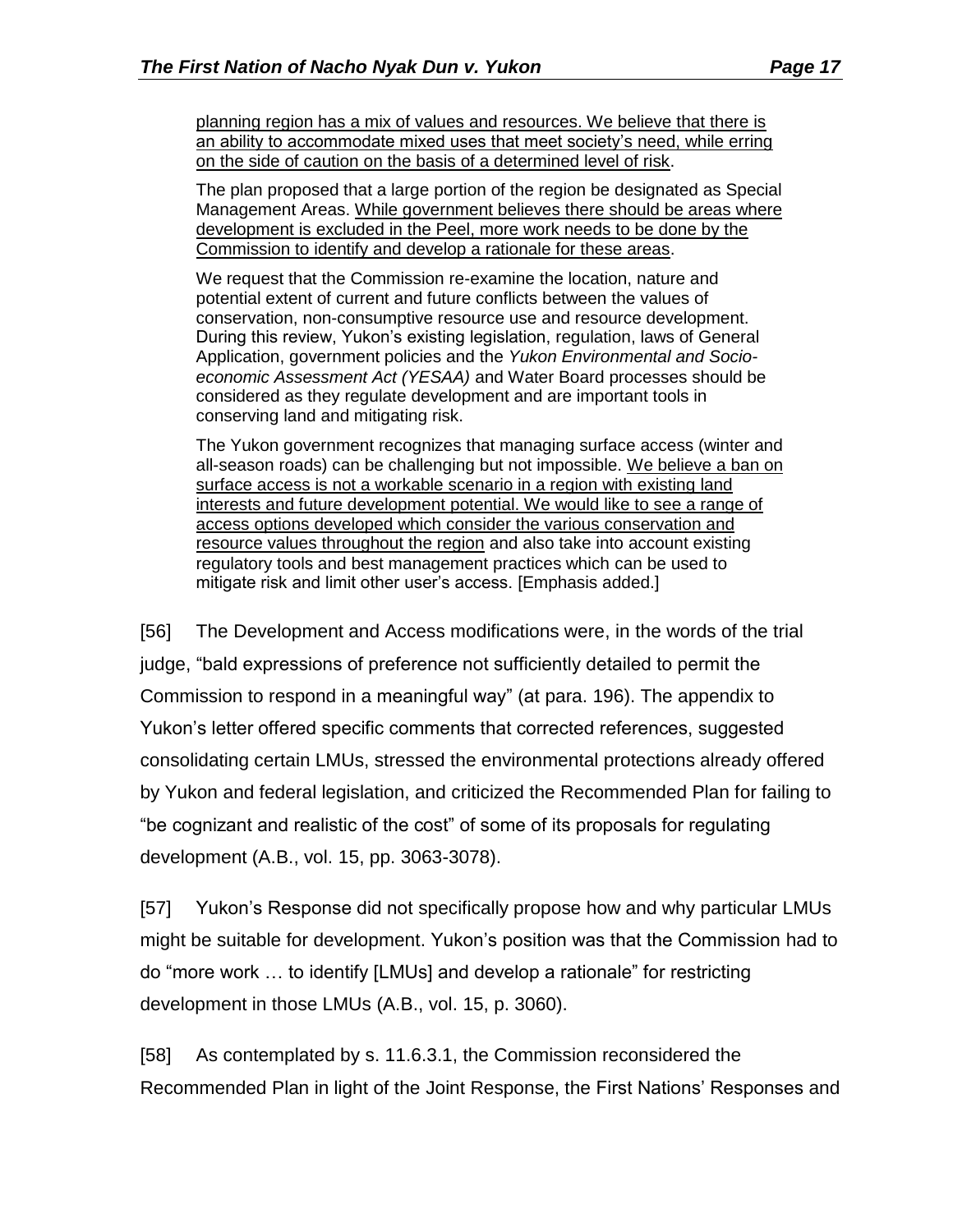Yukon's Response. The Commission submitted a Final Recommended Plan on 22 July 2011.

[59] The Final Recommended Plan responded to the parties' comments and

proposed modifications as follows (at i, xi; A.B., vol. 16, pp. 3083, 3093):

The Final Recommended Plan contains minor revisions to all sections to improve clarity and organization, and factual or grammatical errors have been identified and resolved. Other revisions are substantial – most notably, the land use designation system has been revised and simplified, the number of landscape management units (LMUs) has been reduced and implementation concepts have been streamlined. Cumulative effects management concepts for the Integrated Management Area have also been re-introduced.

While many substantive changes have been incorporated into this version of the Plan, the general management direction of the Recommended Plan has not been altered significantly.

…

The Yukon Government stated that it was providing its General Response per the process set out in UFA Section 11.6.3. It gave a broad critique of the Plan and requested a number of specific modifications. The Commission dealt with these specific requests in its Plan revision. The Yukon Government also addressed in a general way the amount of protected areas and provisions for managing access. Without specifying, the Yukon Government response urges the Commission to re-think and re-write the rationale for each SMA; revisit its assessment of resource conflicts between the values of conservation, non-consumptive resource use, and resource development; and reconsider its ban on surface access in much of the planning area.

The Yukon Government's response stated in general terms what it wanted, but it did not discuss why it wanted these changes and where it felt they might be appropriate. It did not discuss locations of concerns, or what modifications it sought. The Commission noted these general desires and interpreted the thrust of the Yukon Government response to be the amount of land protected. For the Commission to adequately address this general critique, it would have to go "back to the drawing board" and return to a much earlier stage in the planning process, a step for which there was no provision.

In preparation of this Final Recommended Plan, the Commission fully considered the Yukon Government response concerning the amount of land protected. After much deliberation, the Commission concluded that its rationale for protecting these areas was sound, in view of its determination to preserve society's future options and the outstanding wilderness and cultural values documented in these landscapes. The Commission also reconsidered its recommendations on surface access in view of industry's rejections of full restoration of access roads and of the impacts access roads create in the Yukon under its current regulatory regime. Our decision was that since surface access is typically a permanent development, the responsible choice in the Peel region is to preserve options by denying new surface access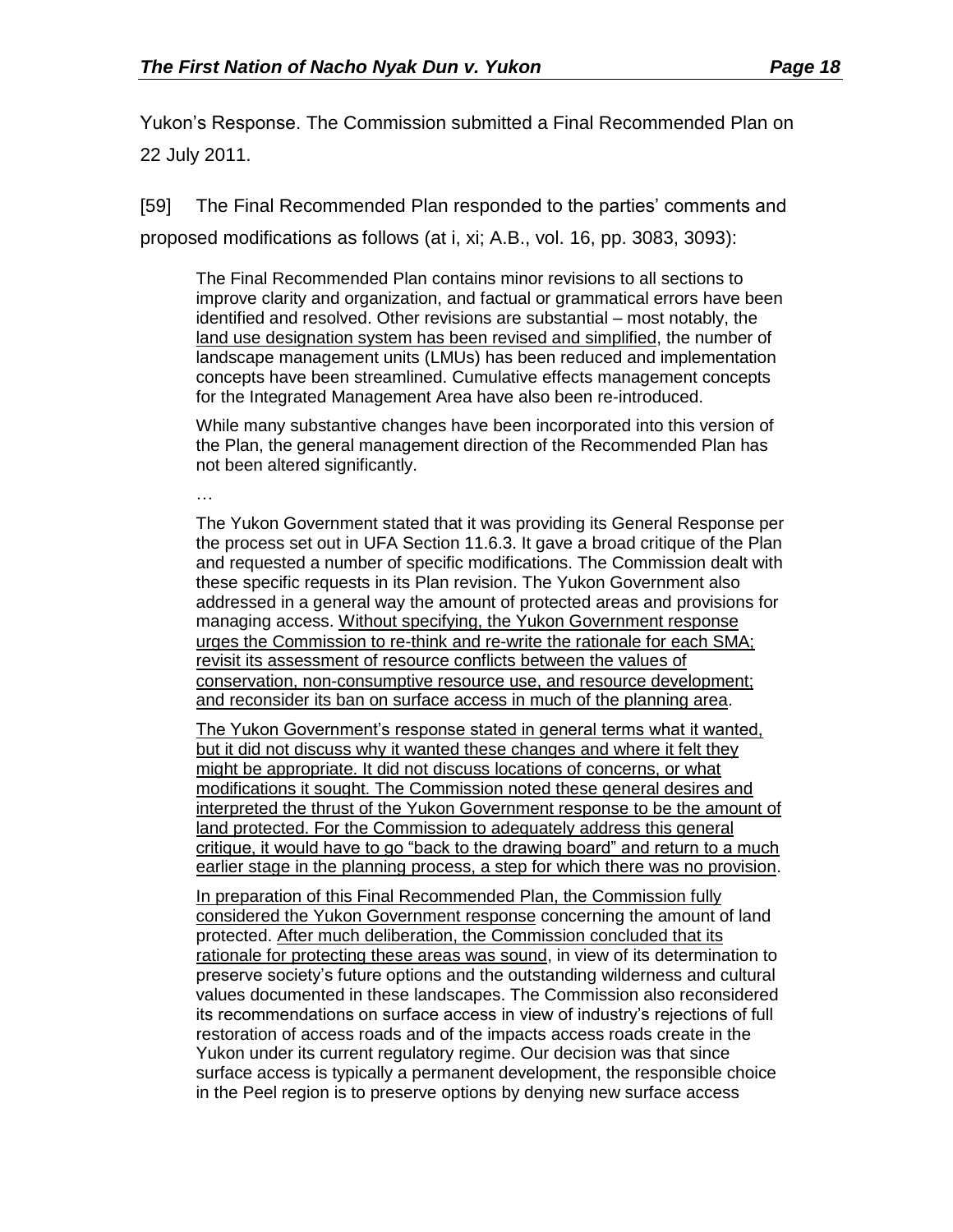across much of the area until society is clear on this highly controversial matter. In our modified land use designation system, 80 percent of the region is termed "Conservation Area", where new surface access is not allowed. Fifty five percent of these lands are SMAs. The Commission provided for flexibility in future land use options by recommending that 45 percent of the land zoned as "Conservation Area" is given interim protection, to be reviewed periodically, as part of the formal Plan review process. These areas are termed "Wilderness Areas". [Emphasis added.]

[60] The Commission was of the view that it would have had to go "back to the drawing board" to adequately address Yukon's Development and Access Modifications. The Commission interpreted these proposed modifications as a "general critique" and expressed some frustration that Yukon had not explained *why* it wanted more scope for development and all-season surface access or *where* in particular it thought such activities could best be accommodated. The Commission ultimately chose to maintain the overall approach of the Recommended Plan, founded on the precautionary principle: preserve options while society is divided by protecting most of the Watershed, and recognize that development is difficult to 'undo' but can always proceed in the future if society so chooses.

[61] That said, the Commission did make significant changes in the Final Recommended Plan. The number of LMUs was reduced from 21 to 16. The Recommended Plan had called for approximately 80% of the Watershed to be designated SMAs but this was reduced to only 44% in the Final Recommended Plan. Another 36% would be designated "Wilderness Areas" ("WAs") and given only interim protection, to be reviewed periodically. As in the Recommended Plan, the remaining roughly 20% would be designated IMAs and open for regulated development.

### **Consultation and Response to Final Recommended Plan (s. 11.6.3.2)**

<span id="page-18-0"></span>[62] Section 11.6.3.2 contemplates that Yukon would consult with the First Nations and other affected local communities before responding to the Final Recommended Plan. On 20 January 2011, in anticipation of the Final Recommended Plan, the First Nations and Yukon signed a second Joint Letter of Understanding on how the Consultation would proceed (the "2011 LOU"). It largely mirrored the language of the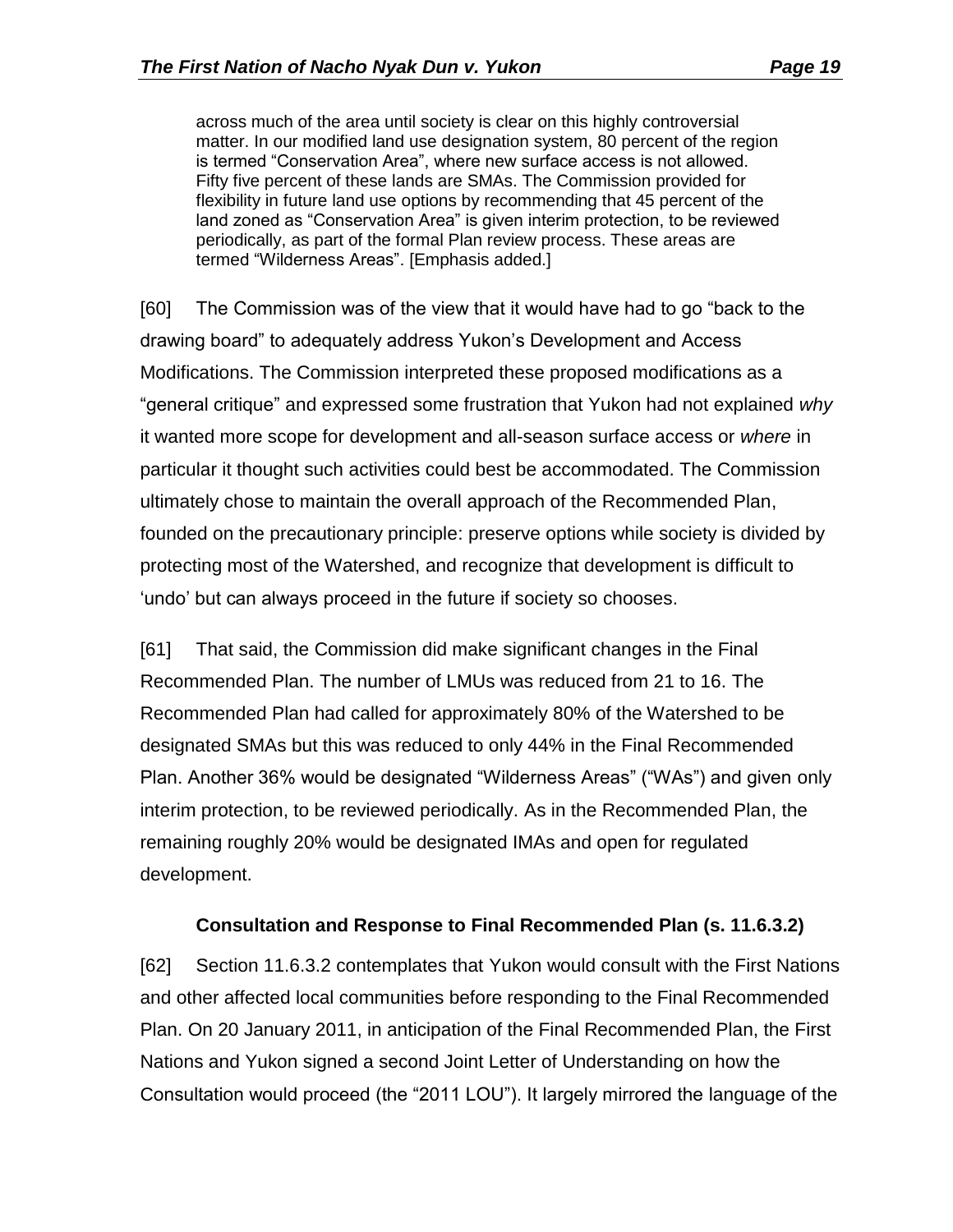2010 LOU. The parties again agreed they would conduct joint Consultations and

submit a joint response in addition to individual supplementary responses.

[63] However, Consultation did not begin immediately.

- [64] On 11 October 2011, there was a territorial election.
- [65] On 14 February 2012, before undertaking any Consultation, Yukon issued a

news release (A.B., vol. 17, p. 3299):

The Government of Yukon has developed eight core principles that will be used to guide modifications and completion of the Peel Watershed Regional Land Use Plan, Premier Darrell Pasloski announced today.

"The Yukon government continues to support an approach that balances access for industry and other users while establishing protection in key habitat areas in the Peel region," Pasloski said. "The principles will provide guidance for the timely completion of the remaining steps in this important land use planning process."

Working in collaboration with the Peel Plan parties, Yukon government will use the principles to guide strategic modifications to the draft Peel Plan. Details on the proposed modifications will be included in the next round of public consultation on the plan, scheduled for this spring.

"Yukon government's guiding principles support special protection for key areas and active management of the landscape rather than prohibitions to use and access," Environment Minister Currie Dixon said.

The Government of Yukon principles are:

- 1. Special Protection for Key Areas
- 2. Manage Intensity of Use
- 3. Respect the First Nation Final Agreements
- 4. Respect the Importance of all Sectors of the Economy
- 5. Respect Private Interests
- 6. Active Management
- 7. Future Looking
- 8. Practical and Affordable

[Emphasis added.]

[66] On 17 February 2012, the First Nations wrote to Yukon to say Yukon had overstepped in its response to the Final Recommended Plan. The First Nations took the position that Yukon's authority under s. 11.6.3.2 to modify the Final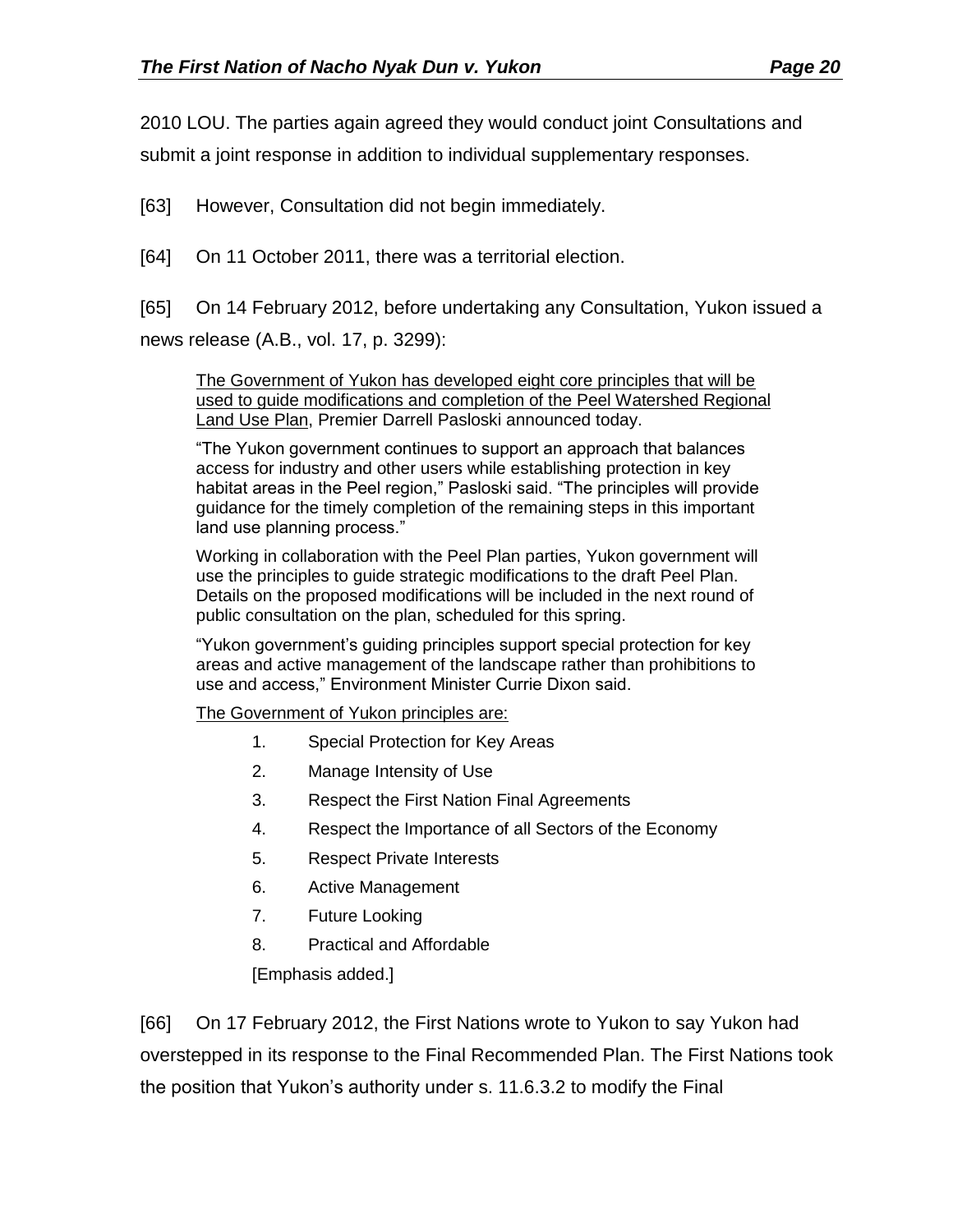Recommended Plan was limited in the sense that such modifications must have been first proposed under s. 11.6.2 in response to the Recommended Plan, so the Commission could consider them and respond.

[67] On 20 March 2012, Yukon responded to the First Nations. It said it had followed the treaty process and was acting in good faith.

[68] On 14 September 2012, Yukon gave a presentation to the Senior Liaison Committee to propose a new land use designation system. The new system would maintain the concept of an IMA but replace SMA and WA with three new concepts: "Protected Area", and "Restricted Use Wilderness Area - Wilderness River Corridor" and "Restricted Use Wilderness Area". Protected Areas would be withdrawn from new industrial land use. Restricted Use Wilderness Areas would be open for development but subject to active environmental management, with higher standards in Wilderness River Corridors. Existing mineral claims and other rights would be 'grandfathered' and access would be granted to those rights. Yukon included maps setting out four different options of how the various LMUs could be designated under the new system. In all four options, 26% would fall under IMAs. Between 14% and 36% would be in a Protected Area, while the balance would fall in Restricted Use areas (A.B., vol. 17, pp. 3321-3324).

[69] On 15 October 2012, the First Nations wrote Yukon to object to the introduction of a new land use designation system. In their view, Yukon's new plan undermined the Chapter 11 process and amounted to a "rejection of the constitutionally protected land use planning process" set out in the Final Agreements (A.B., vol. 17, p. 3328).

[70] On 19 October 2012, Yukon responded to say again that it believed it was acting within its authority under the Final Agreements.

[71] On 23 October 2012, Yukon issued a news release indicating that it would begin Consultation (which would run until 25 February 2013). Yukon provided to the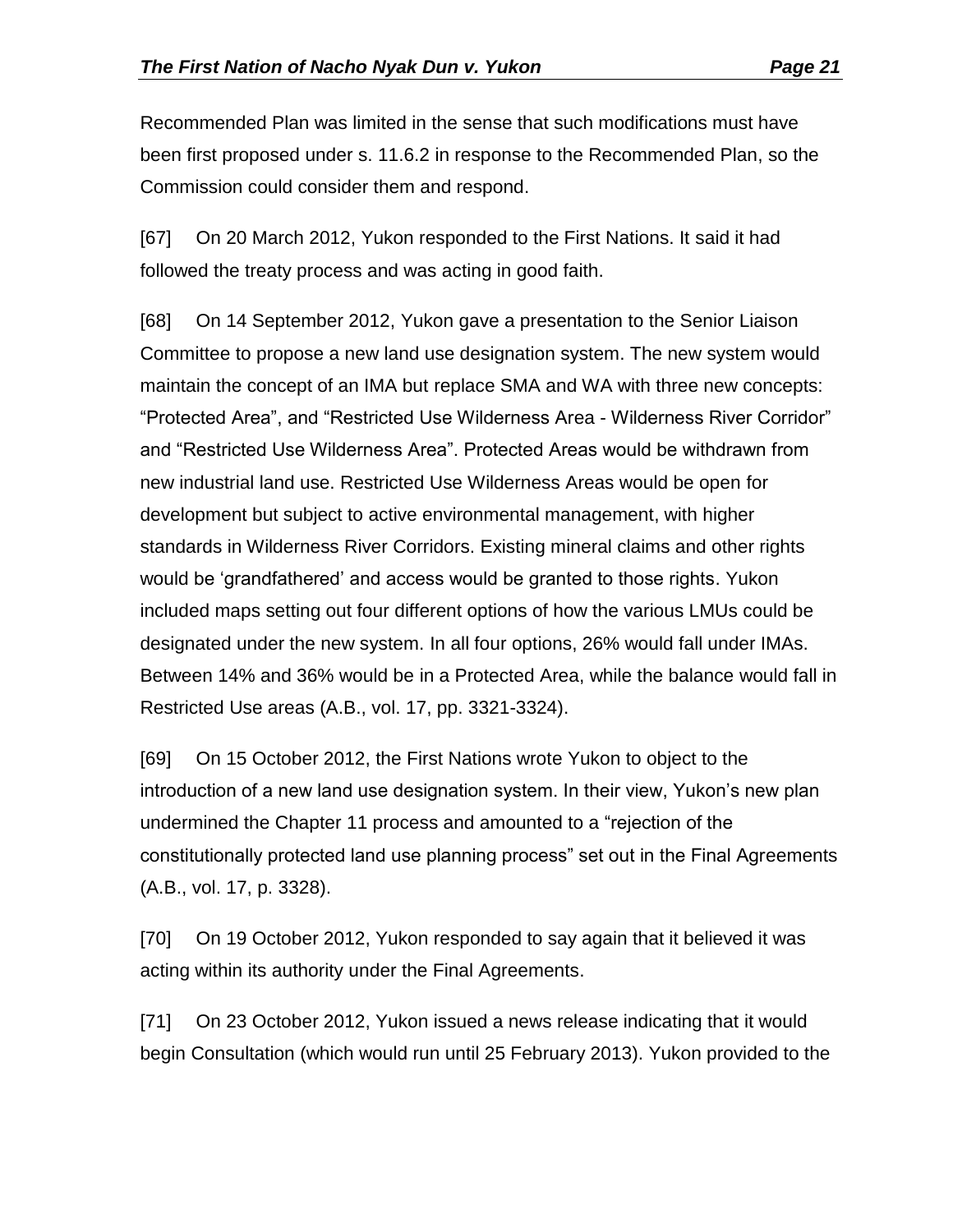public a 15-minute DVD, a 12-page "we want to hear from you" document and a 12-page media package.

[72] Yukon maintained a website for its Consultations on the Peel Watershed which included a "frequently asked questions" page. This page addressed Yukon's new land use designation system (A.B., vol. 17, pp. 3344-3347):

### **Why is Government of Yukon proposing new land use designations?**

The Government of Yukon has been clear in expressing its concern throughout the planning process. Government also outlined its five main concerns to the Planning Commission. However, the Final Recommended Plan does not address government's concerns surrounding access and balance.

The government also realized that the land use designations proposed in the Final Recommended Plan are polarized and focus on either end of the spectrum. There is nothing in the middle to address multiple users of an area.

As a result, the Government of Yukon is proposing a new land use designation system that includes a new tool which proposes to actively manage multiple uses while protecting the values identified in the area.

…

### **What is the Government of Yukon's opinion on the Final Recommended Plan?**

Overall, the Government of Yukon supports and accepts the goals and many of the recommendations presented in the Final Recommended Plan.

However, we believe the proposed new land use designations better reflect our expectations for a balanced plan that addresses the diversity of needs and issues in the Peel Watershed Region.

…

### **Were the new land use designations and concepts developed with the affected First Nations?**

The ideas for the new land use designation and concepts were developed during the Government of Yukon's review of the Final Recommended Plan.

…

### **Do these new land use designations and concepts honour the work completed by the Peel Watershed Planning Commission?**

The Government of Yukon sees its proposed ideas as building on the work completed by the Peel Watershed Planning Commission.

The Government of Yukon supports and accepts the goals and many of the recommendations presented in the Final Recommended Plan.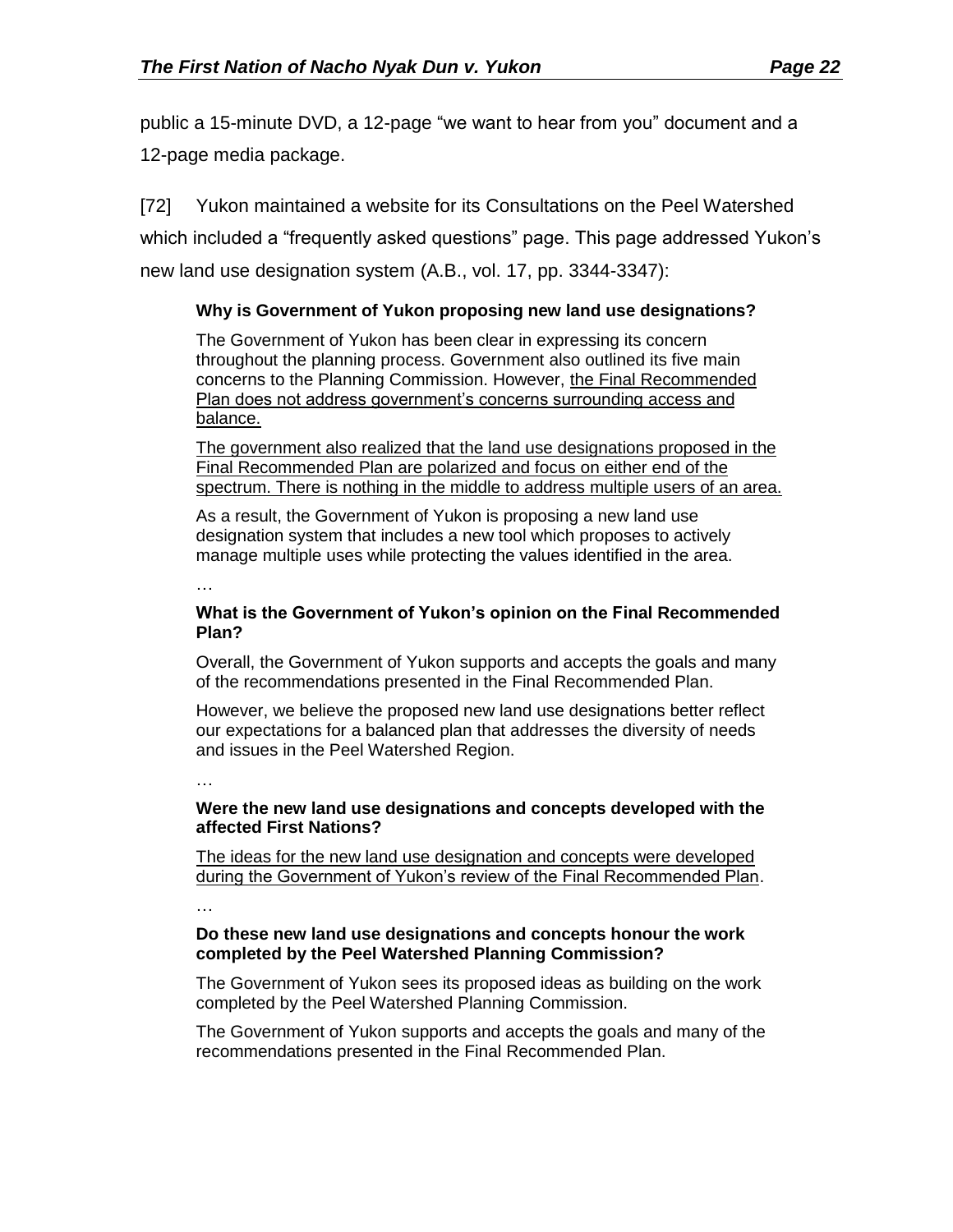However, we believe the proposed new land use designations better reflect our expectations for a balanced plan that addresses the diversity of needs and issues in the Peel Watershed Region. [Emphasis added.]

[73] Several other answers repeated Yukon's concern that the land use concepts in the Recommended Plan and Final Recommended Plan were "polarized" and incapable of balancing the needs of multiple users.

[74] On 30 November 2012, the First Nations wrote to Yukon to request copies of the public comments it had received. This request was repeated on 6 March 2013 and again on 27 March 2013.

[75] Yukon eventually responded on 5 April 2013, stating that the public comments were available on the consultation website.

[76] On 6 June 2013, Yukon circulated a document containing a more detailed summary of its proposed approach (A.B., vol. 17, pp. 3444-3445):

- 1. Designate the four main rivers (Hart, Wind, Bonnet Plume, and Snake) as a new class of park pursuant to the *Parks and Lands Certainty Act* that will focus on maintaining wilderness river values.
- 2. Designate the North Richardson Mountains (LMU 12), the two adjacent areas to Tombstone (LMU 2 and 4) and the confluence of the four rivers and the downstream Peel main stem, including the Turner and Chappie Wetlands and the Snake headwaters (LMU 11, 14 and part of 9) as protected areas.
- 3. Use anticipated tools to implement active management in areas designated Restricted Use Wilderness Area. This includes – permitting of Class 1 activity, new resource roads regulations, and off road regulations.
- 4. Expand the width of the Wind River Corridor to better reflect the natural viewscape and wilderness tourism use of area.
- 5. Work with First Nations to put in place appropriate protection on First Nation settlement land if requested.
- 6. Recognize existing mineral rights and access to those rights in all areas of the Peel.
- 7. Establish a Peel Watershed Implementation Committee with First Nation governments.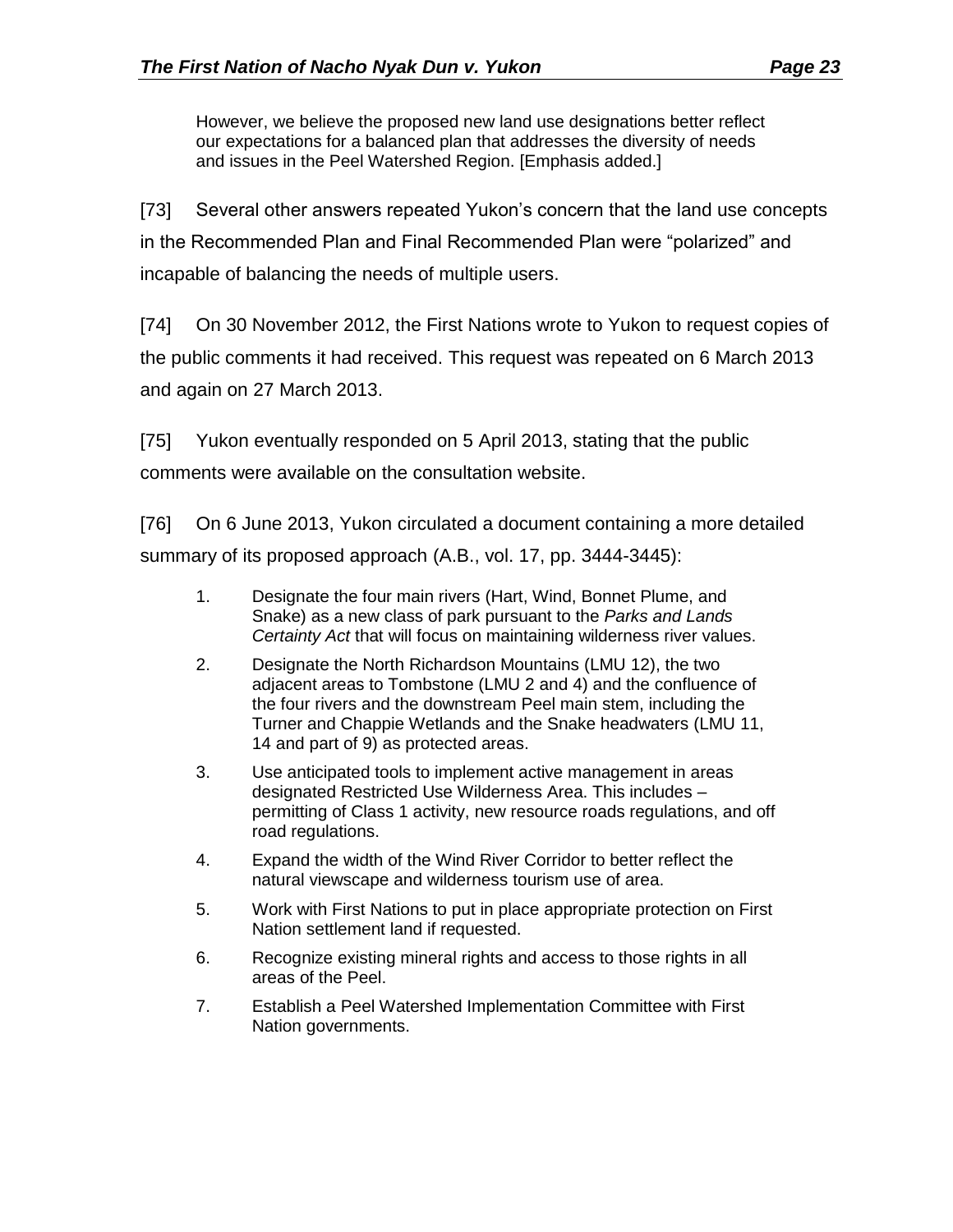[77] Yukon explained that its concern with the Final Recommended Plan was that it "does not manage multiple uses in the region and limits future economic activity" (A.B., vol. 17, p. 3427).

[78] On 1 October 2013, Yukon provided more information about its priorities and proposals in a letter which enclosed a copy of the Final Recommended Plan with Yukon's proposed modifications. The letter included the following summary of Yukon's priorities (A.B., vol. 18, pp. 3452-3453):

- Better management of access new tools are being developed to control and manage access to protect environmental, cultural and wilderness values;
- Protection of river corridors and their viewscapes proposed protected areas based on the major river corridors and their viewscapes, addressing issues related to the environment, wilderness tourism and recreation;
- Site specific interests minor changes to some Land Management Unit boundaries to better accommodate site specific interests related to industry and conservation values;
- Increased management tools for industrial activity proposed changes to the *Quartz Mining Act* and the *Territorial Lands (Yukon) Act* will allow for better management of competing activities in wilderness areas to minimize land use impacts and provide better tools to identify and protect environmental and cultural values.

[79] To achieve these priorities, Yukon indicated that it proposed to make a number of "substantive changes" to the Final Recommended Plan (A.B., vol. 18, p. 3594):

- Replace Conservation Area designation (includes Special Management and Wilderness Area) with Protected Area;
- Propose "Wild River Park" as a new class of protected area to be created on the *Parks and Land Certainty Act*;
- Add new land use designation entitled Restricted Use Wilderness Area (RUWA);
- Provide greater clarity on allowable and prohibited uses by land use category; and
- Provide greater clarity on proposed rules and management restriction in RUWA (table 3.4). These largely reflect proposed changes to Class 1 mineral exploration activity as well as pending changes to the Lands Act to provide greater oversight of ORVs and resource roads.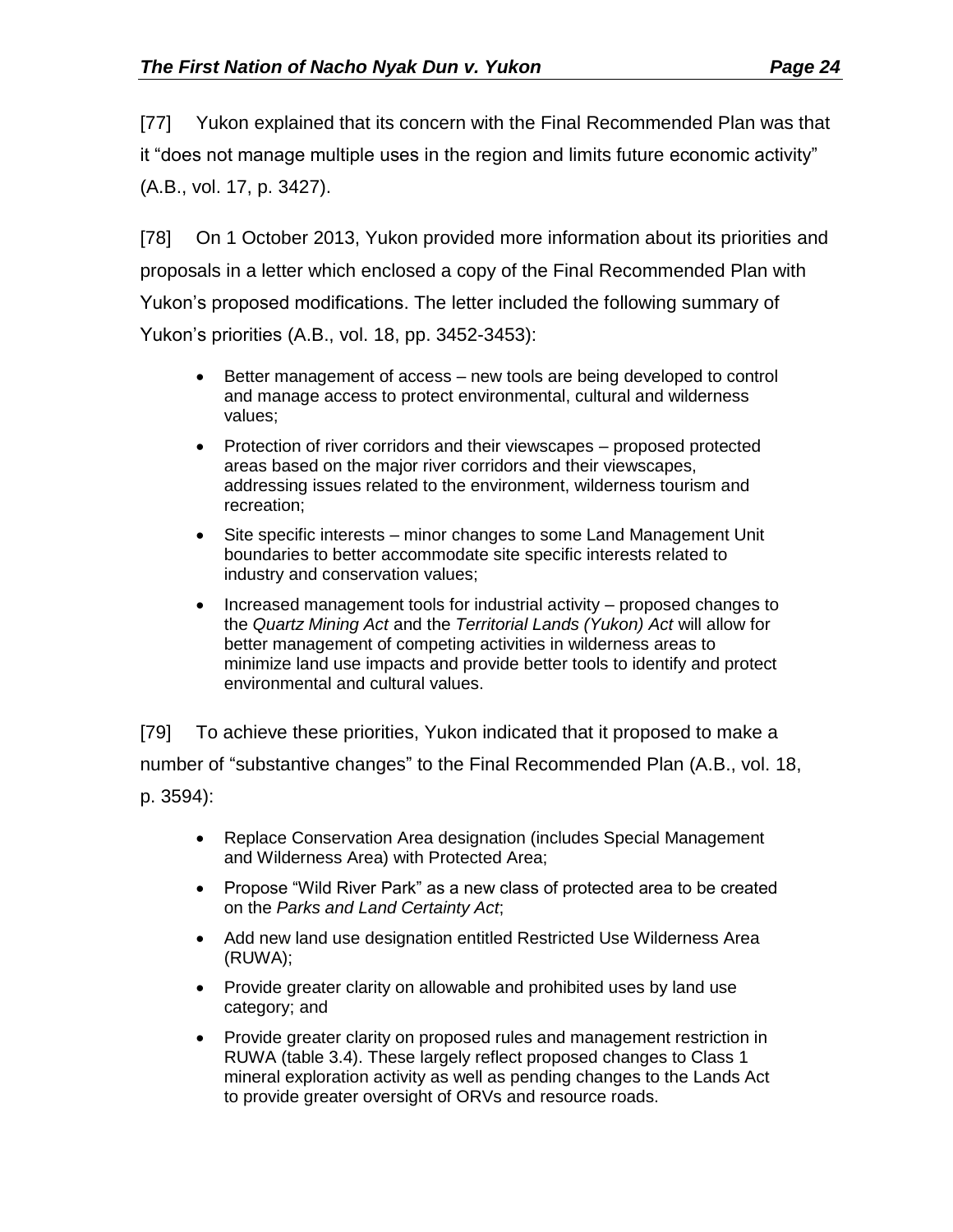Yukon also proposed to alter the boundaries of a number of LMUs and listed the LMUs it proposed to re-designate (A.B., vol. 18, p. 3595).

[80] On 21 October 2013, the First Nations voiced their objections to Yukon,

stating that its proposals "amount to a new Plan and, as such, violate the terms of constitutionally-protected Final Agreements" (A.B., vol. 19, p. 3597).

[81] On 20 January 2014, Yukon finalized the plan ("Yukon's Final Plan"). A news release issued the next day provided this summary (A.B., vol. 19, pp. 3637-3638):

"This land use plan creates vast new Protected Areas that total 19,800 square kilometres," Minister of Environment Currie Dixon said. "This will increase the amount of land protected in Yukon to almost 17 per cent of its land base, greater than any other province or territory in Canada."

"By creating protected areas along the corridors of the Peel, Hart, Wind, Bonnet Plume and Snake Rivers, this land use plan responds to the wilderness tourism values in the region," Minister of Tourism and Culture Mike Nixon said. "The creation of new Wild River Parks means the stunning views and wilderness experience of the rivers will be protected for Yukoners and visitors alike."

Protected Areas make up 29 per cent of the region, while the remaining public land in the region is divided between 44 per cent of the Restricted Use Wilderness Areas, which allow for low levels of carefully managed land use activity, and 27 per cent of Integrated Management Areas, where most land use activities may occur. In the latter two types of areas, mineral staking and proposed commercial activities will be subject to enhanced regulatory and permit processes.

As of tomorrow, the Yukon government has replaced the temporary mineral claim staking withdrawal with a permanent staking withdrawal in the Protected Areas, as outlined in the land use plan. Staking is now permitted in 71 per cent of the Peel Watershed region. [Emphasis added.]

# **Commencement of Action**

<span id="page-24-0"></span>[82] On 27 January 2014, the Nacho Nyak Dun and Tr'ondëk Hwëch'in commenced an action against Yukon with four co-plaintiffs: the Yukon Chapter of the Canadian Parks & Wilderness Society and its Executive Director Gill Cracknell, and the Yukon Conservation Society and its Executive Director Karen Baltgailis. The plaintiffs initially sought a declaration that the Final Recommended Plan (unmodified by Yukon) is the binding land use plan under the Final Agreements. The plaintiffs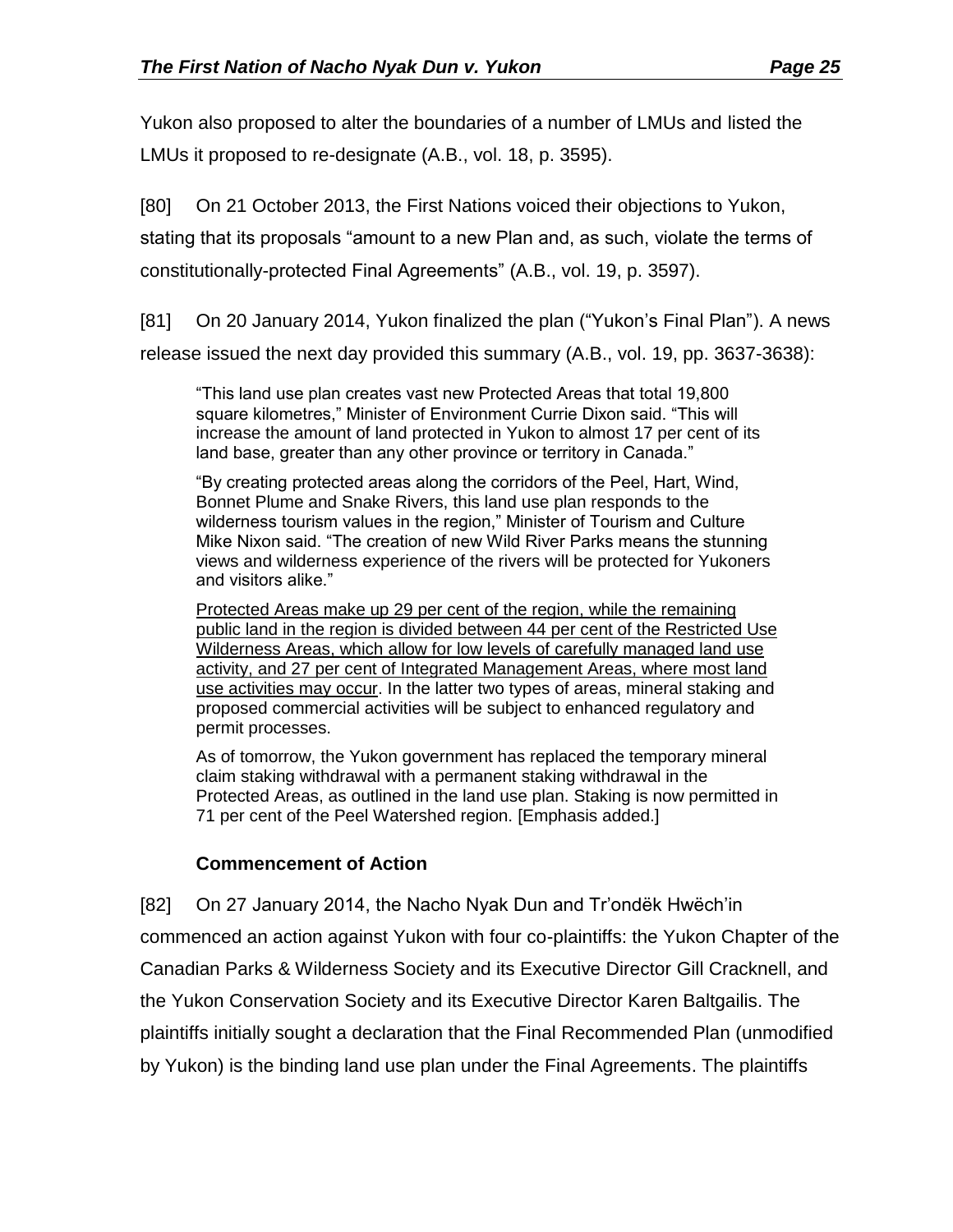also sought a declaration that the Development and Access Modifications did not comply with s. 11.6.2.

[83] The Gwich'in Tribal Council was granted leave to intervene in support of the plaintiffs. It represents a Gwich'in First Nation based in the Northwest Territories with traditional territory that extends to the Yukon portion of the Peel Watershed. The Vuntut Gwitchin First Nation was not a party to the action, but it has been added as a respondent in this appeal.

## **III. Decision Under Appeal**

## <span id="page-25-0"></span>**Interpretation of Chapter 11**

...

<span id="page-25-1"></span>[84] The judge began his analysis by reviewing the principles that govern the interpretation of modern First Nations treaties. He quoted (at para. 123) Mr. Justice Binnie in *Little Salmon* (at para. 12):

Modern comprehensive land claim agreements …, while still to be interpreted and applied in a manner that upholds the honour of the Crown, were nevertheless intended to create some precision around property and governance rights and obligations. Instead of *ad hoc* remedies to smooth the way to reconciliation, the modern treaties are designed to place Aboriginal and non-Aboriginal relations in the mainstream legal system with its advantages of continuity, transparency, and predictability. It is up to the parties, when treaty issues arise, to act diligently to advance their respective interests. Good government requires that decisions be taken in a timely way.

[85] The judge also quoted several of the interpretive provisions contained in the

Final Agreements themselves, including the following (at para. 131):

2.6.3 There shall not be any presumption that doubtful expressions in a Settlement Agreement be resolved in favour of any party to a Settlement Agreement or any beneficiary of a Settlement Agreement.

2.6.7 Objectives in Settlement Agreements are statements of the intentions of the parties to a Settlement Agreement and shall be used to assist in the interpretation of doubtful or ambiguous expressions.

[86] The judge stated (at para. 133) that treaties must be interpreted consistently with the honour of the Crown, citing *Haida Nation v. British Columbia (Minister of Forests)*, 2004 SCC 73 at para. 19; *Manitoba Métis Federation Inc. v. Canada*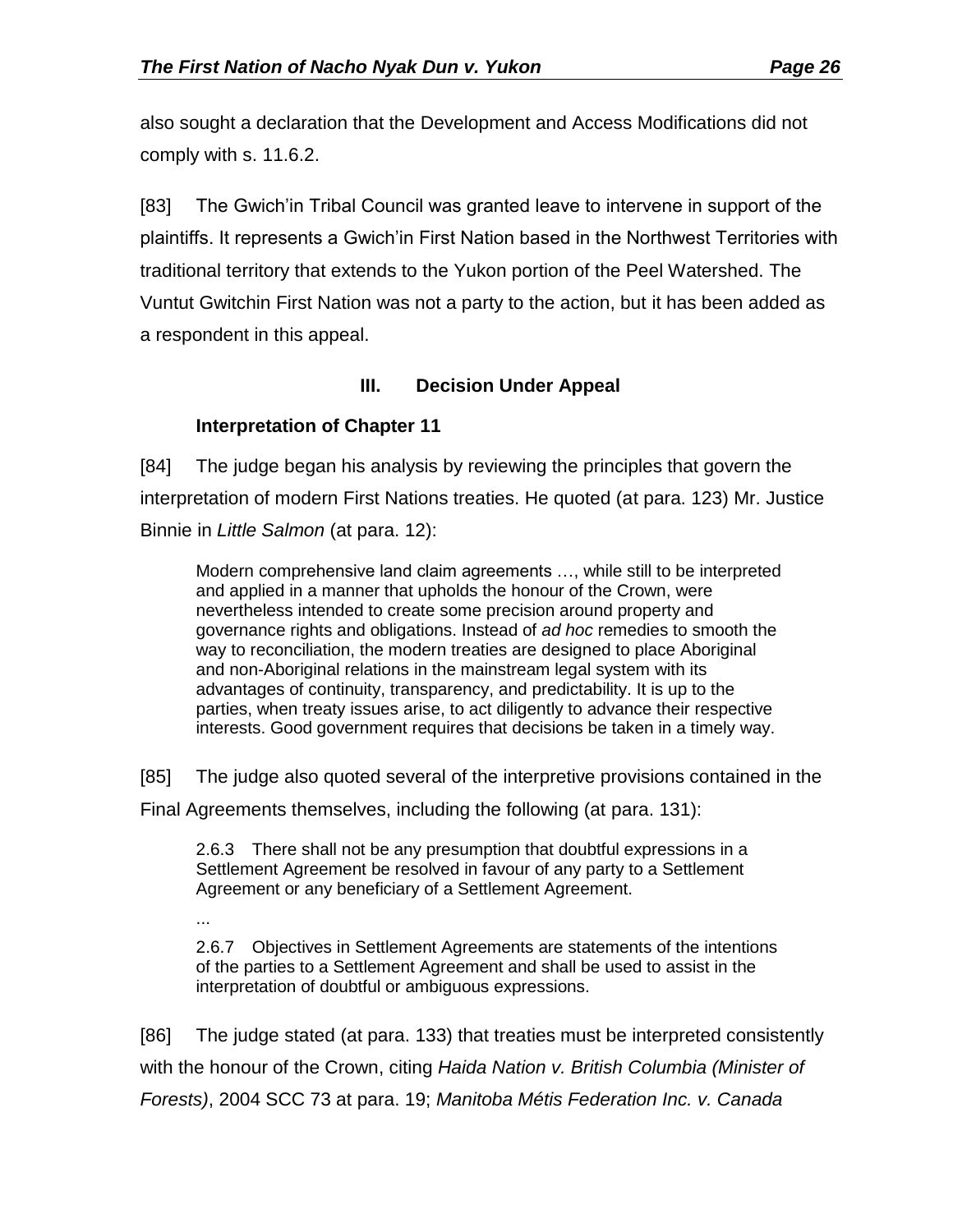*(Attorney General),* 2013 SCC 14 at paras. 74-77. As Chief Justice McLachlin and Madam Justice Karakatsanis wrote in *Manitoba Métis*, "the honour of the Crown demands that constitutional obligations to Aboriginal peoples be given a broad, purposive interpretation" (at para. 77).

[87] The judge concluded that the "overriding issue" was whether Yukon "acted honourably and interpreted its constitutional obligations under the Final Agreements broadly and purposively" (at para. 137).

[88] Turning to the interpretation of Chapter 11 itself, the judge remarked that the Chapter "sets out an iterative process by which a land use plan is developed by an independent and objective Commission through a consultative and collaborative process" (at para. 155).

[89] The Recommended Plan submitted under s. 11.6.1 was "a substantial and comprehensive report based on extensive research and hearings over a period of approximately five years" (at para. 140). The Commission had worked within the framework of agreed terms of reference and employed a "consultative and consensus-driven approach" (at para. 140).

[90] On the meaning of s. 11.6.3.2, the judge concluded that Yukon's modifications must be "based upon" modifications it proposed under s. 11.6.2 (at para. 163). In other words, the trial judge held that Yukon's power under s. 11.6.3.2 to "modify" the Final Recommended Plan is limited in the sense that Yukon's modifications must first have been proposed under s. 11.6.2 in response to the Recommended Plan. He provided two reasons to prefer this interpretation.

[91] First, by proposing modifications (rather than rejecting) under s. 11.6.2, Yukon "indicated a significant degree of approval" (at para. 141). Yukon impliedly accepted those portions of the Recommended Plan that it did not propose to modify. It would be inconsistent for Yukon to then reject the Final Recommended Plan or propose entirely new modifications under s. 11.6.3.2.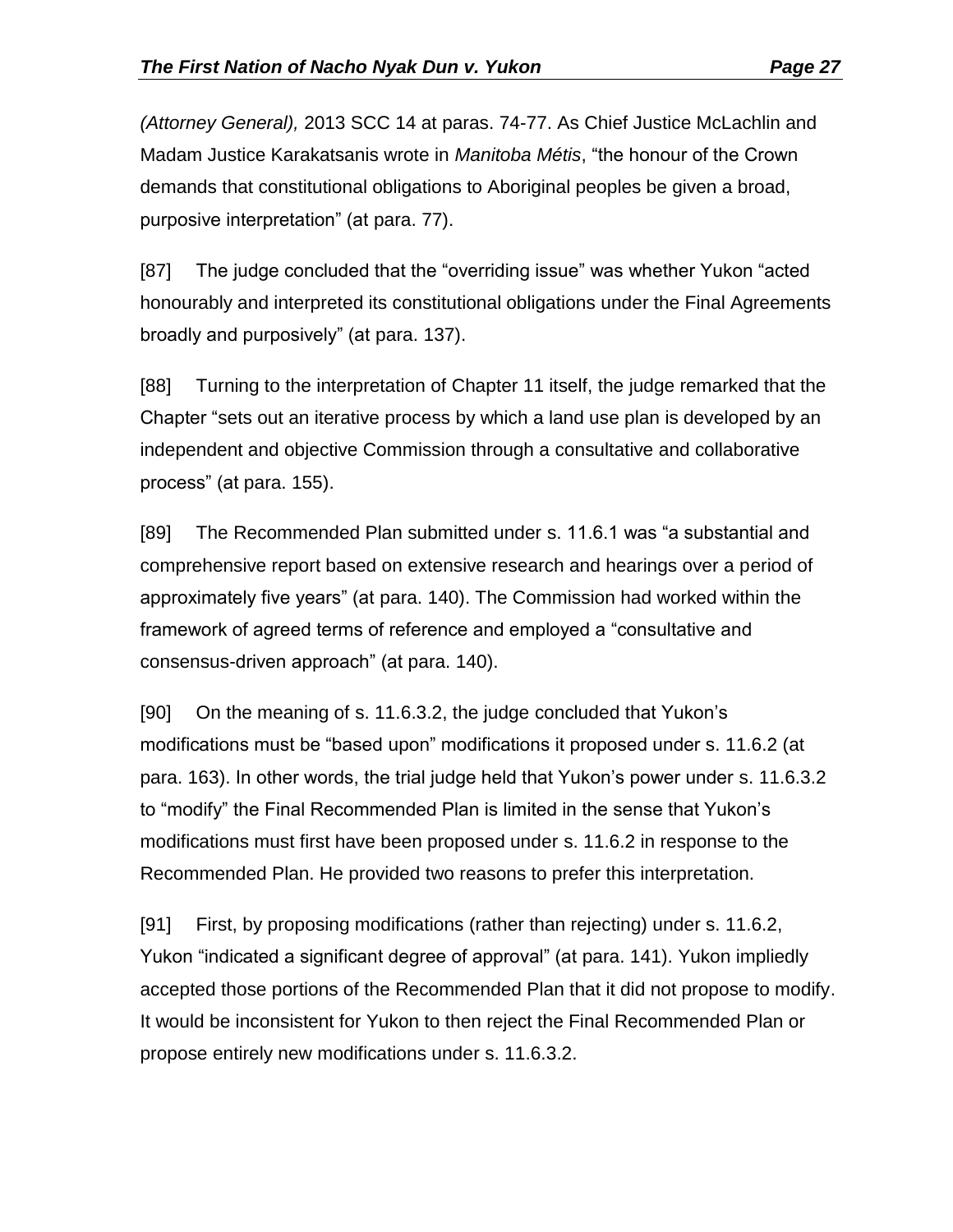[92] Second and more importantly, if Yukon could propose entirely new modifications under s. 11.6.3.2, this would "thwart the process entirely" (at para. 163). The judge elaborated as follows (at paras. 194-195):

If there is to be a meaningful Consultation with First Nations, the Government is obligated to put something on the table and consider the First Nations response to that offering, before submitting the proposed modifications to the Commission. In my view, the proposed modifications must be addressed in the Consultation process preceding the response to the Commission. The Government of Yukon must fully and fairly consider the views of the First Nations on the proposals and turn its mind to possible accommodations before it submits proposed modifications with written reasons to the Commission.

There is a further reason for a detailed exchange at this stage of the planning process. The Government of Yukon must engage the Commission in a way that respects the process. If the Commission only knows the Government of Yukon's proposed modifications in a general way, it has no way of gauging whether it is responding appropriately. In my view, this exchange or dialogue stage must disclose to both the Commission and the First Nations why and how the Government wants to modify the Recommended Plan. [Emphasis added.]

[93] In other words, the Consultations with First Nations would effectively be meaningless and the work of the Commission would effectively serve no purpose, if Yukon could make any changes it liked under s. 11.6.3.2 (at paras. 194-195). In effect, the judge concluded, s. 11.6.2 empowers Yukon to propose any and all modifications to the Recommended Plan it deems appropriate. The Commission then considers those proposals under s. 11.6.3.1 and, if it declines to adopt any, it provides reasons to Yukon. Finally, under s. 11.6.3.2, Yukon considers the Commission's reasons for declining to adopt its proposals and decides whether to impose them nonetheless (but cannot impose new proposals).

[94] In the judge's view, Yukon usurped the role of the Commission in proposing entirely new land use planning tools and concepts at the final stage of the process (at para. 183). Yukon's interpretation of its treaty obligations to the First Nations was not broad, purposive and contextual. "Nor did it enhance the goal of reconciliation. It was an ungenerous interpretation not consistent with the honour and integrity of the Crown" (at para. 182). Yukon had failed to respect the treaty process.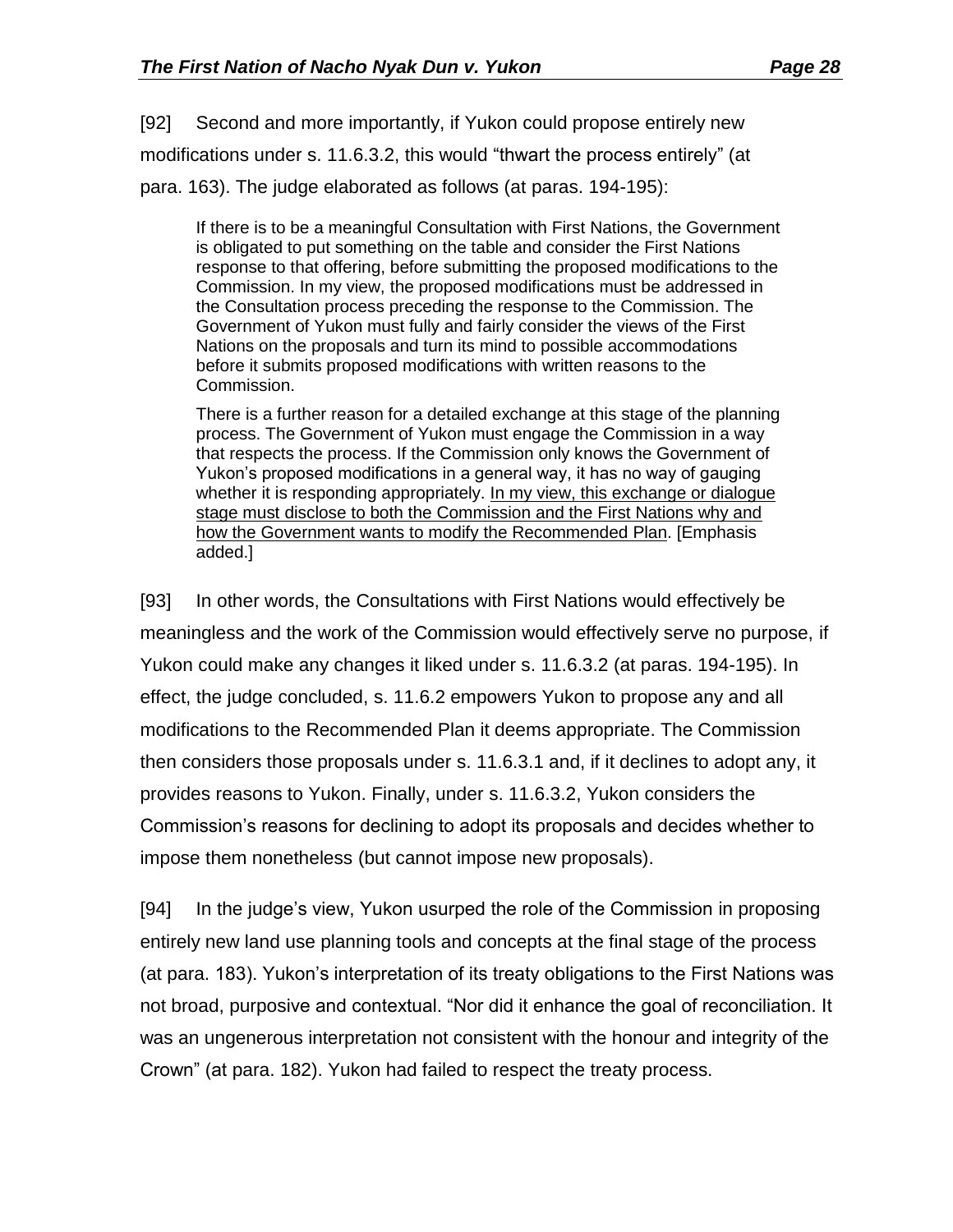## **Development and Access Modifications**

<span id="page-28-0"></span>[95] Turning to the Development and Access Modifications, the judge concluded they were invalid. The purpose of s. 11.6.2 was to ensure that the Commission could consider and respond to Yukon's Response. But the Development and Access Modifications were too vague and general for the Commission to respond meaningfully (at para. 192):

It was incumbent on the Government of Yukon to set out details about which Landscape Management Units it wanted zoned for increased access, along with rationales and suggestions about mechanisms to accomplish the proposed modifications.

[96] Yukon chose not to do this. In the judge's view, Yukon missed its opportunity at s. 11.6.2 to seek more scope for development and all-season access and breached the Final Agreements by imposing such changes at s. 11.6.3.2.

# **Remedy**

<span id="page-28-1"></span>[97] In their statement of claim, the plaintiffs sought a declaration that the (unmodified) Final Recommended Plan was the final, binding land use plan for the Peel Watershed. However, the plaintiffs later scaled back their request and sought an order quashing Yukon's Final Plan and remitting the process to s. 11.6.3.2 for Yukon to make its final modifications.

[98] Yukon, on the other hand, maintained that s. 11.6.3.2 permitted them to modify the Final Recommended Plan irrespective of any position they had taken on the Recommended Plan. If that interpretation was not accepted by the Court, Yukon submitted that the appropriate remedy would be to remit the process to ss. 11.6.2 and 11.6.3.

[99] The judge noted that he was faced with a dilemma (at para. 211):

The dilemma presented to the Court is that the plaintiffs' remedy effectively prevents the Government of Yukon from presenting its proposed modifications on access and balance to the Commission and from modifying the Final Recommended Plan in a manner that reflects them. If the Government of Yukon's remedy is accepted, the planning process is returned to the Commission to redo a completed stage, requiring the plaintiffs to bear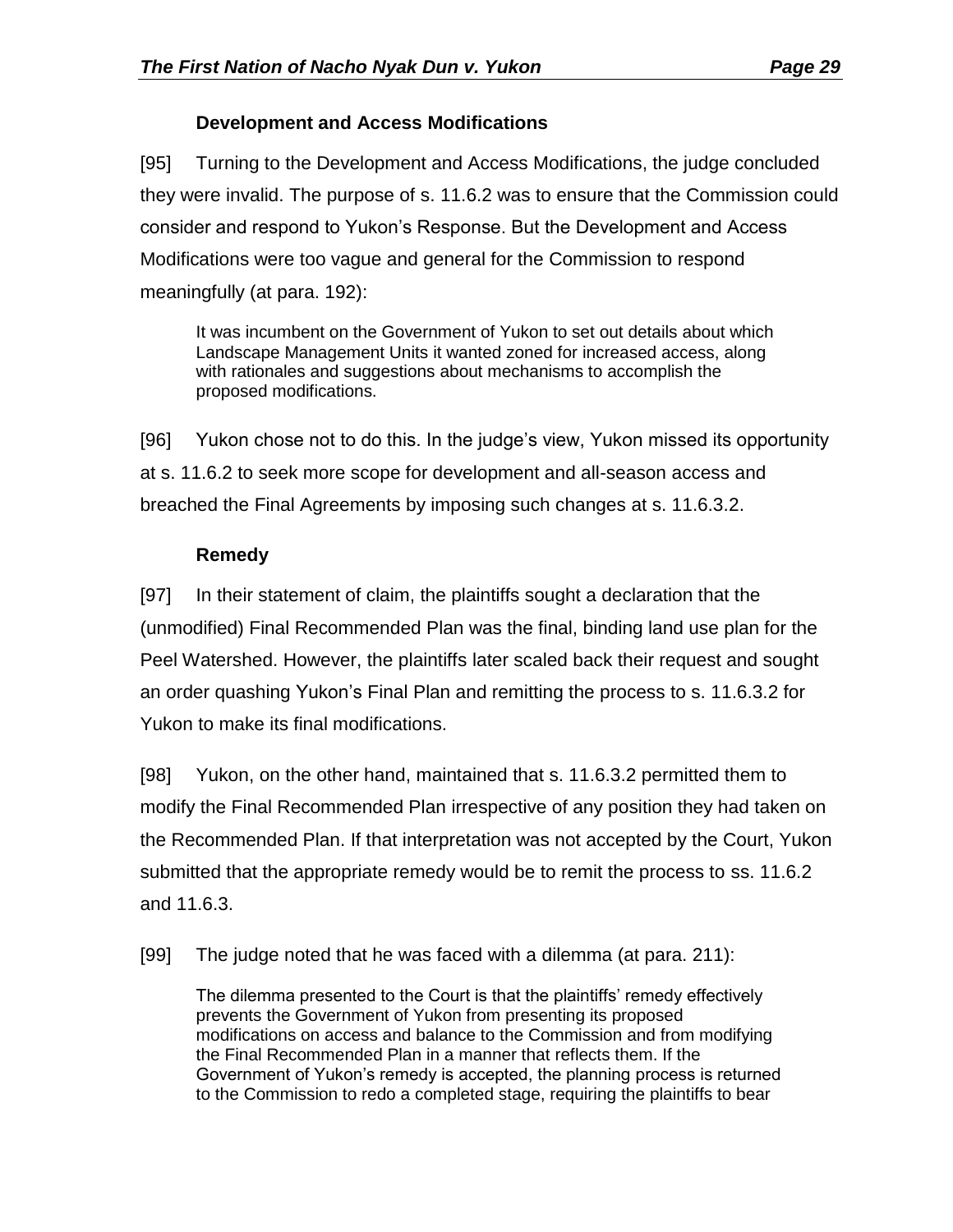the costs and delay of repeating the planning process. For the purpose of this discussion, I will assume that the proposed re-hearing under ss. 11.6.2 and 11.6.3 would permit the Government of Yukon, after Consultation, to present its Government approved plan of January 2014 to the Commission for consideration in its Final Recommended Plan.

[100] In other words, granting the plaintiffs' desired remedy would effectively prevent Yukon from modifying the Final Recommended Plan to permit more development and access. On the other hand, granting Yukon's desired remedy would leave the parties in the same position they were in after Yukon's breach of the Final Agreements: Yukon's Final Plan, or something very much like it, would ultimately become the new final plan.

[101] The judge reasoned by analogy from judicial reviews of Ministerial decisions made on the advice of Provincial Court Judicial Compensation Commissions. The judge observed that there are many important differences between these contexts but nonetheless found the analogy helpful because "the obligation placed on government is similar in that the commission process is one that must be respected" (at para. 178). The judge quoted *Provincial Court Judges' Assn. of New Brunswick v. New Brunswick (Minister of Justice); Ontario Judges' Assn. v. Ontario (Management Board); Bodner v. Alberta; Conférence des juges du Québec v. Quebec (Attorney General); Minc v. Quebec (Attorney General)*, 2005 SCC 44 at para. 44 ("*Provincial Court Judges*"):

if the commission process has not been effective, … then the appropriate remedy will generally be to return the matter to the government for reconsideration. If problems can be traced to the commission, the matter can be referred back to it. Should the commission no longer be active, the government would be obliged to appoint a new one to resolve the problems. Courts should avoid issuing specific orders to make the recommendations binding unless the governing statutory scheme gives them that option.

[102] The judge reasoned that remitting the process to s. 11.6.2 would take the Commission "back to the drawing board" and permit Yukon "to benefit from its flawed process" (at para. 213). It would amount to an endorsement of Yukon's treaty-breaching conduct (at para. 218). By contrast, remitting the process to s. 11.6.3.2 would follow *Provincial Court Judges*. Yukon was responsible for the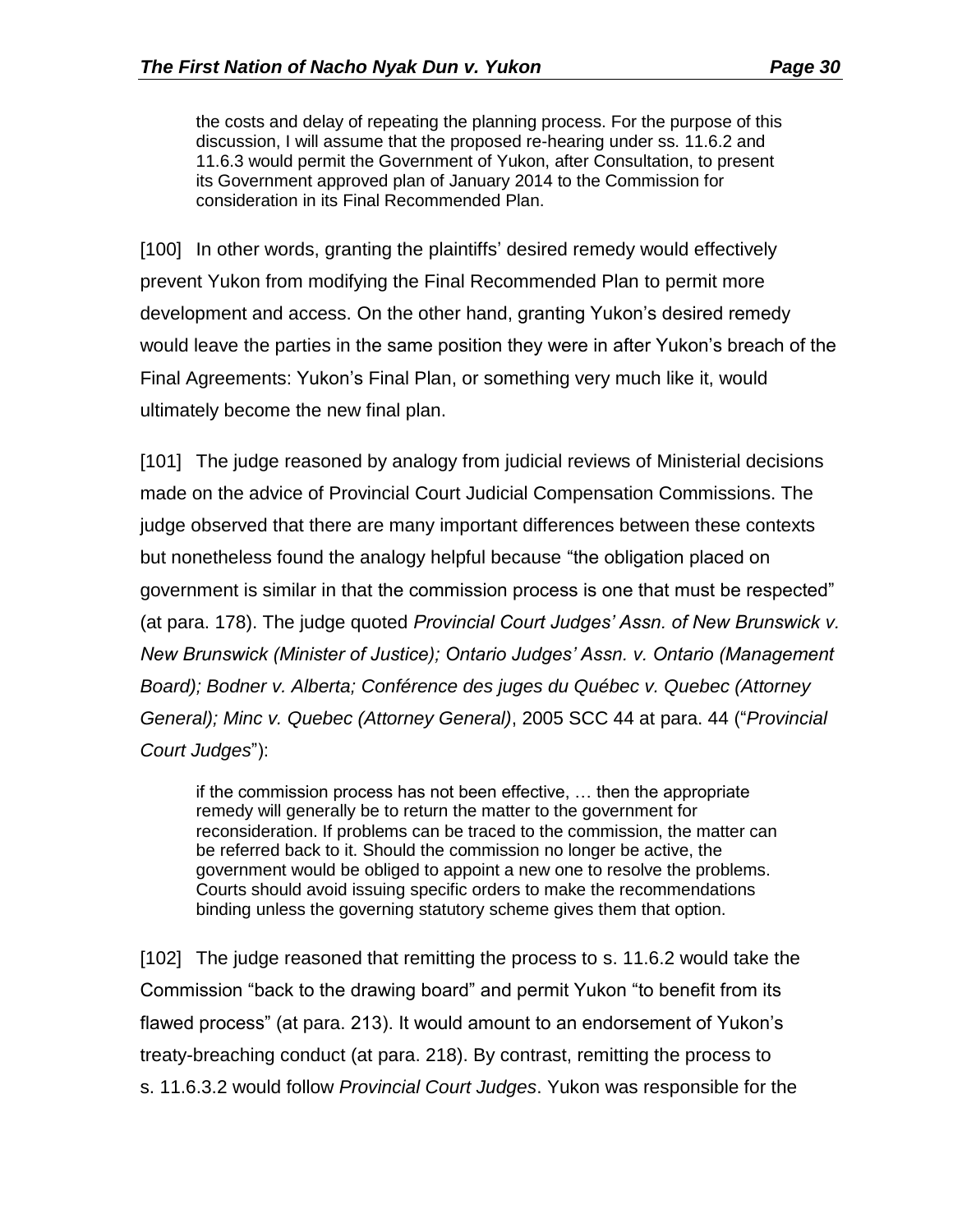breakdown in the treaty process and s. 11.6.3.2 was the point at which Yukon began to deviate from the process. The judge remarked that "after seven years of collaboration, [Yukon's Final Plan] was a profound and marked departure from its previous approach" (at para. 217). Ultimately, the judge reasoned (at para. 219):

The Government of Yukon had the option of dealing with the Commission response in a collaborative manner as set out in the 2011 LOU or seeking a court interpretation upon receipt of the Final Recommended Plan. However, it instead took over two years to pursue this flawed process, which betrayed the spirit of the Final Agreements and was criticized by both the public and by the Land Use Planning Council. In my view, it would be inappropriate to give the Government the chance to now put its January 2014 plan to the Commission.

[103] In the result, the judge ordered that the process be remitted to s. 11.6.3.2 for Yukon to consult and then make its final modifications to the Final Recommended Plan. Importantly, the judge ordered that Yukon's final modifications had to be based upon the original Yukon's Response (with the exception of the invalid Development and Access Modifications), the Commission's response and, of course, the Final Recommended Plan itself.

## **IV. Grounds of Appeal**

<span id="page-30-0"></span>[104] Yukon appeals and submits the judge erred in finding that it had breached the Final Agreements. Alternatively, if Yukon did breach the Final Agreements, it submits the judge erred in remitting the process to s. 11.6.3.2 rather than s. 11.6.2.

## **V. Submissions**

## <span id="page-30-1"></span>**Interpretation of Chapter 11**

<span id="page-30-2"></span>[105] Yukon submits that its power under s. 11.6.3.2 to modify the Final Recommended Plan is entirely unconstrained. The plaintiffs submit that Yukon's power under s. 11.6.2 to propose modifications to the Recommended Plan is unconstrained, but its power under s. 11.6.3.2 is limited to finalizing the modifications first proposed under s. 11.6.2 and considered by the Commission.

[106] Yukon offers the following reasons to prefer its interpretation of the Final Agreements. It says the language of s. 11.6.3.2 does not expressly limit its right to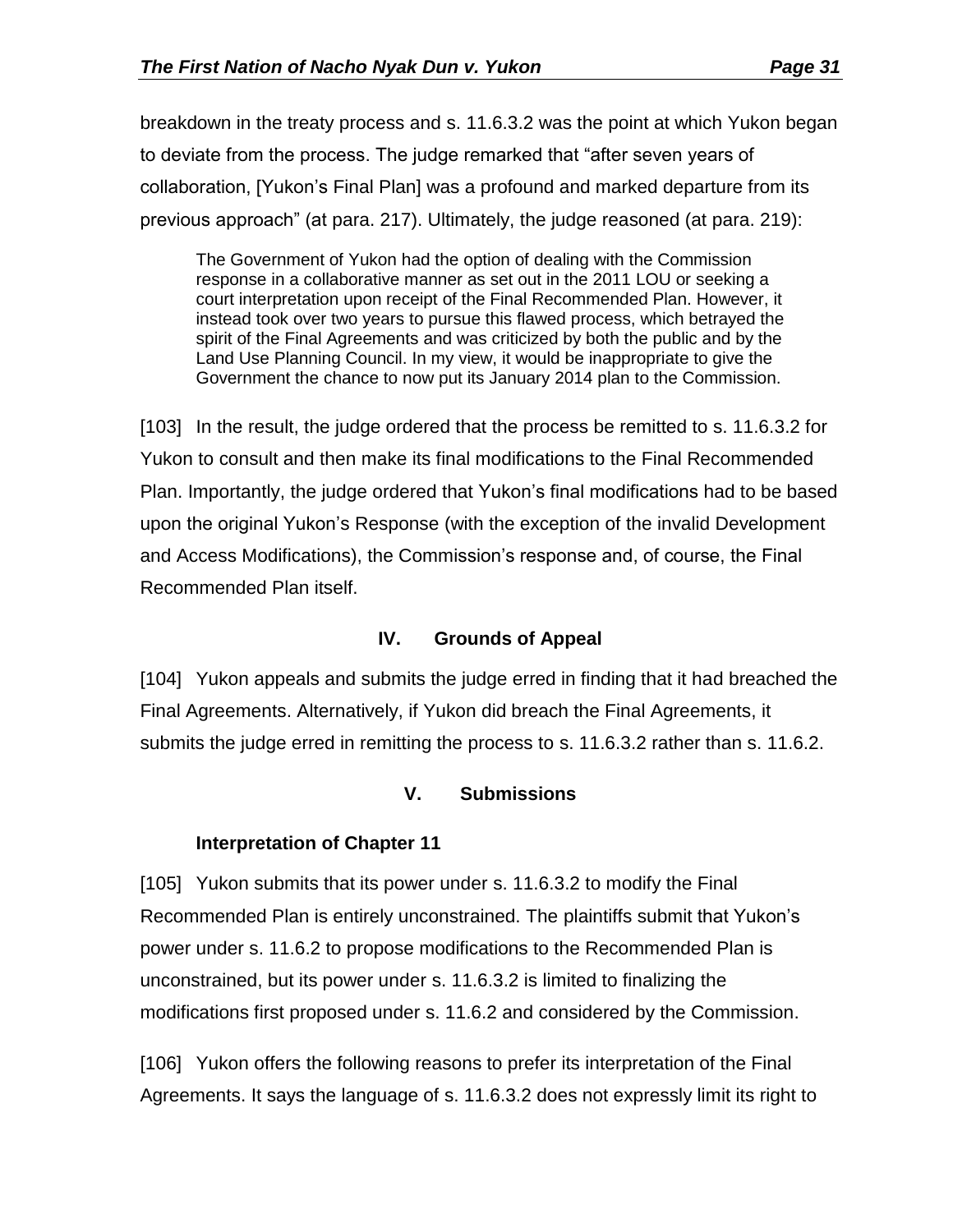make modifications to the Final Recommended Plan. If that had been the intention, language could have been employed to that effect, as was done in other sections of the Final Agreements. Yukon also submits that its interpretation better fosters longterm reconciliation by ensuring the range of issues and concerns that can be addressed through Consultation is not artificially limited. Moreover, Yukon says, the alternative interpretation has at least two untenable implications. If the Commission chose to make the Final Recommended Plan radically different from the Recommended Plan (in a way that did not respond to the parties' comments and proposals), Yukon would have no opportunity to modify the Final Recommended Plan. Also, if there was an election between s. 11.6.2 and s. 11.6.3.2 (as in fact there was in this case), the new government would be bound by the old government's planning priorities. In the event this Court agrees with the trial judge's interpretation of s. 11.6.3.2, Yukon submits, in the alternative, that its Final Plan did not breach s. 11.6.3.2 because it was consistent with the Development and Access Modifications first proposed under s. 11.6.2.

[107] The plaintiffs, supported by the intervenor, respond that Yukon's interpretation renders wholly meaningless the process of dialogue and Consultation leading up to s. 11.6.3.2. The plaintiffs say that Yukon has authority to shape the plan for Non-Settlement Land, but this authority must be exercised through the treaty process; Yukon cannot disregard the work of the Commission and impose at the 11th hour what amounts to an entirely new plan. The exchange at s. 11.6.2 of proposed modifications and accompanying reasons is the heart of the process; it is not simply an opportunity to "blow off steam". Yukon disregarded the process and, in imposing its Final Plan, left unfulfilled the broader purpose of the Final Agreements: long-term reconciliation.

### **Development and Access Modifications**

<span id="page-31-0"></span>[108] Yukon submits the judge erred in finding the Development and Access Modifications to be invalid. In Yukon's submission, they conveyed enough information about Yukon's views for the Commission to be able to respond meaningfully. There is no evidence that the Commission sought elaboration from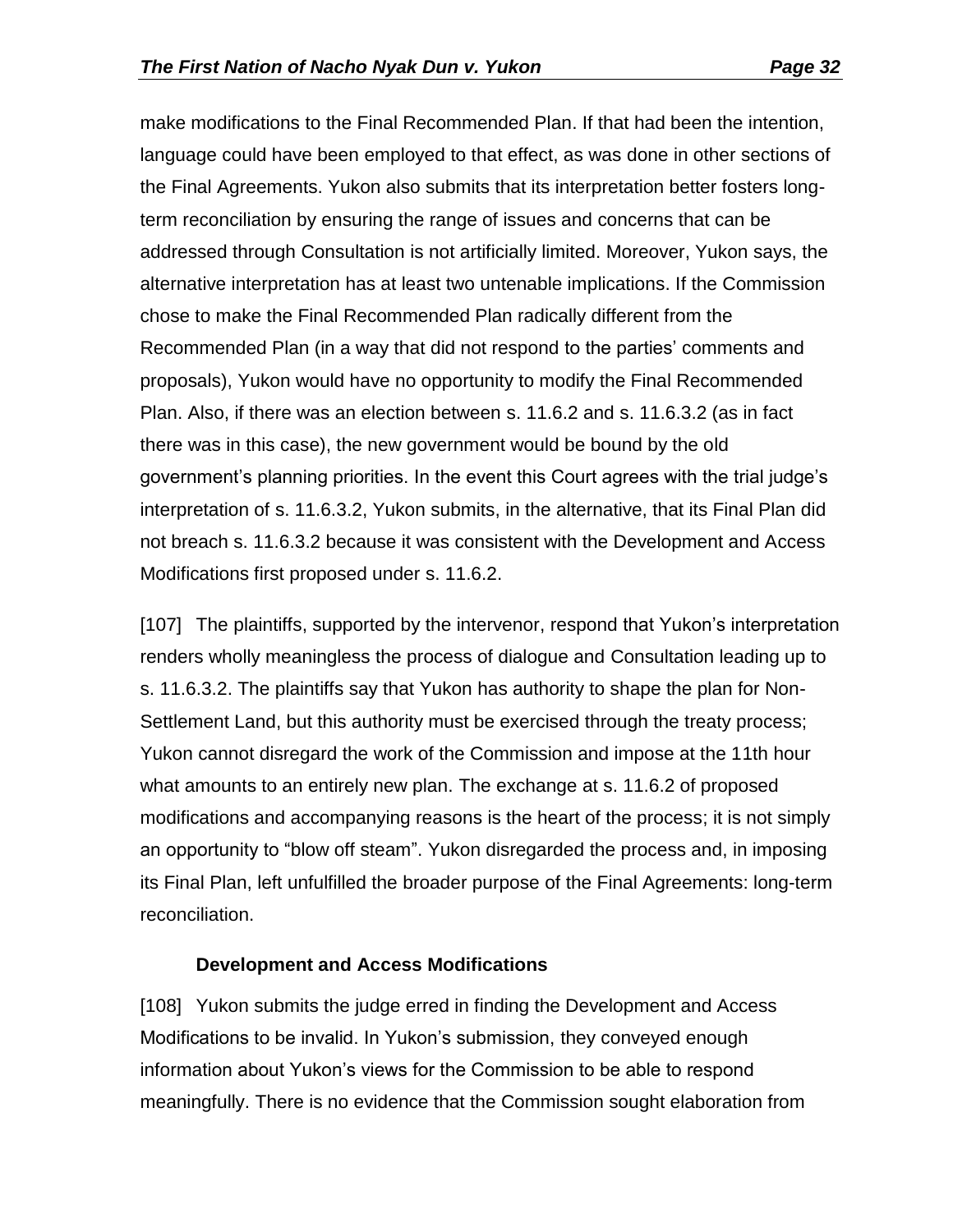Yukon about the meaning of the Development and Access Modifications. Ultimately, Yukon's position is that it was the Commission's responsibility to use the principles entailed by the Development and Access Modifications to make specific changes to the Recommended Plan. Yukon insists it had no obligation to identify specific LMUs and explain why they would be suitable for development.

[109] The plaintiffs respond that the Development and Access Modifications were invalid for non-compliance with s. 11.6.2. The amount of land to be protected and the provision for access were the two main issues before the Commission. The Commission dedicated years of study and consideration to these issues; the Recommended Plan was the result. To be valid, the Development and Access Modifications had to be supported by written reasons (s. 11.6.3). The purpose of this requirement was to ensure the Commission could respond to Yukon's proposals and make an informed decision about whether to incorporate them into the Final Recommended Plan. Yukon merely indicated dissatisfaction without providing any specific suggestions, identifying any particular LMUs or providing reasons for its position. In essence, the plaintiffs' position is that Yukon was required at s. 11.6.2 to propose actual modifications rather than simply indicate in a general manner how it would like the Commission to modify the plan.

## **Remedy**

<span id="page-32-0"></span>[110] In the event the trial judge was correct that Yukon breached the Final Agreements and that the Development and Access Modifications were invalid, it submits, in the alternative, that the judge erred in remitting the process to s. 11.6.3.2 rather than s. 11.6.2. Yukon submits it is an established principle that the breaching party should be put in the position it occupied prior to its breach, so it can "perform constitutionally what the court deemed to be unconstitutional". If the Development and Access Modifications (proposed under s. 11.6.2) were invalid, Yukon should be returned to s. 11.6.2 so it can articulate its priorities in a valid manner. The judge's remedy, in Yukon's submission, was unfair, failed to respect Yukon's duty to represent the people of Yukon and did not serve the goal of reconciliation.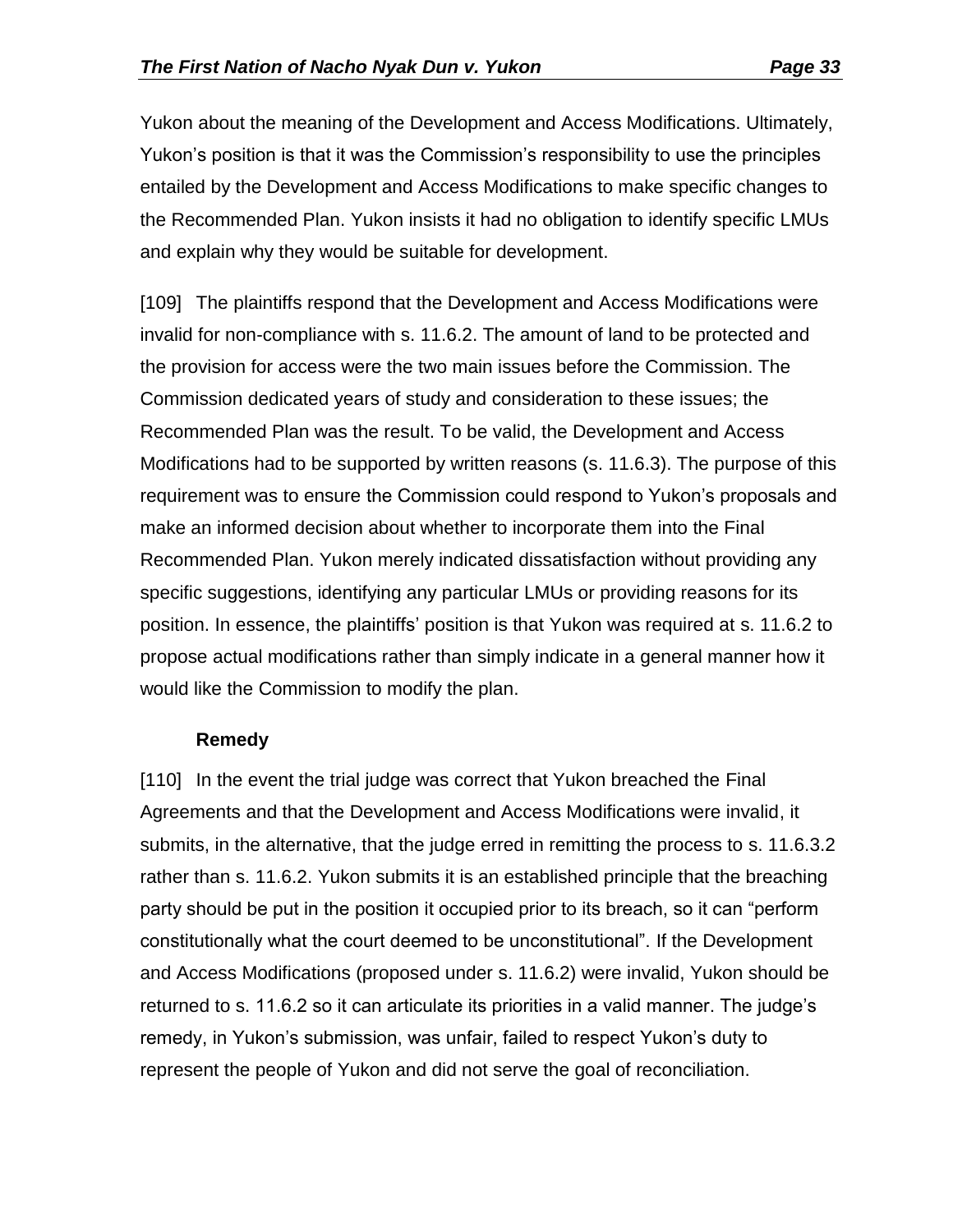[111] The plaintiffs respond that the process should be remitted to the point of Yukon's breach, which was not s. 11.6.2 but s. 11.6.3.2. Three of Yukon's Modifications under s. 11.6.2 were valid. Although the Development and Access Modifications were invalid, that does not mean they breached the treaty; it means only that they had no effect, and in particular that they could not later be imposed over the objections of the First Nations under s. 11.6.3.2. Accordingly, Yukon's breach occurred at s. 11.6.3.2 (when Yukon imposed an entirely new plan) rather than at s. 11.6.2. Remitting the process to s. 11.6.2 would repeat stages of the process that have been lawfully conducted. The plaintiffs submit it is inconsistent with the honour of the Crown for Yukon to argue that it should be permitted to reconsider the proposals it made years ago in December 2009.

### **VI. Analysis**

<span id="page-33-0"></span>[112] I begin by stating my conclusion on the proper construction of the "Approval Process for Land Use Plans" established in s. 11.6.0 to s. 11.6.5 of the UFA. Yukon alleges two errors of law. First, that there was no breach of the planning process. Second, that if there was a breach, the remedy ordered by the trial judge was not in accordance with the Final Agreement. The allegations concern the proper construction of a constitutional document, and hence the standard of review is correctness: *Nunavut Tunngavik Inc. v. Canada (Attorney General)*, 2014 NUCA 2 at paras. 25, 73; *Dunsmuir v. New Brunswick*, 2008 SCC 9 at para. 58.

[113] In my view, the judge was essentially correct in reasoning that Yukon did not honour the process as properly interpreted. The Development and Access Modifications were not a valid exercise of Yukon's right under s. 11.6.2 to "approve, reject or propose modifications to that part of the recommended regional land use plan applying on Non-Settlement Land". But I do differ with the judge in respect of a number of nuances to his construction of these provisions. In particular, I do not accept the judge's view that the proposal of modifications under s. 11.6.2 implicitly means that Yukon has approved the other parts of the recommended plan such that it has in effect lost its right to "reject" the Final Recommended Plan under s. 11.6.3.2.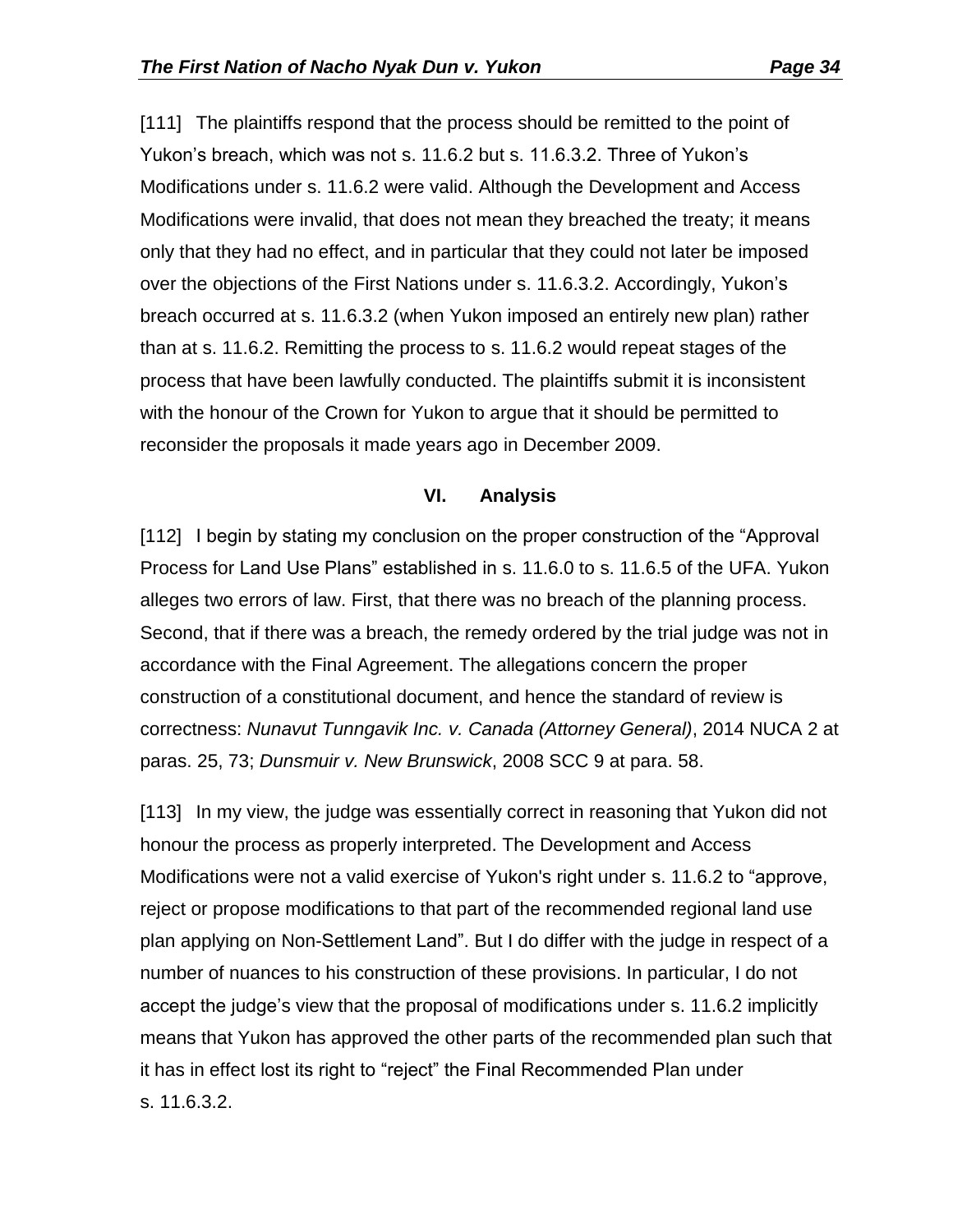[114] Further, and of central importance to this appeal, I find that the judge erred in granting the remedy he did. The appropriate remedy for Yukon's failure to honour the process is to return the parties to the point at which the failure began. As I will explain, it was Yukon's failure to properly exercise its right to provide modifications that derailed the dialogue essential to reconciliation as envisioned in the Final Agreements. This derailment of the dialogue is where Yukon's failure began, and marks the point to which the process must be returned. That point is s. 11.6.2.

## **Interpretation of the UFA and Final Agreements**

<span id="page-34-0"></span>[115] The analysis must, of course, start by acknowledging the general principles that guide the Court in interpreting the UFA as incorporated into the Final Agreements. The judge did this by noting the guidance provided by Mr. Justice Binnie for the Court in *Little Salmon*, a decision which concerns the very UFA at bar.

[116] Of essential importance is the fact that the Final Agreements are "treaty rightsˮ for the purposes of s. 35 of the *Constitution Act, 1982*. That provision is at the core of the process for reconciliation in Canada. As Mr. Justice Binnie said at para. 10:

The reconciliation of Aboriginal and non-Aboriginal Canadians in a mutually respectful long-term relationship is the grand purpose of s. 35 of the *Constitution Act, 1982*. The modern treaties, including those at issue here, attempt to further the objective of reconciliation not only by addressing grievances over the land claims but by creating the legal basis to foster a positive long-term relationship between Aboriginal and non-Aboriginal communities. Thoughtful administration of the treaty will help manage, even if it fails to eliminate, some of the misunderstandings and grievances that have characterized the past. Still, as the facts of this case show, the treaty will not accomplish its purpose if it is interpreted by territorial officials in an ungenerous manner or as if it were an everyday commercial contract. The treaty is as much about building relationships as it is about the settlement of ancient grievances. The future is more important than the past. A canoeist who hopes to make progress faces forwards, not backwards.

[117] It is also to be stressed that the UFA and the Final Agreements are modern treaties, "the product of lengthy negotiations between well-resourced and sophisticated partiesˮ (at para. 9). Modern treaties represent "a quantum leap beyond the pre-Confederation historical treaties" (at para. 12):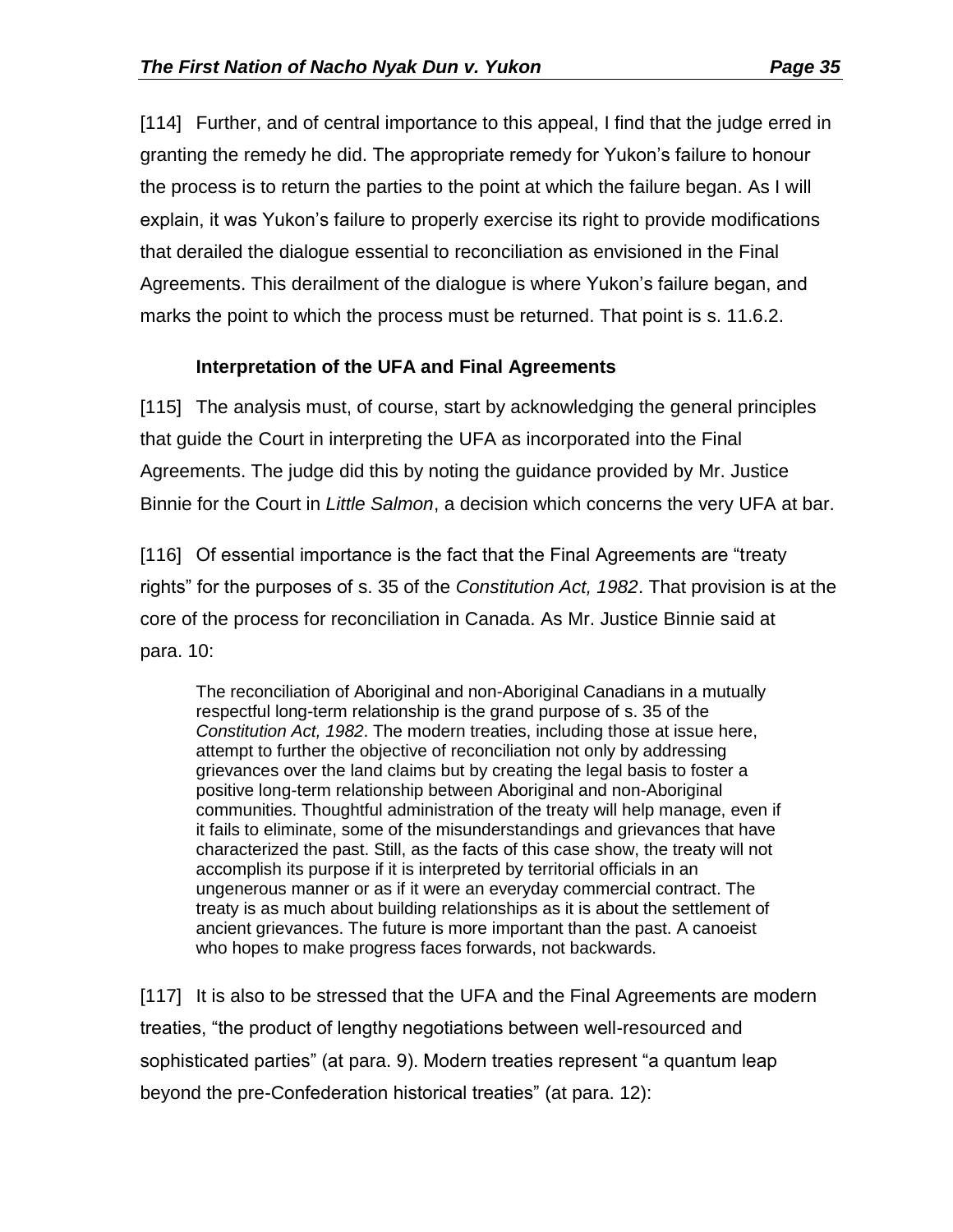The historical treaties were typically expressed in lofty terms of high generality and were often ambiguous. The courts were obliged to resort to general principles (such as the honour of the Crown) to fill the gaps and achieve a fair outcome. Modern comprehensive land claim agreements, on the other hand, starting perhaps with the *James Bay and Northern Québec Agreement* (1975), while still to be interpreted and applied in a manner that upholds the honour of the Crown, were nevertheless intended to create some precision around property and governance rights and obligations. Instead of *ad hoc* remedies to smooth the way to reconciliation, the modern treaties are designed to place Aboriginal and non-Aboriginal relations in the mainstream legal system with its advantages of continuity, transparency, and predictability. It is up to the parties, when treaty issues arise, to act diligently to advance their respective interests. Good government requires that decisions be taken in a timely way. To the extent the Yukon territorial government argues that the Yukon treaties represent a new departure and not just an elaboration of the *status quo*, I think it is correct. However, as the trial judge Veale J. aptly remarked, the new departure represents but a step - albeit a very important step -- in the long journey of reconciliation (para. 69).

[118] I highlight the notions of "thoughtful administration of the treaty", not to be interpreted "in an ungenerous manner or as if it were an everyday commercial contractˮ, "interpreted and applied in a manner that upholds the honour of the Crownˮ but at the same time "intended to create some precision around property and governance rights and obligations."

[119] In my view, Yukon's stark submission that the s. 11.6.3.2 words "approve, reject or modify" accorded a power that is entirely or even virtually unconstrained respects neither the context of the words, nor the need for a generous administration of the agreement; as the judge concluded such an interpretation does not uphold the honour of the Crown.

[120] The Supreme Court of Canada's decision in *Haida Nation* gives content to the principle of the "honour of the Crown". As Chief Justice McLachlin said (at para. 17):

The historical roots of the principle of the honour of the Crown suggest that it must be understood generously in order to reflect the underlying realities from which it stems. In all its dealings with Aboriginal peoples, from the assertion of sovereignty to the resolution of claims and the implementation of treaties, the Crown must act honourably. Nothing less is required if we are to achieve "the reconciliation of the pre-existence of aboriginal societies with the sovereignty of the Crownˮ: *Delgamuukw, supra*, at para. 186, quoting *Van der Peet, supra*, at para. 31.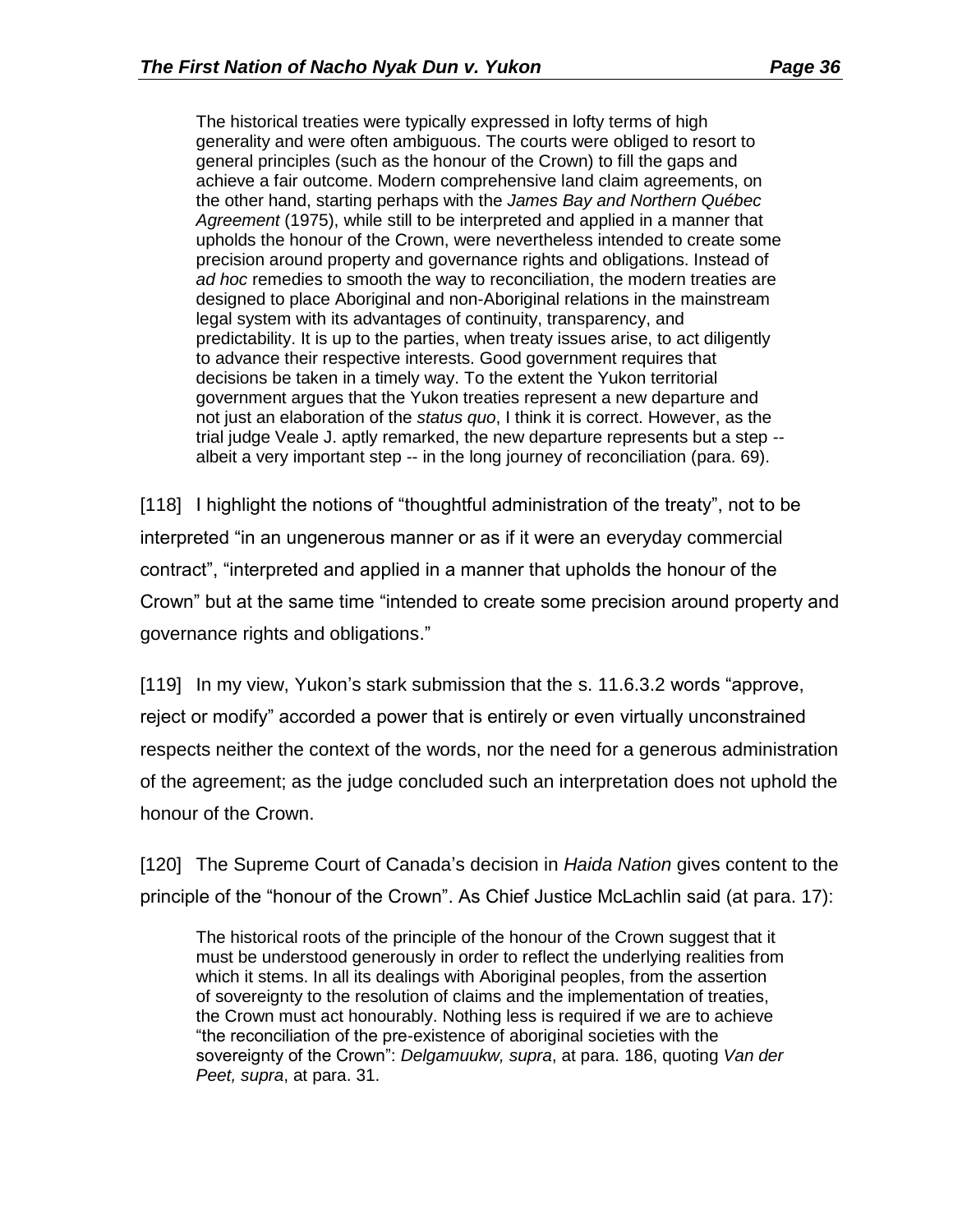infuses treaty making as well as treaty implementation:

In making and applying treaties, the Crown must act with honour and integrity avoiding even the appearance of "sharp dealing"… .

[122] The "honour of the Crown" was discussed as well by the Court in *Manitoba* 

*Métis*. The majority wrote (at para. 66):

The ultimate purpose of the honour of the Crown is the reconciliation of preexisting Aboriginal societies with the assertion of Crown sovereignty. As stated in *Taku River Tlingit First Nation v. British Columbia (Project Assessment Director*), [2004 SCC 74,](file:///C:/ca/legal/search/runRemoteLink.do%3fA=0.6537176415623972&bct=A&service=citation&risb=21_T22695009170&langcountry=CA&linkInfo=F%23CA%23SCC%23sel1%252004%25year%252004%25decisiondate%252004%25onum%2574%25) [\[2004\] 3 S.C.R. 550,](file:///C:/ca/legal/search/runRemoteLink.do%3fA=0.5508187760510354&bct=A&service=citation&risb=21_T22695009170&langcountry=CA&linkInfo=F%23CA%23SCR%23vol%253%25sel1%252004%25page%25550%25year%252004%25sel2%253%25) at para. 24:

The duty of honour derives from the Crown's assertion of sovereignty in the face of prior Aboriginal occupation. It has been enshrined in s. 35(1) of the *Constitution Act, 1982*, which recognizes and affirms existing Aboriginal rights and titles. Section 35(1) has, as one of its purposes, negotiation of just settlement of Aboriginal claims. In all its dealings with Aboriginal peoples, the Crown must act honourably, in accordance with its historical and future relationship with the Aboriginal peoples in question. [Emphasis added.]

[123] This is the general context one must be alive to in considering how the land use planning process contemplated by Chapter 11 of the UFA is to be interpreted and implemented.

[124] There is, as well, a specific context to that inquiry, namely the exchange of large tracts of land for defined treaty rights including access, harvesting rights, financial compensation, and participation in the management of public resources (see *Little Salmon* at para. 9).

[125] What is to be stressed in the context of the issue at bar, is that the UFA and the Final Agreements include as part of the bargain between the parties participation by the affected First Nations "in the management of public resourcesˮ. That participation occurs, in part, through the dialogue envisioned in s. 11.6.0.

[126] This is made clear in the objectives which introduce Chapter 11 of the UFA. I note in particular these objectives: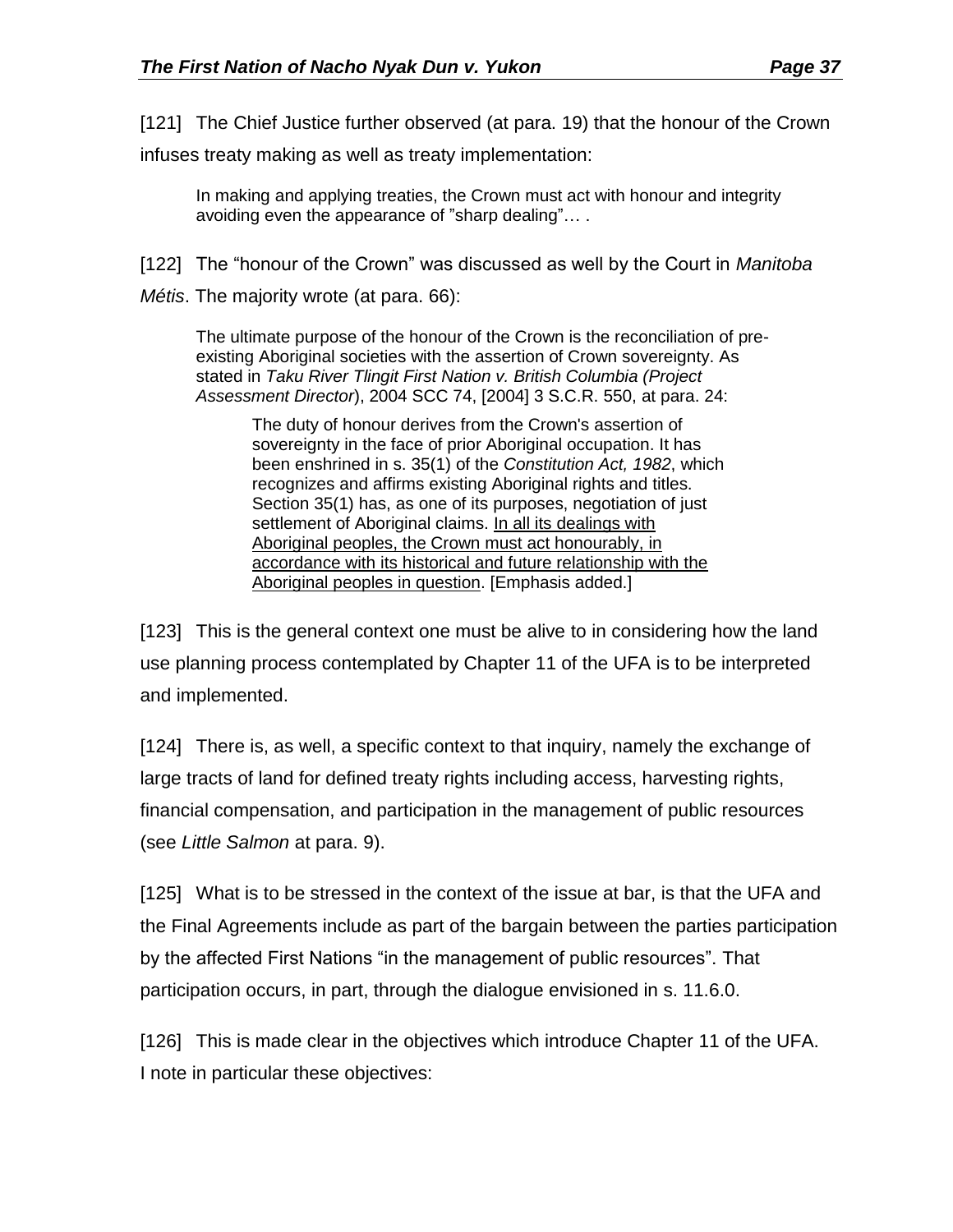| 11.1.1.1 | to encourage the development of a common Yukon land use<br>planning process outside community boundaries;                                                                                                                                     |
|----------|-----------------------------------------------------------------------------------------------------------------------------------------------------------------------------------------------------------------------------------------------|
|          |                                                                                                                                                                                                                                               |
| 11.1.1.3 | to recognize and promote the cultural values of Yukon Indian<br>People;                                                                                                                                                                       |
| 11.1.1.4 | to utilize the knowledge and experience of Yukon Indian<br>People in order to achieve effective land use planning;                                                                                                                            |
|          |                                                                                                                                                                                                                                               |
| 11.1.1.6 | to ensure that social, cultural, economic and environmental<br>policies are applied to the management, protection and use of<br>land, water and resources in an integrated and coordinated<br>manner so as to ensure Sustainable Development. |

[127] When one considers the nature and scope of the land use planning process established by Chapter 11 in the context of the fact situation before the Court, one must give substance to the right bargained for by the First Nations to participate in the management of public resources, here the land use of fully 14% of the land area of the Yukon.

## **Obligations Under Chapter 11**

<span id="page-37-0"></span>[128] With that context, I turn to expand upon my conclusion affirming the trial judge's finding that Yukon did not honour the letter or spirit of Chapter 11 in the planning process.

[129] I begin by qualifying to a small extent the actual bargain struck in Chapter 11. That qualification flows from s. 11.4.0 which contemplates the creation of Regional Land Use Planning Commissions. The planning process under scrutiny here began with the creation of the Peel Watershed Regional Planning Commission. Under s. 11.4.1, the creation of that body was discretionary; it required the agreement of Yukon and any affected Yukon First Nations. While the affected First Nations under the UFA and the Final Agreements acquired the right to meaningful participation in the planning process once the Commission was established by agreement of the parties, they did not acquire the threshold right to the development of regional land use plans. The process leading to the development of the plans first requires the agreement of Yukon to set it in motion under Chapter 11.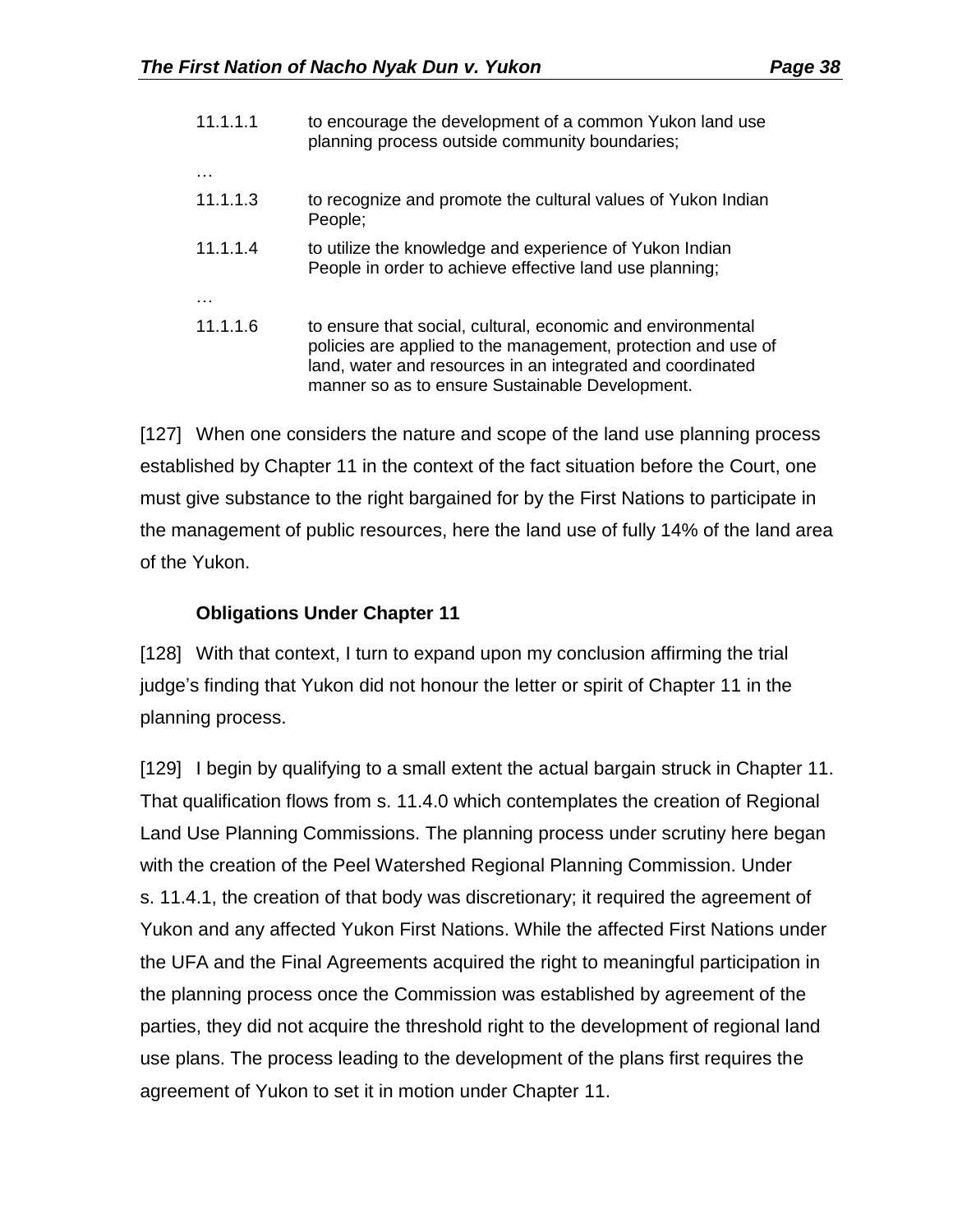[130] If Yukon were to reject a Final Recommended Plan then there would be no land use plan for that particular region. Yukon would then have responsibility for the Non-Settlement Lands without the guidance or certainty of a regional plan. Such an outcome is not in the best interests of any of the parties.

[131] Once constituted, the purpose of the Commission was "to develop a regional land use plan". I stress that it is the Commission, not the parties, that is charged with developing the plan. And in doing so, it is directed in various matters by s. 11.4.5.

- [132] Section 11.5.1 provides:
	- 11.5.1 Regional land use plans shall include recommendations for the use of land, water and other renewable and non-renewable resources in the planning region in a manner determined by the Regional Land Use Planning Commission.

[133] Again, the recommendations for the uses of the resources within the plan area, here the Peel Watershed, are "in a manner determined by the … Commissionˮ.

[134] This brings us to the central provision before the Court, s. 11.6.0, which established the approval process for the Commission's recommended regional land use plan.

[135] The Commission is directed to forward its recommended plan to the "Governmentˮ and each affected First Nation.

[136] Sections 11.6.2 and 11.6.3 then provide:

- 11.6.2 Government, after Consultation with any affected Yukon first Nation and any affected Yukon community, shall approve, reject or propose modifications to that part of the recommended regional land use plan applying on Non-Settlement Land.
- 11.6.3 If Government rejects or proposes modifications to the recommended plan, it shall forward either the proposed modifications with written reasons, or written reasons for rejecting the recommended plan to the Regional Land Use Planning Commission, and thereupon: …

[137] I approach the consideration of the content of these sections against the backdrop of Yukon's Development and Access Modifications, modifications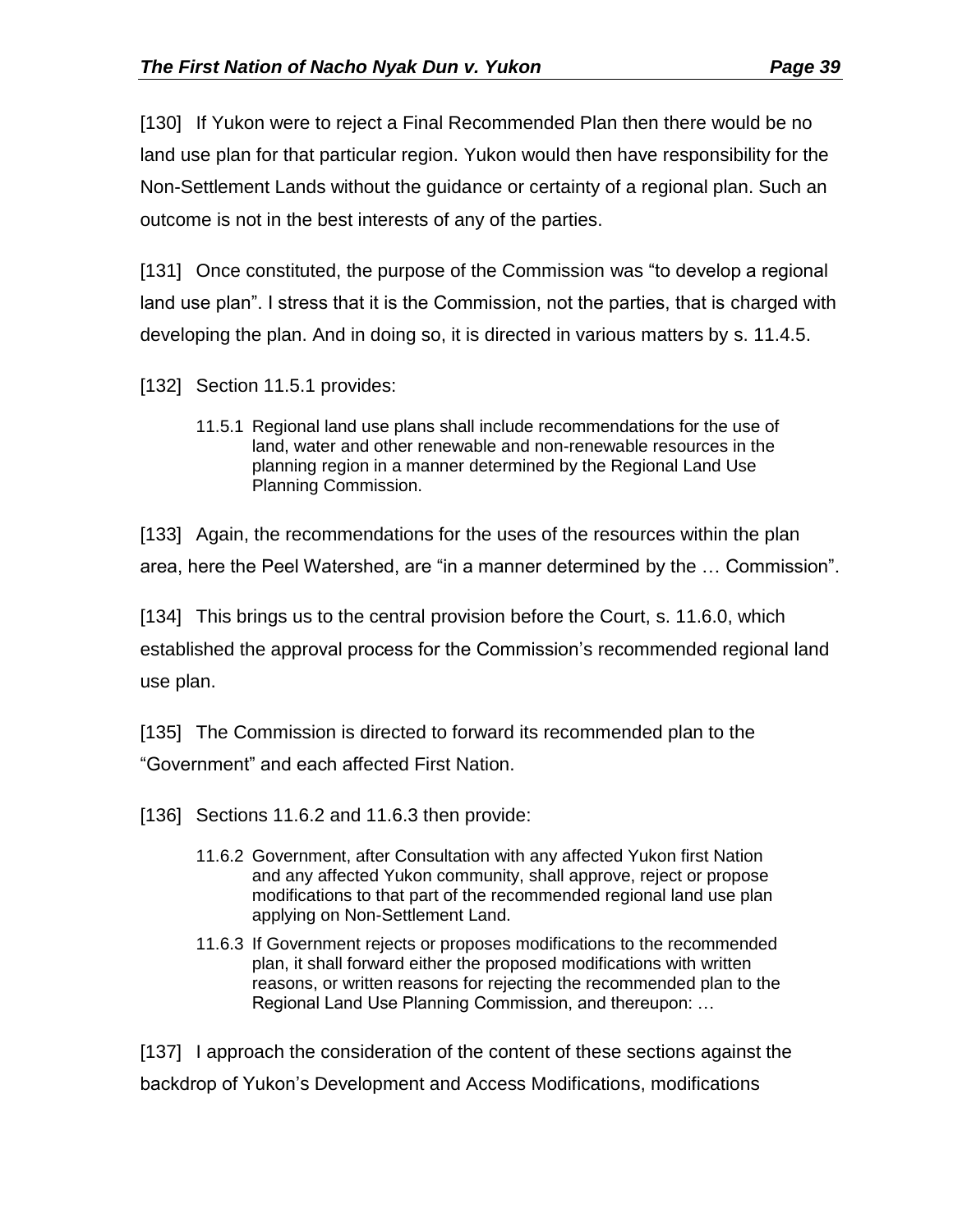proposed by Yukon in the supposed exercise of its power under s. 11.6.2. These "modificationsˮ were stated in very general terms; they lacked detail and specificity; and they were wholly conclusory, pointing to a general result rather than a detailed alternative plan.

# **Consultation**

<span id="page-39-0"></span>[138] In this context, it is important to note that Yukon's right to propose modifications to the recommended plan applying to Non-Settlement Land was required to be preceded by "Consultation" with any affected Yukon First Nation and any affected Yukon community, and accompanied by "written reasons" for the proposed modifications. Like the trial judge, I see these requirements as contemplating a much more fulsome set of proposed modifications than was offered here. This was necessary not only to allow the Commission to fully comprehend Yukon's response, but also to allow the consulted parties to provide meaningful feedback on Yukon's proposals.

[139] Such an intent is reflected in the 2010 LOU. Yukon agreed to identify and scope issues arising from the Recommended Plan before carrying out Consultation (A.B., vol. 15, p. 3010). Yukon was then to consult with First Nations and affected Yukon communities (A.B., vol. 15, p. 3009). Post-Consultation, Yukon was to engage in intergovernmental Consultation aimed at preparing a joint response, and ultimately to submit its own response where it differs from the joint response (A.B., vol. 15, p. 3013). In other words, disclosure of Yukon's position was required prior to Consultation, and any submission to the Commission was to be informed by the feedback received during Consultation.

[140] The purpose of the UFA requirement for Consultation with affected bodies before the proposed modifications by Yukon is to allow those bodies, primarily the affected First Nations, to enjoy the fruits of their bargain – meaningful participation in the management of public resources in the area, here, of the Peel Watershed (*Little Salmon* at para. 9).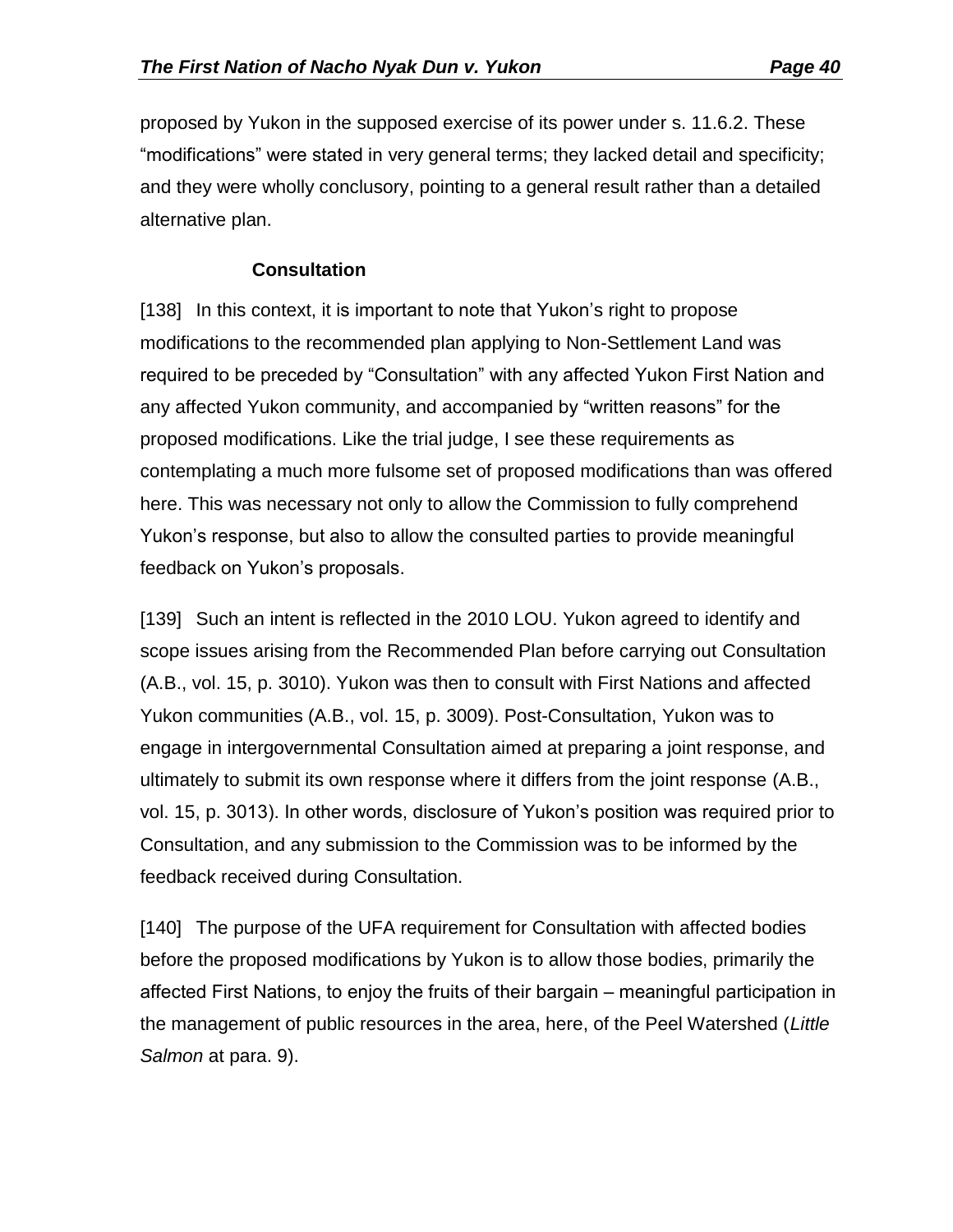[141] As I have mentioned, "Consultation" is a term defined in the UFA and Final Agreements:

"Consult" or "Consultation" means to provide:

- (a) to the party to be consulted, notice of a matter to be decided in sufficient form and detail to allow that party to prepare its views on the matter;
- (b) a reasonable period of time in which the party to be consulted may prepare its views on the matter, and an opportunity to present such views to the party obliged to consult; and
- (c) full and fair consideration by the party obliged to consult of any views presented.

[142] Again, I stress the notion of "notice of a matter to be decided in sufficient form and detail to allow that party to prepare its views on the matter".

[143] Here, the "matter to be decided" was the extensive modifications to the Recommended Plan which Yukon eventually set out in Yukon's Final Plan. It was those modifications which had to be disclosed as part of the Consultation so as to allow the affected First Nations and communities to prepare and communicate their views on the "matter". That type of Consultation, arguably, did occur or was attempted (I need not decide) after the Commission forwarded its Final Recommended Plan to the parties. But it was at this stage of s. 11.6.2, indeed, before Yukon actually proposed modifications to the Commission, that it was intended to occur on any version of a "generous" and honourable interpretation of the section.

[144] Here, Yukon did not provide the First Nations and affected communities with an opportunity to prepare their views on Yukon's proposed modifications. Even after Consultation, Yukon did not reveal the extent to which their proposals would ultimately diverge from the Recommended Plan. How could the individual bodies to be consulted "prepare its views" on a modification described by Yukon in these very general words: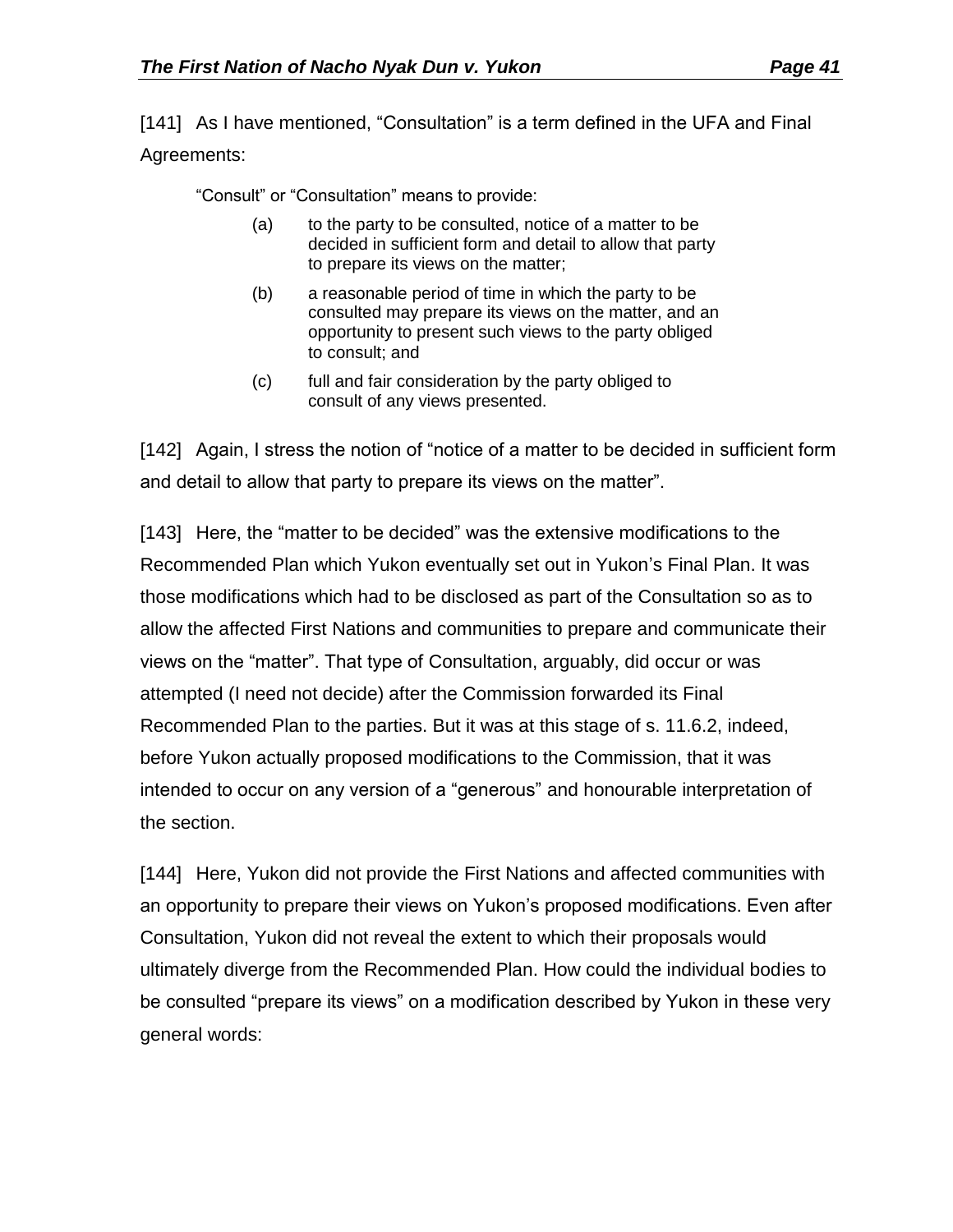The planning region has a mix of values and resources. We believe that there is an ability to accommodate mixed uses that meet society's need, while erring on the side of caution on the basis of a determined level of risk.

The plan proposed that a large portion of the region be designated as Special Management Areas. While government believes there should be areas where development is excluded in the Peel, more work needs to be done by the Commission to identify and develop a rationale for these areas.

We request that the Commission re-examine the location, nature and potential extent of current and future conflicts between the values of conservation, non-consumptive resource use and resource development. …

The Yukon government recognizes that managing surface access (winter and all-season roads) can be challenging but not impossible. We believe a ban on surface access is not a workable scenario in a region with existing land interests and future development potential. We would like to see a range of access options developed which consider the various conservation and resource values throughout the region and also take into account existing regulatory tools and best management practices which can be used to mitigate risk and limit other user's access.

[145] Indeed, the lack of early disclosure during Consultation fed a subsequent public perception that Yukon "did not follow either the spirit or intent of the rules established in Chapter 11 of the Umbrella Agreement and hijacked the process" (Yukon Land Use Planning Council, 17 April 2013, A.B., vol. 17, p. 3414).

### **Written Reasons**

<span id="page-41-0"></span>[146] Post-Consultation, s. 11.6.3 required that if Yukon wished to propose modifications it was directed to forward the proposed modifications (with written reasons) to the Commission. The scope of the judicial duty to give reasons is wellestablished in the jurisprudence. At a minimum, those reasons must offer a basis for meaningful appellate review: *Lake v. Canada (Minister of Justice)*, 2008 SCC 23 at para. 46.

[147] I do not mean to import that jurisprudence into the construction of "written reasons" in s. 11.6.3, but it does offer some guidance and it does echo or parallel the duty to "Consult" as defined in the UFA, viz "notice of a matter to be decided in sufficient form and detail to allow" for the recipient to prepare its views on the matter.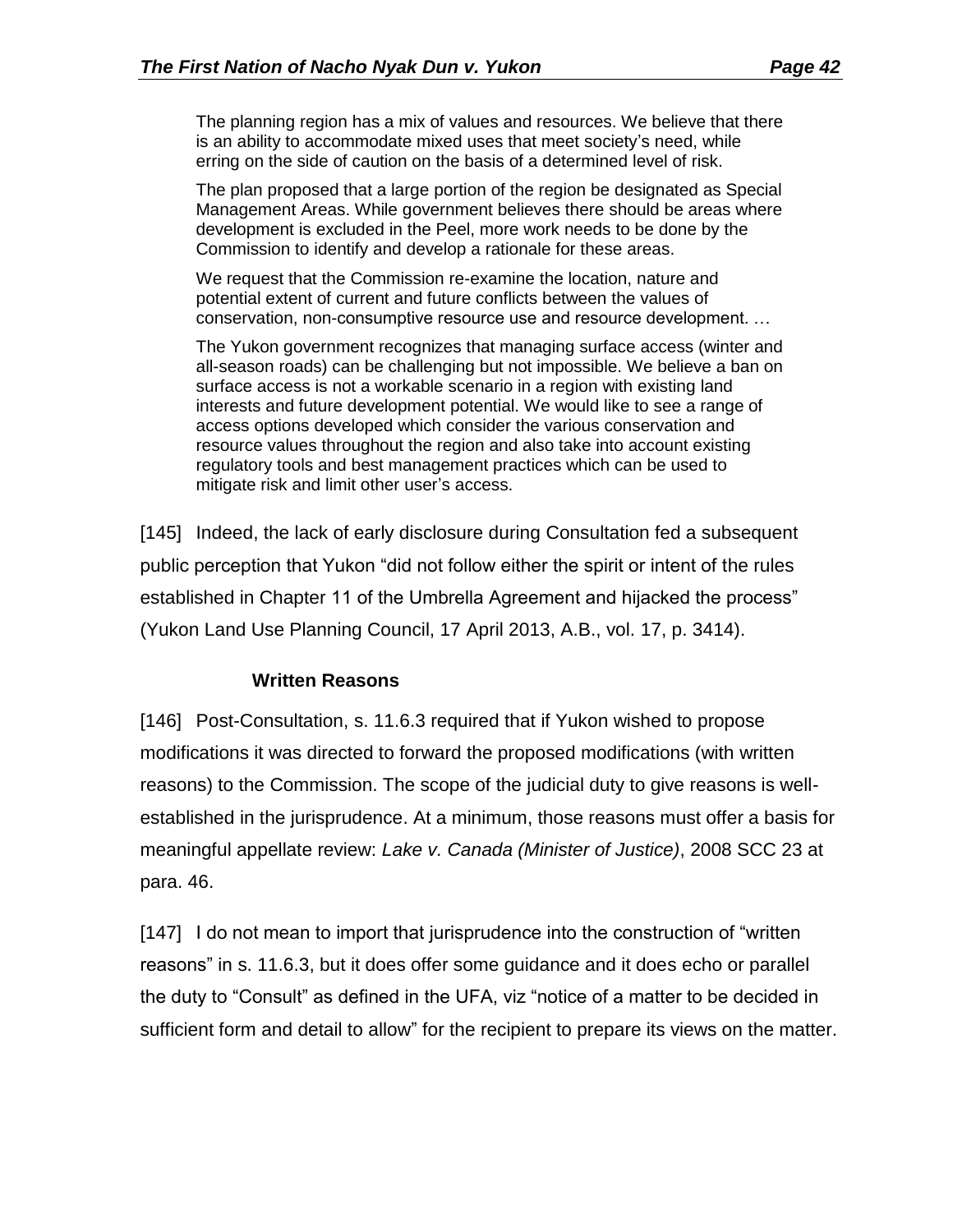[148] But here, Yukon's Development and Access Modifications were not accompanied by reasons when forwarded to the Commission. Nor did they offer a concrete hint of the scope and extent of what was to come later.

[149] Neither the Development and Access Modifications themselves nor the detailed Yukon response, which was attached to the Minister's letter to the Commission of 21 February 2011, offer anything that could be considered "reasons" for the proposed modifications. Yukon's modifications were put forward in such general terms as to lack such specificity that they were effectively not formulated or disclosed. One cannot offer intelligible reasons for modifications which are not even formulated or disclosed. The purpose of the UFA's requirement for "written reasons" to accompany the transmission of proposed modifications to the Commission is so that the Commission might properly exercise its duties under s. 11.6.3.1 to "reconsider the plan and make a final recommendation for a regional land use plan to Government, with written reasons".

[150] The judge and the respondents spoke of Chapter 11 creating an opportunity for dialogue between the parties and the Commission and that is the intent here. Under s. 11.6.3.1, armed with Yukon's proposed modifications and its reasons therefor, the Commission is expected to intelligently reconsider the plan and make its final recommendation. But Yukon's failure to properly exercise its power to propose modifications under s. 11.6.2 and s. 11.6.3 effectively prevented the Commission from reconsidering and responding. Indeed, the Commission expressed its frustration in this regard in its Letter of Transmittal of 22 July 2011 (A.B., vol. 16, p. 3093):

The Yukon Government's response stated in general terms what it wanted, but it did not discuss why it wanted these changes and where it felt they might be appropriate. It did not discuss locations of concerns, or what modifications it sought. The Commission noted these general desires and interpreted the thrust of the Yukon Government response to be about the amount of land protected. For the Commission to adequately address this general critique, it would have to go "back to the drawing board" and return to a much earlier stage in the planning process, a step for which there was no provision.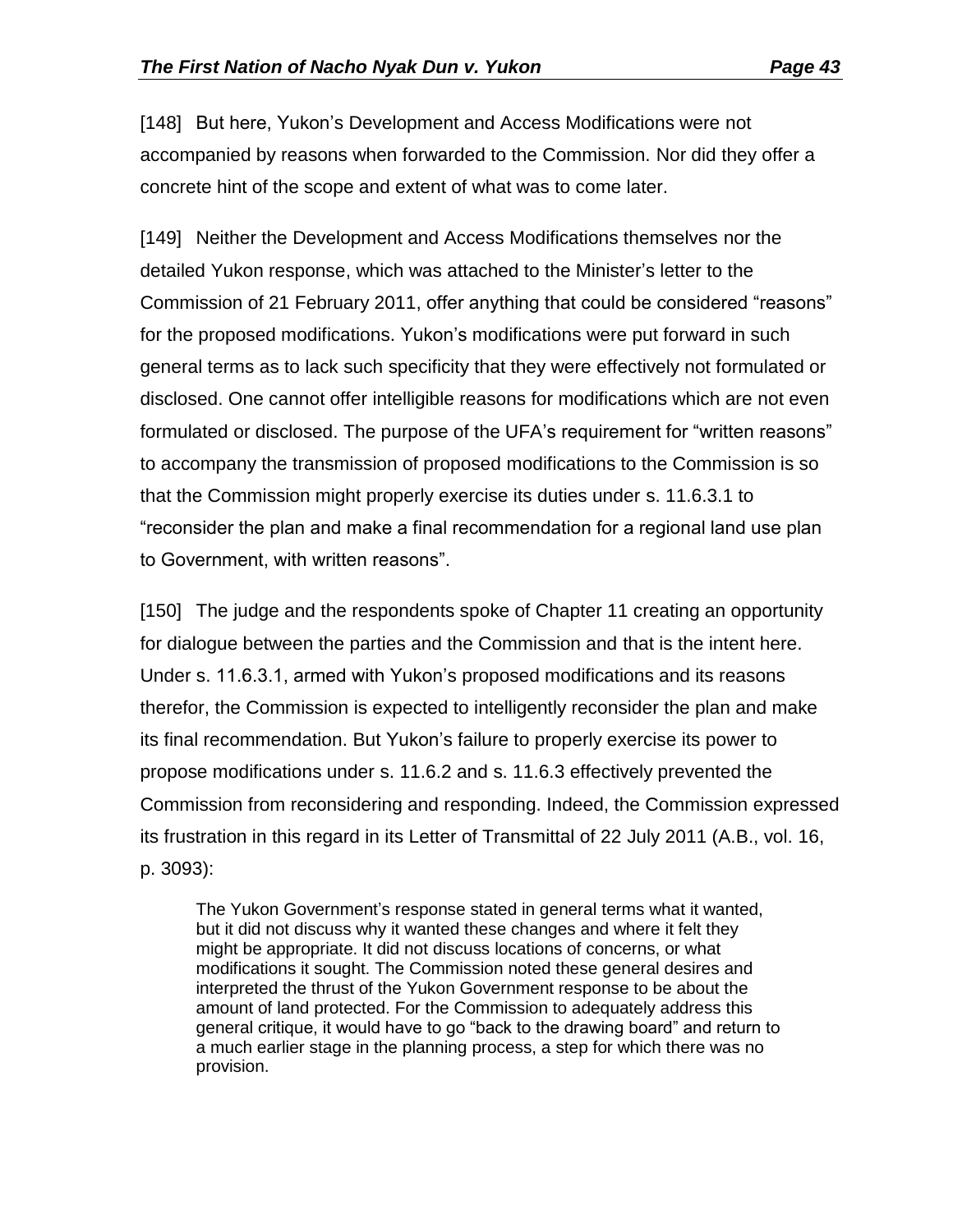[151] In the same letter, the Commission went on to say that it "fully considered the Yukon Government response concerning the amount of land protectedˮ and reconsidered its "recommendations on surface access…ˮ. But that was a reconsideration in a vacuum. The Commission was denied the opportunity to consider its recommendations in these matters against Yukon's actual proposed modifications as they were eventually fully disclosed in Yukon's Final Plan. The dialogue contemplated by s. 11.6.2 and s. 11.6.3 could not, and did not, occur.

[152] I interject here to make two observations that will be relevant in the consideration of the remedy ordered by the judge. They center on the conduct of the Commission.

[153] First, I would have expected the Commission to have gone back to Yukon to voice its concern about the lack of detail to Yukon's proposed modifications. Instead, the Commission appears to have suffered in silence until it sent the Final Recommended Plan to the parties. In this regard, I note the Commission apparently did not take up Yukon's offer of further elaboration set out in its letter of 21 February 2011:

We understand that the Parties' responses to the plan will require significant deliberation by the Commission in considering its work ahead. Modifying the plan will take time and resources, and we look forward to working with the Commission in developing a reasonable work plan, timeline, and associated budget for completion of a Final Plan. Our Technical Working Group (TWG) member should be contacted if the Commission wishes further elaboration on any part of the response or technical references therein.

[154] Second, the Commission in its Letter of Transmittal suggested that for it to "adequately addressˮ Yukon's very general critique, it would have to go "back to the drawing boardˮ and return to a much earlier stage in the planning process, a step for which there is no provision.

[155] With respect, I do not understand this complaint as there is no legal impediment under the UFA and the Final Agreements so constraining the Commission. Indeed, the Commission did go "back to the drawing board" after it received the responses to its initial Draft Plan of April 2009.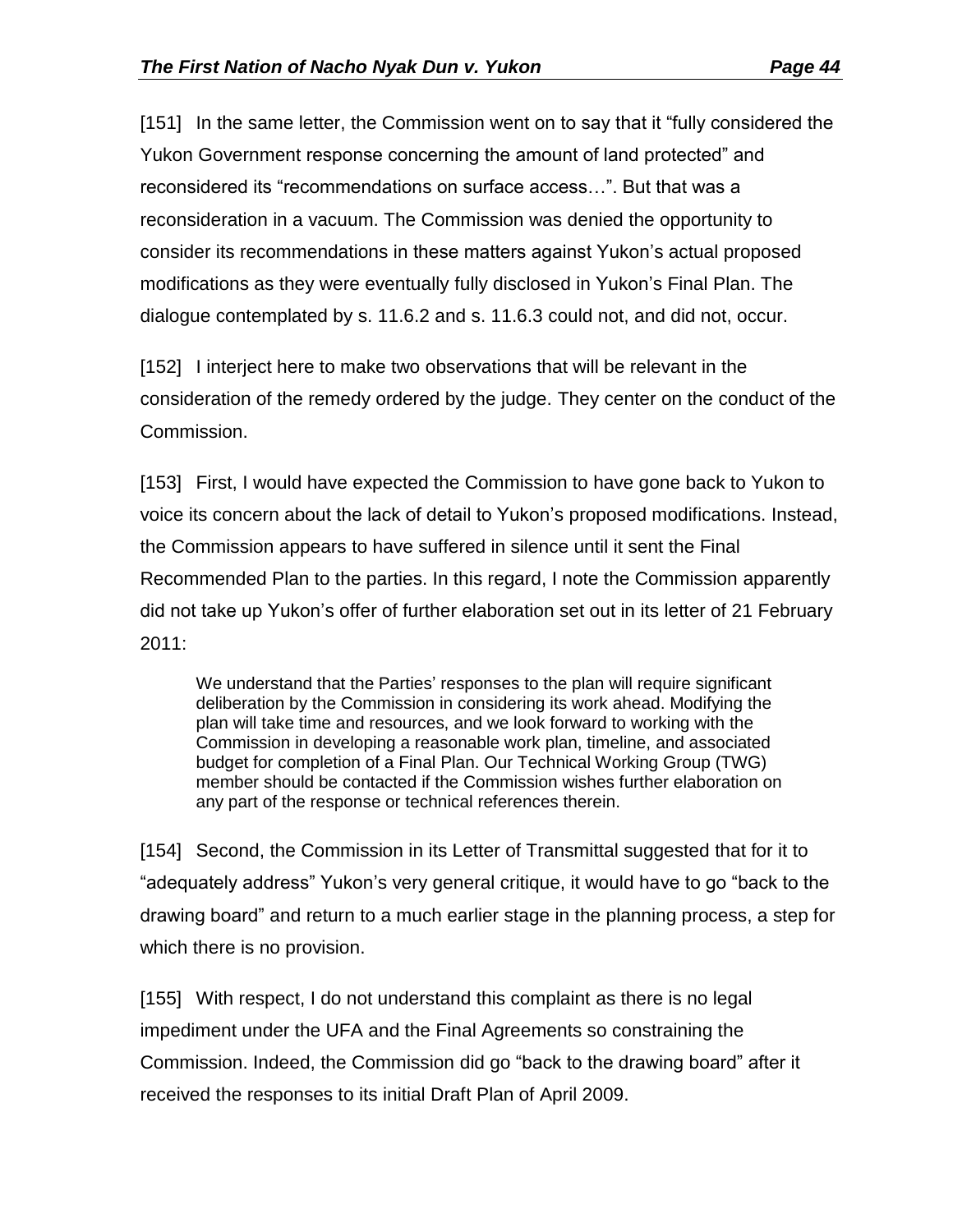# **Final Approval**

<span id="page-44-0"></span>[156] I proceed next to a critical section in Chapter 11, s. 11.6.3.2. After receipt of the Commission's final recommendation, along with its reasons , Yukon is given "the last word" in these terms:

11.6.3.2 Government shall then approve, reject or modify that part of the plan recommended under 11.6.3.1 applying on Non-Settlement Land, after Consultation with any affected Yukon First Nation and any affected Yukon community.

[157] The judge made two important points here. First, because Yukon had purported to propose modifications at the s. 11.6.2 stage, it was precluded from rejecting the Final Recommended Plan because choosing the modification process "necessarily indicates approval of the essential character of the Final Recommended Plan" (at para. 164). Second, Yukon's modifications under s. 11.6.3.2 must be "based uponˮ modifications it proposed in s. 11.6.2 (at para. 163).

[158] I disagree with the first conclusion and agree with the second but offer some qualifications.

[159] In my view, there is nothing in the UFA and the Final Agreements constraining the right of Yukon (or the First Nations under their mirroring provisions) to reject the Commission's final recommendations. This right is necessary since the Commission in its reconsideration under s. 11.6.3.1 might put forward a final recommendation which on the whole is objectionable to Yukon. This may arise because of new changes to the plan which Yukon had not previously considered. Such a right is also consistent with the notion that the entire planning process begins, as I earlier discussed, with the voluntary agreement of the parties. Neither party is entitled to a regional land use plan as of right.

[160] But I agree with the judge's second conclusion. The judge described s. 11.6.3.2 as "Step 6" in the process. He suggested that the modifications at Step 6 must be based upon the proposed modifications at the s. 11.6.2 stage (at para. 163):

If this were not so, at the final Step 6, the Government could thwart the process entirely by imposing new modifications that the Commission has not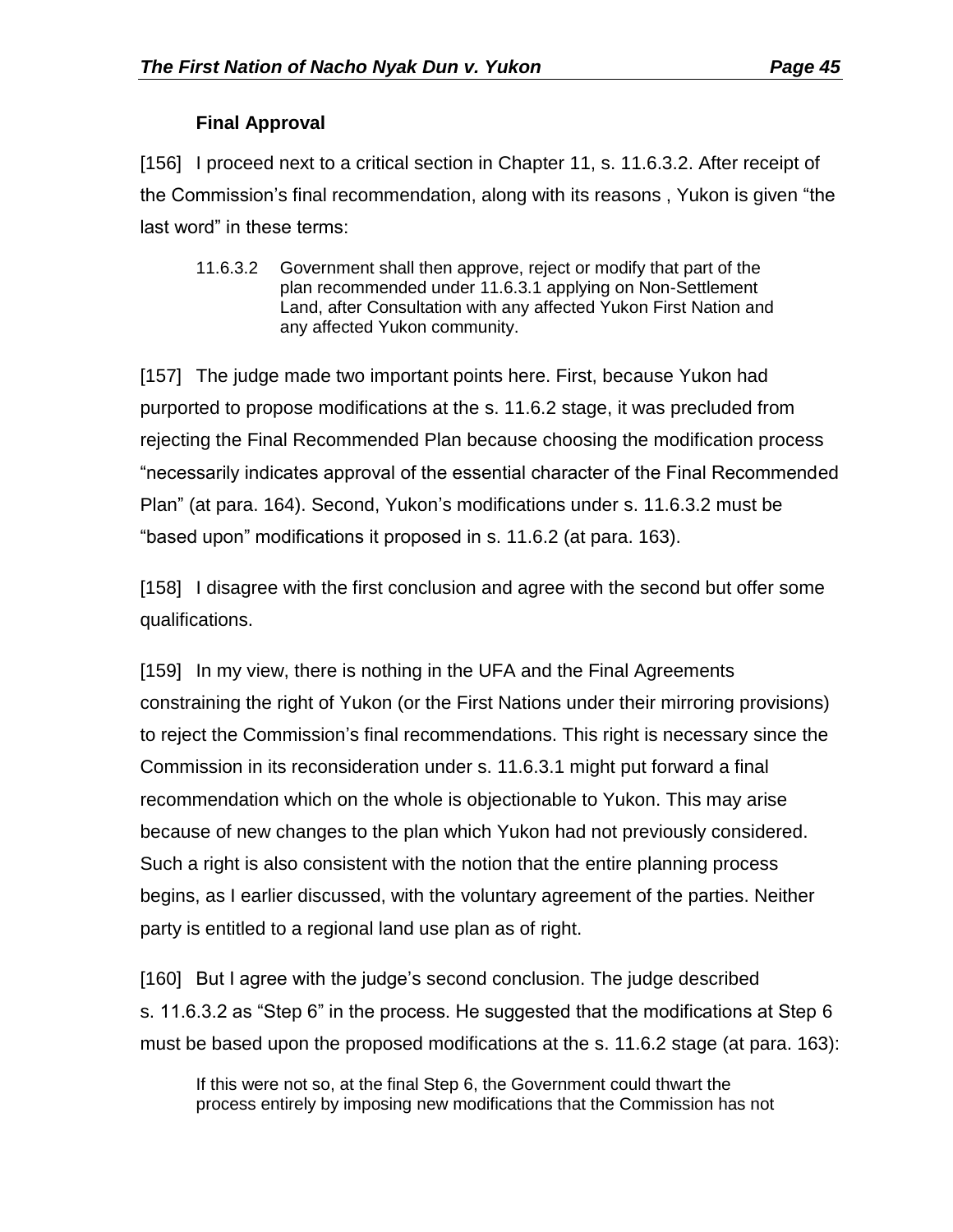been able to address. In particular, it is not appropriate at Step 6 to introduce new concepts and modifications that effectively bypass the Commission's consideration.

[161] I agree with this observation. Respecting the Commission's role in the development of the Regional Land Use Plan reflects an interpretation which gives life to the promise in the UFA and the Final Agreements of meaningful participation for affected First Nations in the management of public resources. This is the iterative process which both sides agreed on. It rationalizes the dialogue between the parties and the Commission contemplated by s. 11.6.0 and the Approval Process for Land Use Plans. It allows the Commission to perform its ultimate function under that process to "develop" a final recommendation for a regional land use plan for the Peel Watershed.

[162] Turning to what occurred here, Yukon's Final Plan, as detailed above, cannot be said to be based upon its modifications proposed under s. 11.6.2. This flows inevitably from the conclusion that Yukon simply did not properly exercise its right to propose modifications at that stage. Yukon's Final Plan modifications cannot be said to be based upon modifications not made at the earlier stage of the process.

## **Remedy**

<span id="page-45-0"></span>[163] This brings us to an appropriate remedy.

[164] The trial judge remitted the process to the stage of s. 11.6.3.2 for Yukon to consult and then make its final modifications to the Final Recommended Plan. But the judge ordered that Yukon's final modifications had to be based upon the original Yukon's Response with the exception of what he found to be the invalid Development and Access Modifications. I have related why the judge resolved the "dilemma presented to the Court" (at para. 211) in this way:

The dilemma presented to the Court is that the plaintiffs' remedy effectively prevents the Government of Yukon from presenting its proposed modifications on access and balance to the Commission and from modifying the Final Recommended Plan in a manner that reflects them. If the Government of Yukon's remedy is accepted, the planning process is returned to the Commission to redo a completed stage, requiring the plaintiffs to bear the costs and delay of repeating the planning process. For the purpose of this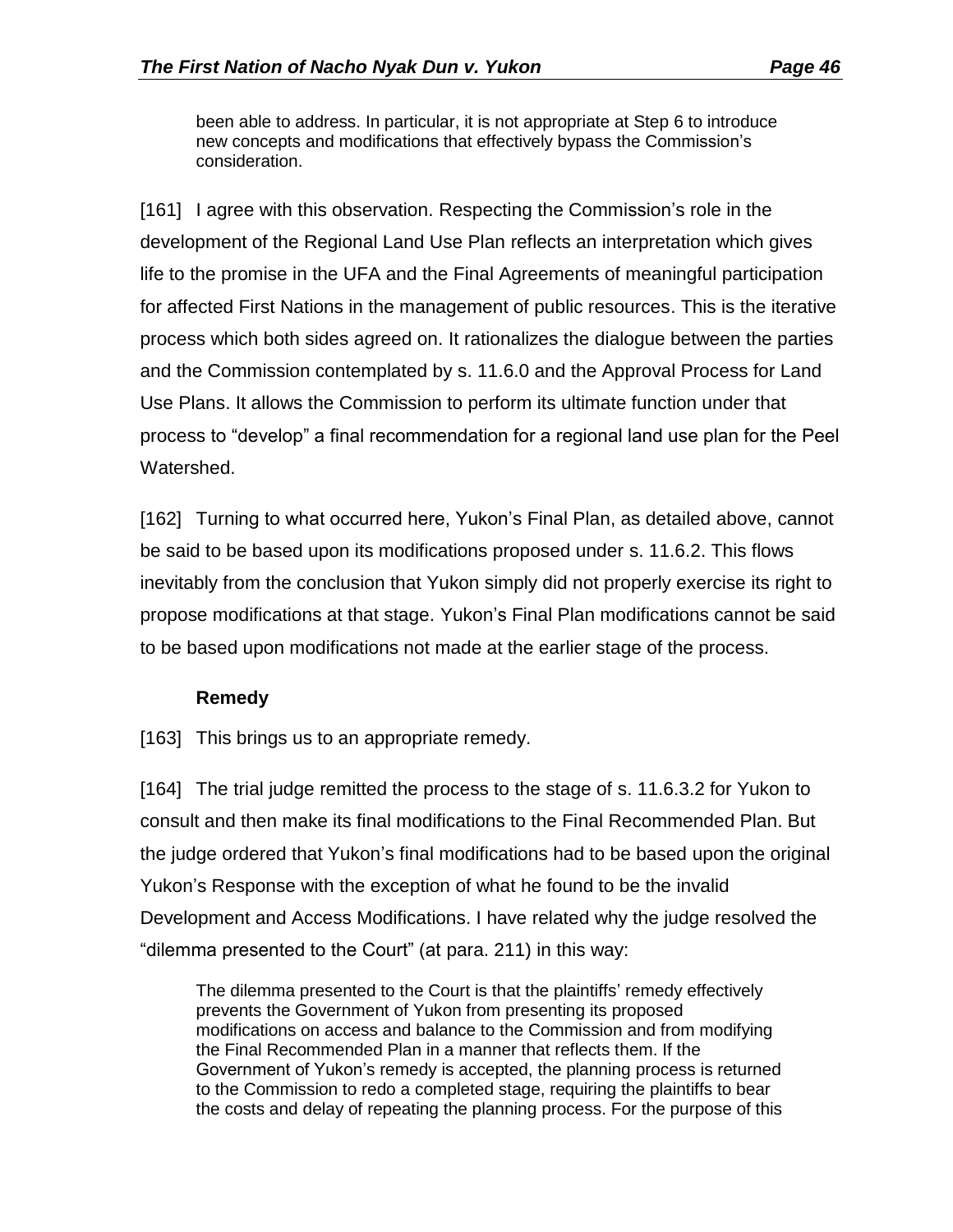discussion, I will assume that the proposed re-hearing under ss. 11.6.2 and 11.6.3 would permit the Government of Yukon, after Consultation, to present its Government approved plan of January 2014 to the Commission for consideration in its Final Recommended Plan.

[165] The judge reasoned that remitting the process to the stage of s. 11.6.2 would take the Commission "back to the drawing board" and permit Yukon "to benefit from its flawed processˮ (at para. 213). It would amount to an endorsement of Yukon's treaty breaching conduct (at para. 218). I respectfully disagree with these sentiments.

[166] First, remitting the matter to the s. 11.6.2 stage would not permit Yukon "to benefit from its flawed process"; it would allow the process to unfold as it was meant to.

[167] Yukon has been found to have failed to honour the planning process contemplated by Chapter 11, but this does not provide a benefit to Yukon if the matter is remitted back to s. 11.6.2. Yukon would not be permitted to simply submit Yukon's Final Plan as its response to the Commission's Recommended Plan. Rather, the requirement at s. 11.6.2 is that Yukon consult and then respond to the Commission's Recommended Plan. Doing so with the requisite detail will allow the planning process to unfold as envisioned. With respect, it is not the court's role to speculate on the extent to which any final plan emerging from a properly completed process would mirror Yukon's Final Plan.

[168] Second, the matter should be returned to the point of the breach. The trial judge found that to be at the stage of s. 11.6.3.2 when Yukon proposed a wholly new plan not based upon modifications it proposed at the stage of s. 11.6.2. I think that this is a selective view of matters. It seems to me that a more compelling argument can be made in support of the submission that the "breach" began when Yukon did not properly set out its detailed modifications at the stage of s. 11.6.2. That is the *status quo ante, or state that existed before the breach, to which the "breaching"* party should be returned to allow it to perform its duties appropriately: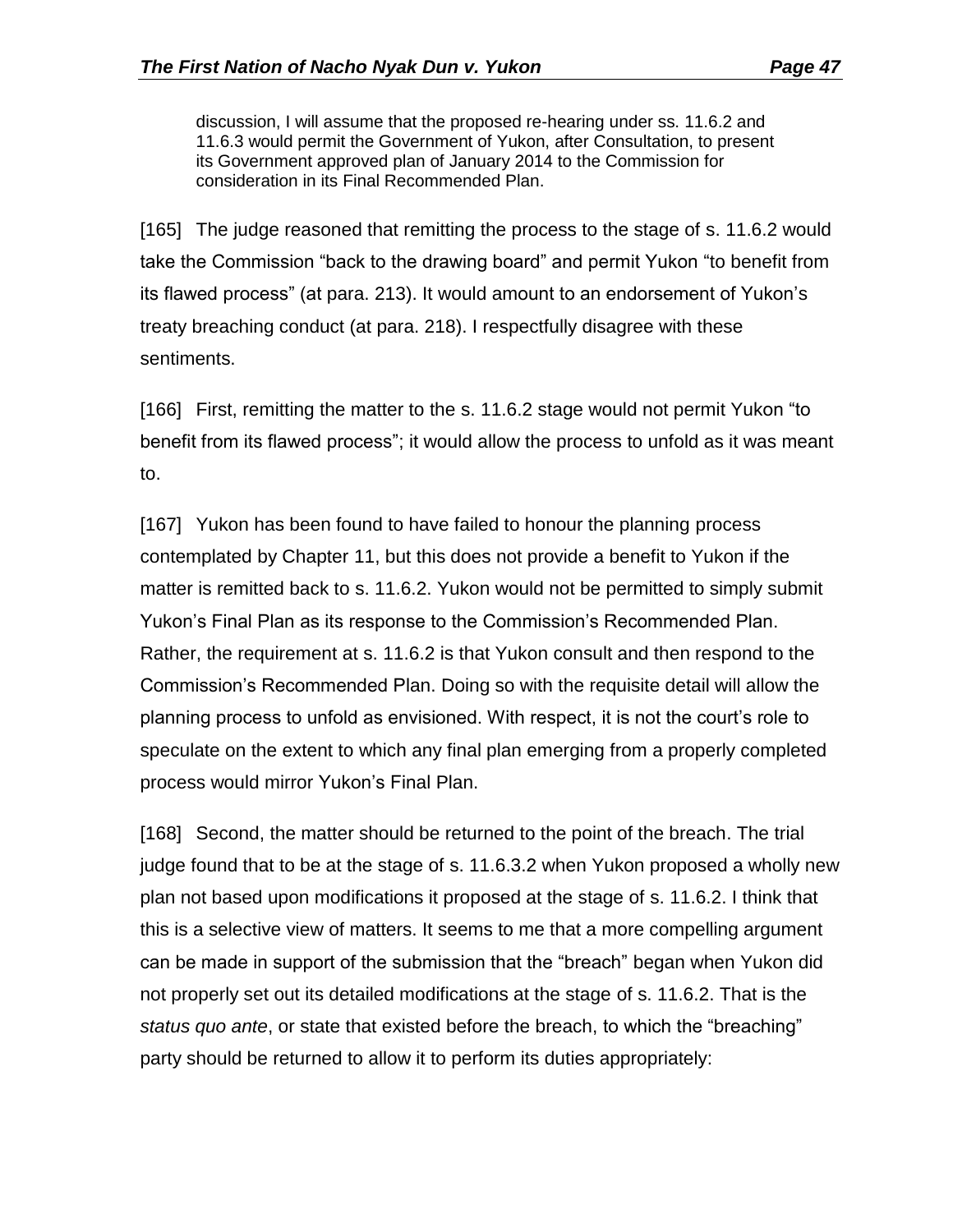See e.g. *Provincial Court Judges* at para. 44, BOA, Vol. 2, Tab 18; *Fédération Franco-Ténoise v. Canada (Attorney General*), 2008 NWTCA 6 at paras. 90-91, leave to appeal refused, [2008] S.C.C.A. No. 432, BOA, Vol. 2, Tab 19*;* Kent Roach*, Constitutional Remedies in Canada*, 2d ed., loose-leaf (Toronto: Canada Law Book, 2014), at 3-19- 3-21, BOA, Vol. 5, Tab 41.

[169] And it is a *status quo ante* which best serves the goals of achieving reconciliation. The remedy crafted by the trial judge would put in place a plan that emerged from a flawed process. I do not see how that serves reconciliation.

## **Reconciliation**

<span id="page-47-0"></span>[170] Reconciliation is understood as a process, "not a final legal remedy in the usual sense" (*Haida Nation* at para. 32). That process seeks "reconciliation of the pre-existence of distinctive aboriginal societies with the assertion of Crown sovereignty" (*R. v. Van der Peet*, [1996] 2 S.C.R. 507 at para. 49).

[171] As the Truth and Reconciliation Commission of Canada put it: "Reconciliation is not about "closing a sad chapter of Canada's past," but about opening new healing pathways of reconciliation that are forged in truth and justice" (Truth and Reconciliation Commission of Canada, "What We Have Learned: Principles of Truth and Reconciliation" (2015) at 117).

[172] Reconciliation involves both parties (see Bradford W. Morse, "Aboriginal and Treaty Rights in Canada" (2013) 62 *Sup Ct L Rev* (2d) 569 at 673; Joshua Nichols, "Claims of Sovereignty – Burdens of Occupation: William and the Future of Reconciliation" (2015) 48 *UBC L Rev* 221 at 236). It takes into account both the Aboriginal perspective and the perspective of the common law: "True reconciliation will, equally, place weight on each" (*Van der Peet* at para. 50).

[173] As Mr. Justice Binnie wrote in *Mikisew Cree First Nation v. Canada (Minister of Canadian Heritage)*, 2005 SCC 69 at para. 1, "[t]he fundamental objective of the modern law of aboriginal and treaty rights is the reconciliation of aboriginal peoples and non-aboriginal peoples and their respective claims, interests and ambitions." In that sense, it is a two-way street. The Crown must act honourably in asserting its rights (*Haida Nation* at para. 32), and the Aboriginal group must accept justifiable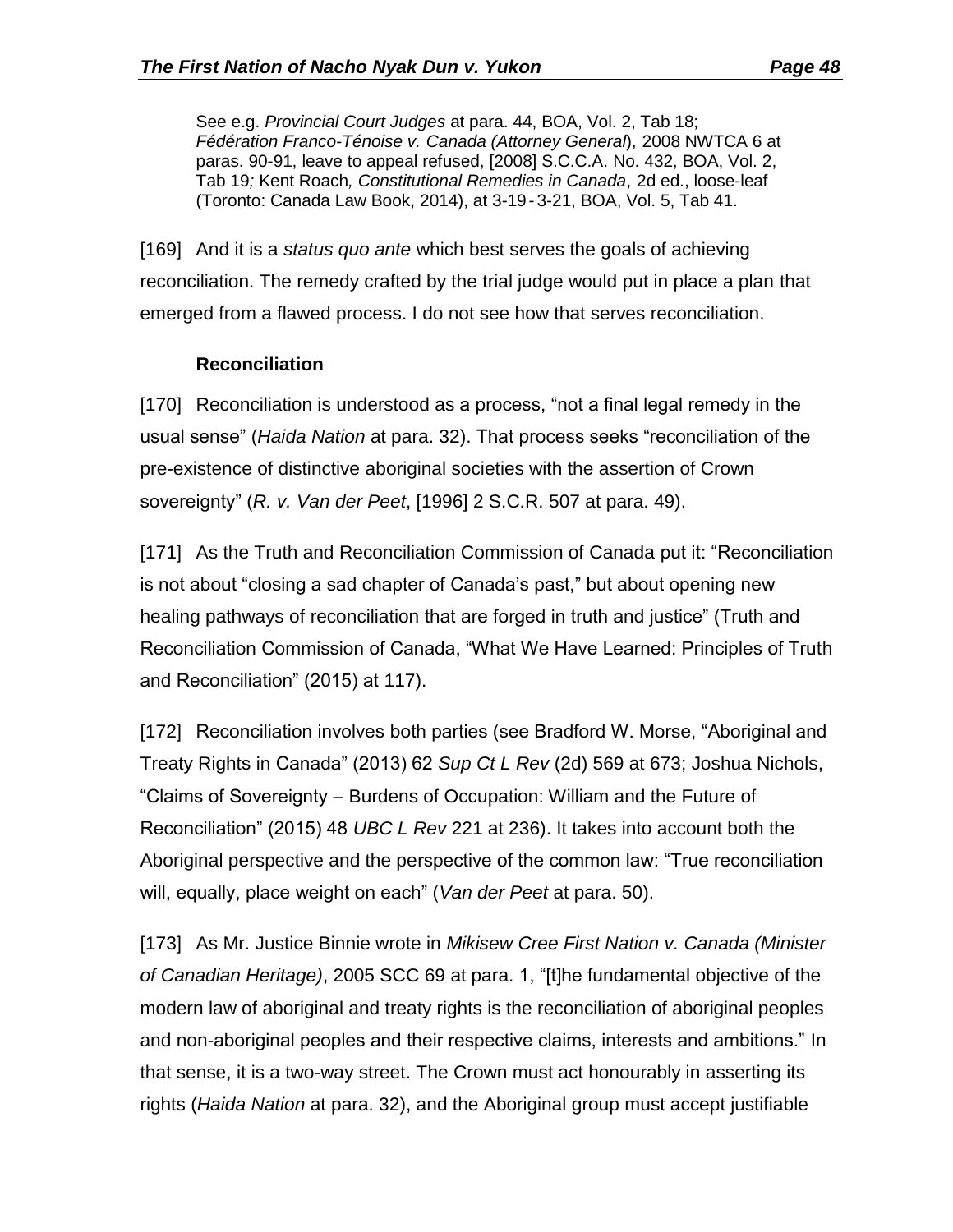infringement on its rights (*R. v. Sparrow*, [1990] a S.C.R. 1075 at 1109; *Tsilhqot*'*in Nation v. British Columbia*, 2014 SCC 44 at para. 139).

[174] An important vehicle for both parties to jointly advance reconciliation is through the negotiation of a modern treaty. In fact, such negotiated settlements are the "preferred process for achieving ultimate reconciliation" (*Haida Nation* at para. 38).

[175] In the case at bar, Yukon and the First Nations codified many of their rights and responsibilities into the UFA and the Final Agreements. The UFA and the Final Agreements thus embody a plan for achieving reconciliation. The terms are treaty rights with constitutional protection (*Little Salmon* at para. 2), and the honour of the Crown demands that they be adhered to (*Mikisew Cree* at para. 51).

[176] When reconciliation is sought in the form of a modern treaty, the parties must act diligently to advance their respective interests (*Little Salmon* at para. 12). In particular, the Crown must act diligently to ensure fulfillment of the purposes behind its various treaty obligations (*Manitoba Métis* at para. 83). As Mr. Justice Binnie explained, the purpose of modern treaties is to further reconciliation by "creating the legal basis to foster a positive long-term relationship between Aboriginal and non-Aboriginal communities" (*Little Salmon* at para. 10).

[177] Yukon undermined reconciliation by failing to honour the letter and spirt of its treaty obligations. As I have said, it did so in three ways. First, during Consultation at the s. 11.6.2 stage of the process, Yukon failed to reveal its extensive plan modifications. This undermined the dialogue central to the plan for reconciliation in Chapter 11. Second, Yukon's Development and Access Modifications were not accompanied by the requisite details or reasons when forwarded to the Commission. This left the Commission ill-equipped to advance the dialogue with a Final Recommended Plan that considered Yukon's position. Third, at the s. 11.6.3.2 stage, Yukon proposed a new plan disconnected from its earlier s. 11.6.2 proposals. This effectively denied the Commission performance of its ultimate role under the